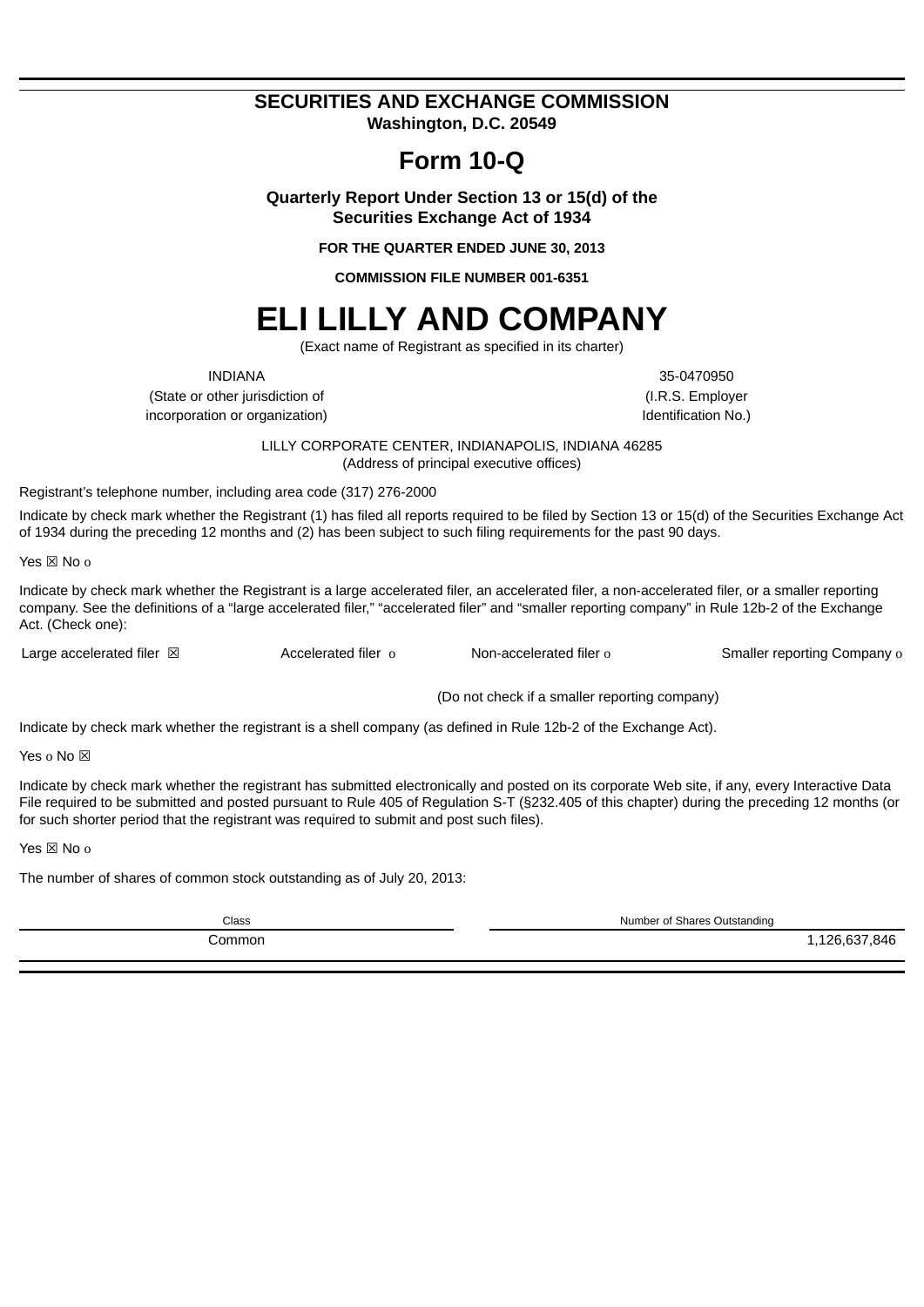# *Forward-Looking Statements*

This Quarterly Report on Form 10-Q includes forward-looking statements within the meaning of Section 27A of the Securities Act of 1933 and Section 21E of the Securities Exchange Act of 1934 (Exchange Act). Forward-looking statements include all statements that do not relate solely to historical or current facts, and can generally be identified by the use of words such as "may," "believe," "will," "expect," "project," "estimate," "intend," "anticipate," "plan," "continue" or similar expressions.

In particular, information appearing under "Management's Discussion and Analysis of Financial Condition and Results of Operations" includes forward-looking statements. Forward-looking statements inherently involve many risks and uncertainties that could cause actual results to differ materially from those projected in these statements. Where, in any forward-looking statement, we ("Lilly" or the "company") express an expectation or belief as to future results or events, it is based on management's current plans and expectations, expressed in good faith and believed to have a reasonable basis. However, we can give no assurance that any such expectation or belief will result or will be achieved or accomplished.

More information on factors that could cause actual results or events to differ materially from those anticipated is included from time to time in our reports filed with the Securities and Exchange Commission (SEC), including our Annual Report on Form 10-K for the year ended December 31, 2012 and all subsequently filed Quarterly Reports on Form 10-Q, particularly under the captions "Forward-Looking Statements" and "Risk Factors."

All forward-looking statements speak only as of the date of this report and are expressly qualified in their entirety by the cautionary statements included in this report. Except as is required by law, we expressly disclaim any obligation to publicly release any revisions to forward-looking statements to reflect events after the date of this report.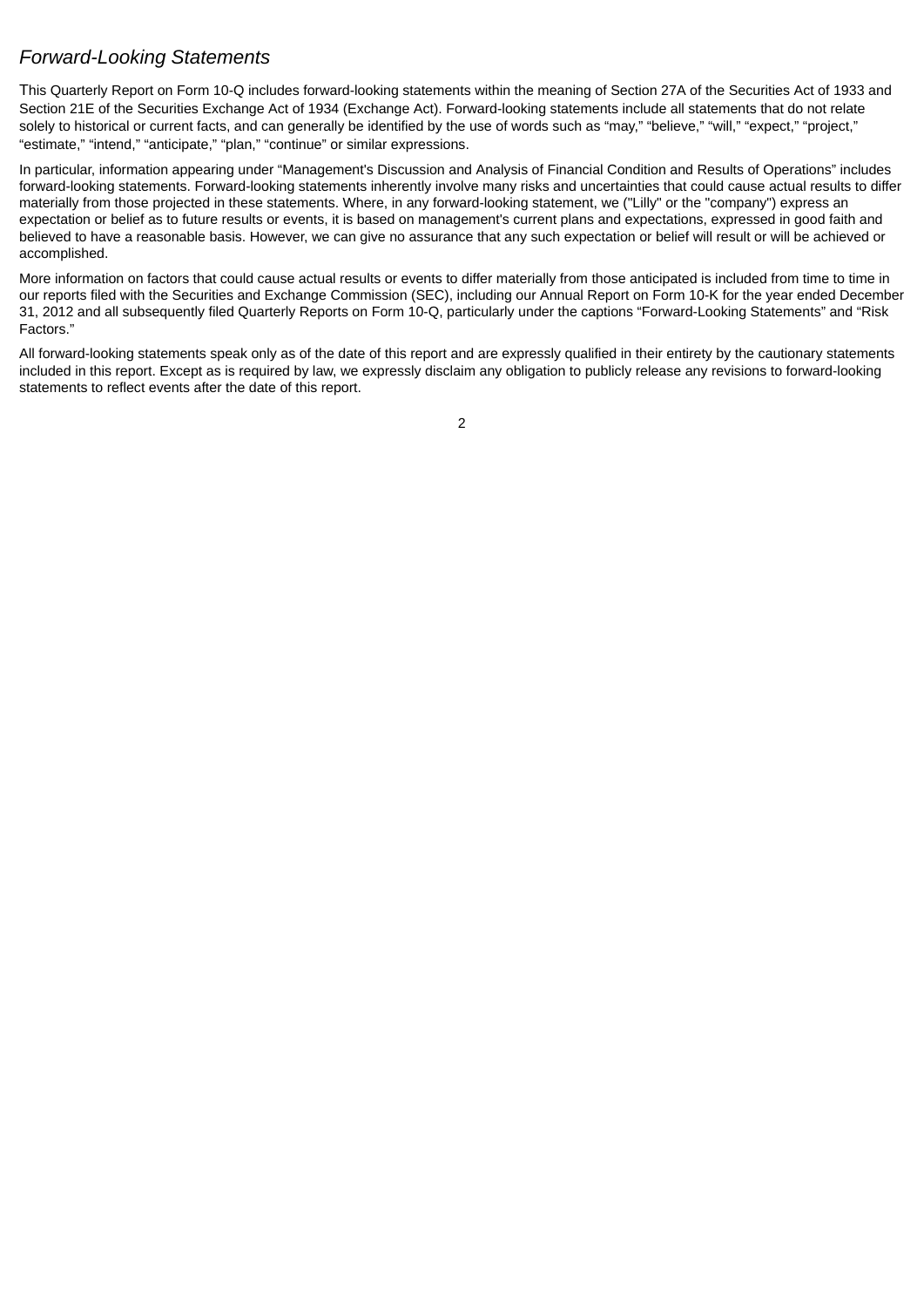# **PART I. Financial Information**

### *Item 1. Financial Statements*

#### **Consolidated Condensed Statements of Operations (Unaudited) ELI LILLY AND COMPANY AND SUBSIDIARIES**

|                                                                      | <b>Three Months Ended</b><br><b>June 30.</b> |         |    |         |      | <b>Six Months Ended</b><br>June 30,          |      |          |  |
|----------------------------------------------------------------------|----------------------------------------------|---------|----|---------|------|----------------------------------------------|------|----------|--|
|                                                                      |                                              | 2013    |    | 2012    |      | 2013                                         |      | 2012     |  |
|                                                                      |                                              |         |    |         |      | (Dollars in millions, except per-share data) |      |          |  |
| Revenue                                                              | \$                                           | 5,929.7 | \$ | 5,600.7 | \$   | 11,531.7                                     | \$   | 11,202.7 |  |
| Cost of sales                                                        |                                              | 1,165.2 |    | 1,146.7 |      | 2,323.5                                      |      | 2,344.6  |  |
| Research and development                                             |                                              | 1,330.4 |    | 1,320.7 |      | 2,678.5                                      |      | 2,472.2  |  |
| Marketing, selling, and administrative                               |                                              | 1,867.6 |    | 1,931.1 |      | 3,519.6                                      |      | 3,778.6  |  |
| Asset impairments, restructuring, and other special charges (Note 5) | 63.5                                         |         |    |         | 85.2 |                                              | 23.8 |          |  |
| Other – net, (income) expense (Note 14)                              |                                              | (11.9)  |    | 16.5    |      | (541.1)                                      |      | 62.5     |  |
|                                                                      |                                              | 4,414.8 |    | 4,415.0 |      | 8,065.7                                      |      | 8,681.7  |  |
| Income before income taxes                                           |                                              | 1,514.9 |    | 1,185.7 |      | 3,466.0                                      |      | 2,521.0  |  |
| Income taxes (Note 10)                                               |                                              | 308.7   |    | 262.1   |      | 711.8                                        |      | 586.3    |  |
| Net income                                                           |                                              | 1,206.2 | \$ | 923.6   | \$   | 2,754.2                                      | \$   | 1,934.7  |  |
| Earnings per share – basic (Note 9)                                  | S                                            | 1.12    | \$ | 0.83    | \$   | 2.54                                         | \$   | 1.73     |  |
| Earnings per share – diluted (Note 9)                                | \$                                           | 1.11    | \$ | 0.83    | \$   | 2.53                                         | \$   | 1.73     |  |
| Dividends paid per share                                             | S.                                           | 0.49    | \$ | 0.49    | \$   | 0.98                                         | \$   | 0.98     |  |

See Notes to Consolidated Condensed Financial Statements.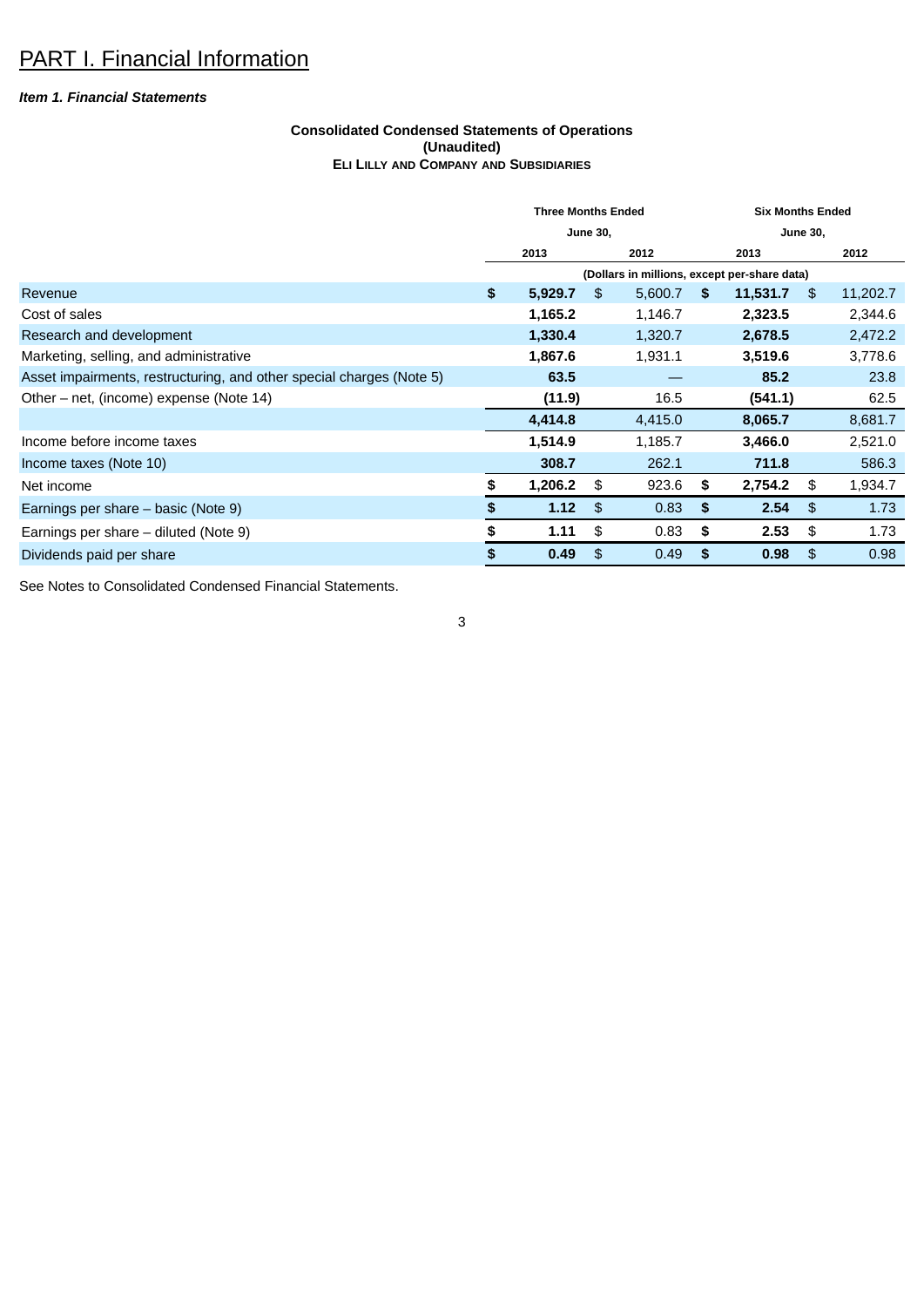#### **Consolidated Condensed Statements of Comprehensive Income (Unaudited) ELI LILLY AND COMPANY AND SUBSIDIARIES**

|                                                         | <b>Three Months Ended</b> |      |         |                       | <b>Six Months Ended</b> |      |         |  |
|---------------------------------------------------------|---------------------------|------|---------|-----------------------|-------------------------|------|---------|--|
|                                                         | June 30,                  |      |         |                       | June 30,                |      |         |  |
|                                                         | 2013                      | 2012 |         | 2013                  |                         | 2012 |         |  |
|                                                         |                           |      |         | (Dollars in millions) |                         |      |         |  |
| Net income                                              | 1,206.2                   | \$   | 923.6   | \$.                   | 2.754.2                 |      | 1.934.7 |  |
| Other comprehensive income (loss), net of tax (Note 13) | 65.7                      |      | (385.0) |                       | (151.6)                 |      | (75.6)  |  |
| Comprehensive income                                    | 1,271.9                   | \$   | 538.6   | S                     | 2,602.6                 |      | 1,859.1 |  |

See Notes to Consolidated Condensed Financial Statements.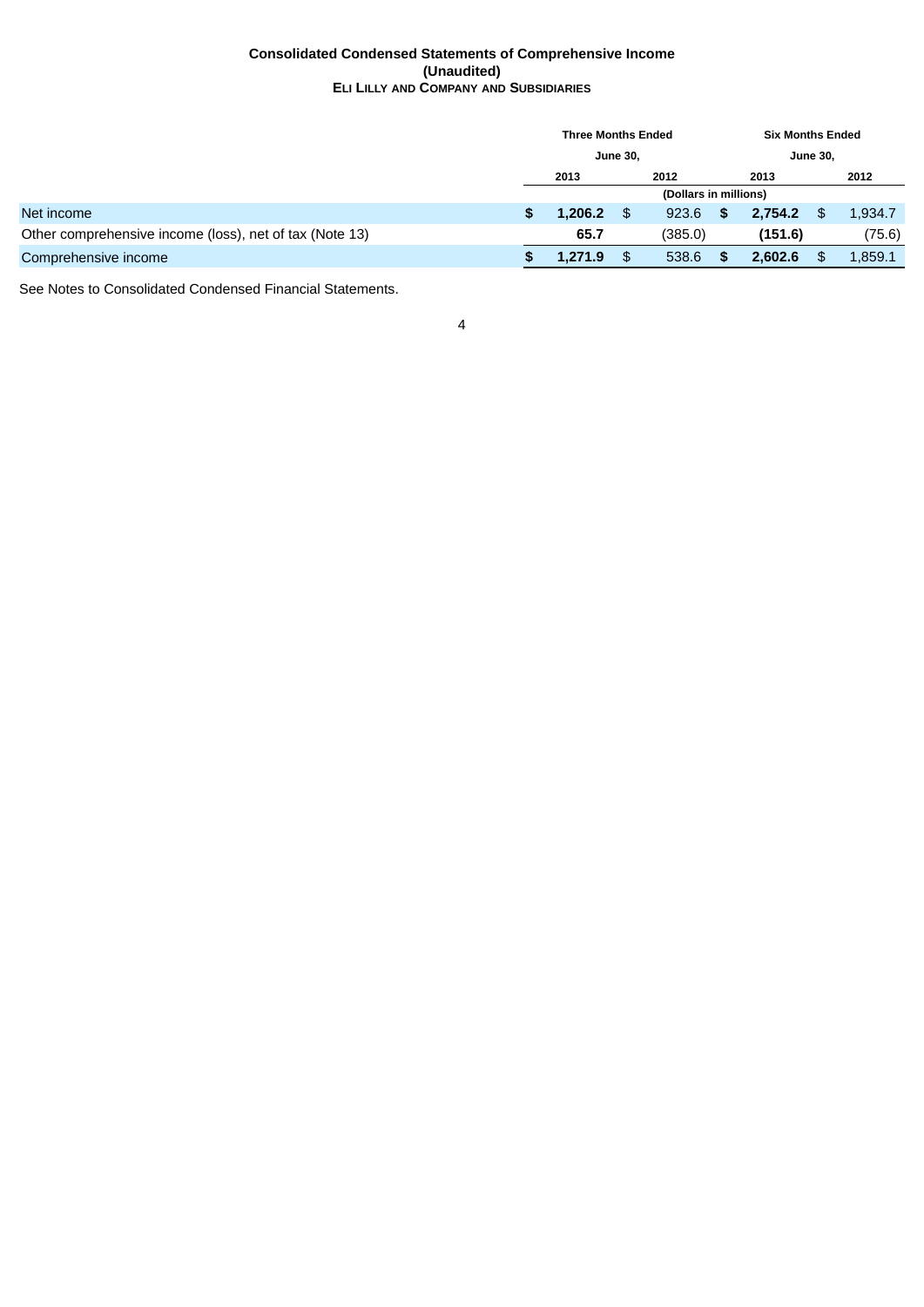#### **Consolidated Condensed Balance Sheets ELI LILLY AND COMPANY AND SUBSIDIARIES**

|                                                                             | June 30, 2013         |               | December 31, 2012 |
|-----------------------------------------------------------------------------|-----------------------|---------------|-------------------|
|                                                                             | (Dollars in millions) |               |                   |
|                                                                             | (Unaudited)           |               |                   |
| <b>Assets</b>                                                               |                       |               |                   |
| <b>Current Assets</b>                                                       |                       |               |                   |
| Cash and cash equivalents (Note 6)                                          | \$<br>3,786.5         | \$            | 4,018.8           |
| Short-term investments (Note 6)                                             | 924.5                 |               | 1,665.5           |
| Accounts receivable, net of allowances of \$107.2 (2013) and \$108.5 (2012) | 3,579.1               |               | 3,336.3           |
| Other receivables                                                           | 634.9                 |               | 552.0             |
| Inventories                                                                 | 2,725.4               |               | 2,643.8           |
| Prepaid expenses and other                                                  | 988.9                 |               | 822.3             |
| <b>Total current assets</b>                                                 | 12,639.3              |               | 13,038.7          |
| <b>Other Assets</b>                                                         |                       |               |                   |
| Investments (Note 6)                                                        | 6,561.4               |               | 6,313.3           |
| Goodwill and other intangibles - net (Note 3)                               | 4,508.5               |               | 4,752.7           |
| Sundry                                                                      | 1,880.1               |               | 2,534.0           |
| Total other assets                                                          | 12,950.0              |               | 13,600.0          |
| <b>Property and Equipment</b>                                               |                       |               |                   |
| Land, buildings, equipment, and construction-in-progress                    | 15,037.9              |               | 14,918.0          |
| Less accumulated depreciation                                               | (7,401.2)             |               | (7, 157.8)        |
| Property and equipment, net                                                 | 7,636.7               |               | 7,760.2           |
| <b>Total assets</b>                                                         | \$<br>33,226.0        | $\frac{4}{5}$ | 34,398.9          |
| <b>Liabilities and Shareholders' Equity</b>                                 |                       |               |                   |
| <b>Current Liabilities</b>                                                  |                       |               |                   |
| Short-term borrowings and current maturities of long-term debt              | \$<br>1,023.2         | \$            | 11.9              |
| Accounts payable                                                            | 1,141.0               |               | 1,188.3           |
| Employee compensation                                                       | 671.3                 |               | 940.3             |
| Sales rebates and discounts                                                 | 1,797.5               |               | 1,777.2           |
| Dividends payable                                                           | 527.0                 |               | 541.4             |
| Income taxes payable                                                        | 37.3                  |               | 143.5             |
| Deferred income taxes                                                       | 913.6                 |               | 1,048.0           |
| Other current liabilities                                                   | 2.297.6               |               | 2,738.9           |
| <b>Total current liabilities</b>                                            | 8,408.5               |               | 8,389.5           |
| <b>Other Liabilities</b>                                                    |                       |               |                   |
| Long-term debt                                                              | 4,290.8               |               | 5,519.4           |
| Accrued retirement benefits (Note 11)                                       | 2,621.7               |               | 3,012.4           |
| Long-term income taxes payable (Note 10)                                    | 1,410.6               |               | 1,334.3           |
| Other noncurrent liabilities                                                | 1,258.0               |               | 1,369.4           |
| <b>Total other liabilities</b>                                              | 9,581.1               |               | 11,235.5          |
| Shareholders' Equity (Notes 7 and 8)                                        |                       |               |                   |
| Common stock                                                                | 704.7                 |               | 716.6             |
| Additional paid-in capital                                                  | 4,969.6               |               | 4,963.1           |
| Retained earnings                                                           | 16,608.6              |               | 16,088.2          |
| Employee benefit trust                                                      | (3,013.2)             |               | (3,013.2)         |
| Accumulated other comprehensive loss (Note 13)                              | (3,948.7)             |               | (3,797.1)         |
| Noncontrolling interests                                                    | 9.0                   |               | 8.7               |
| Cost of common stock in treasury                                            | (93.6)                |               | (192.4)           |
| Total shareholders' equity                                                  | 15,236.4              |               | 14,773.9          |
| Total liabilities and shareholders' equity                                  | \$<br>33,226.0        | \$            | 34,398.9          |
|                                                                             |                       |               |                   |

See Notes to Consolidated Condensed Financial Statements.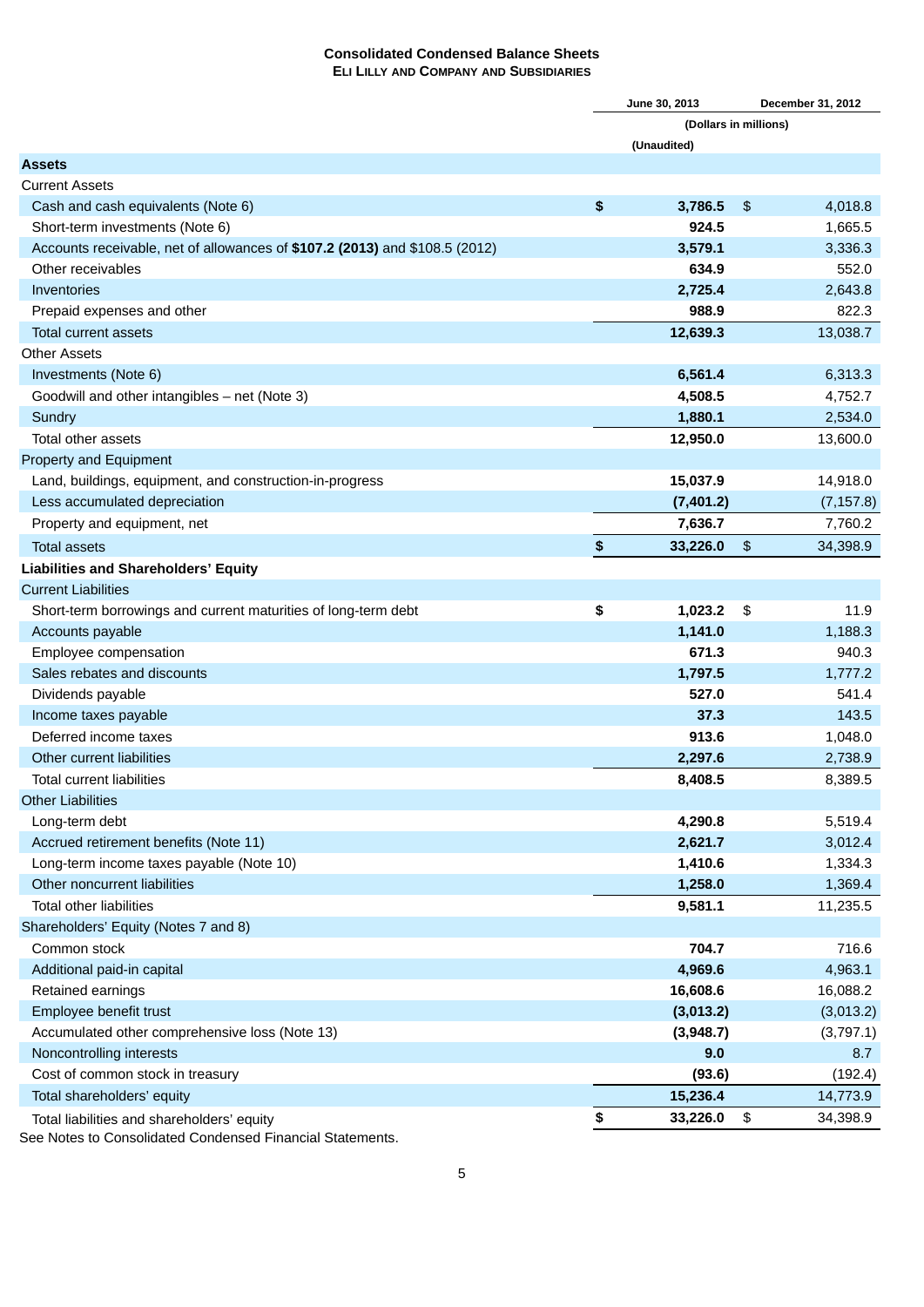#### **Consolidated Condensed Statements of Cash Flows (Unaudited) ELI LILLY AND COMPANY AND SUBSIDIARIES**

|                                                                                         |    | <b>Six Months Ended</b> |                |           |
|-----------------------------------------------------------------------------------------|----|-------------------------|----------------|-----------|
|                                                                                         |    |                         |                |           |
|                                                                                         |    | 2013                    |                | 2012      |
|                                                                                         |    | (Dollars in millions)   |                |           |
| <b>Cash Flows from Operating Activities</b>                                             |    |                         |                |           |
| Net income                                                                              | \$ | 2,754.2                 | \$             | 1,934.7   |
| <b>Adjustments to Reconcile Net Income to Cash Flows from Operating Activities:</b>     |    |                         |                |           |
| Depreciation and amortization                                                           |    | 745.4                   |                | 747.9     |
| Change in deferred income taxes                                                         |    | 198.9                   |                | 150.7     |
| Stock-based compensation expense                                                        |    | 68.8                    |                | 65.8      |
| Income related to transfer of exenatide rights (Note 4)                                 |    | (495.4)                 |                |           |
| Other changes in operating assets and liabilities, net of acquisitions and divestitures |    | (1, 271.5)              |                | (759.8)   |
| Other operating activities, net                                                         |    | 16.2                    |                | 19.2      |
| <b>Net Cash Provided by Operating Activities</b>                                        |    | 2,016.6                 |                | 2,158.5   |
| <b>Cash Flows from Investing Activities</b>                                             |    |                         |                |           |
| Net purchases of property and equipment                                                 |    | (294.3)                 |                | (310.2)   |
| Proceeds from sales and maturities of short-term investments                            |    | 1,981.9                 |                | 1,385.3   |
| Purchases of short-term investments                                                     |    | (515.6)                 |                | (776.6)   |
| Proceeds from sales and maturities of noncurrent investments                            |    | 5,463.2                 |                | 2,451.3   |
| Purchases of noncurrent investments                                                     |    | (6, 476.1)              |                | (3,476.6) |
| Purchase of product rights                                                              |    |                         |                | (67.9)    |
| Cash paid for acquisitions, net of cash acquired                                        |    |                         |                | (199.3)   |
| Other investing activities, net                                                         |    | (55.7)                  |                | (43.6)    |
| Net Cash Provided by (Used for) Investing Activities                                    |    | 103.4                   |                | (1,037.6) |
| <b>Cash Flows from Financing Activities</b>                                             |    |                         |                |           |
| Dividends paid                                                                          |    | (1,064.1)               |                | (1,095.0) |
| Net change in short-term borrowings                                                     |    |                         |                | (6.7)     |
| Repayment of long-term debt                                                             |    | (1.7)                   |                | (1,508.0) |
| Purchases of common stock                                                               |    | (1, 198.1)              |                |           |
| <b>Net Cash Used for Financing Activities</b>                                           |    | (2, 263.9)              |                | (2,609.7) |
| Effect of exchange rate changes on cash and cash equivalents                            |    | (88.4)                  |                | (87.9)    |
|                                                                                         |    |                         |                |           |
| Net decrease in cash and cash equivalents                                               |    | (232.3)                 |                | (1,576.7) |
| Cash and cash equivalents at January 1                                                  |    | 4,018.8                 |                | 5,922.5   |
| <b>Cash and Cash Equivalents at June 30</b>                                             | \$ | 3,786.5                 | $\mathfrak{P}$ | 4,345.8   |

See Notes to Consolidated Condensed Financial Statements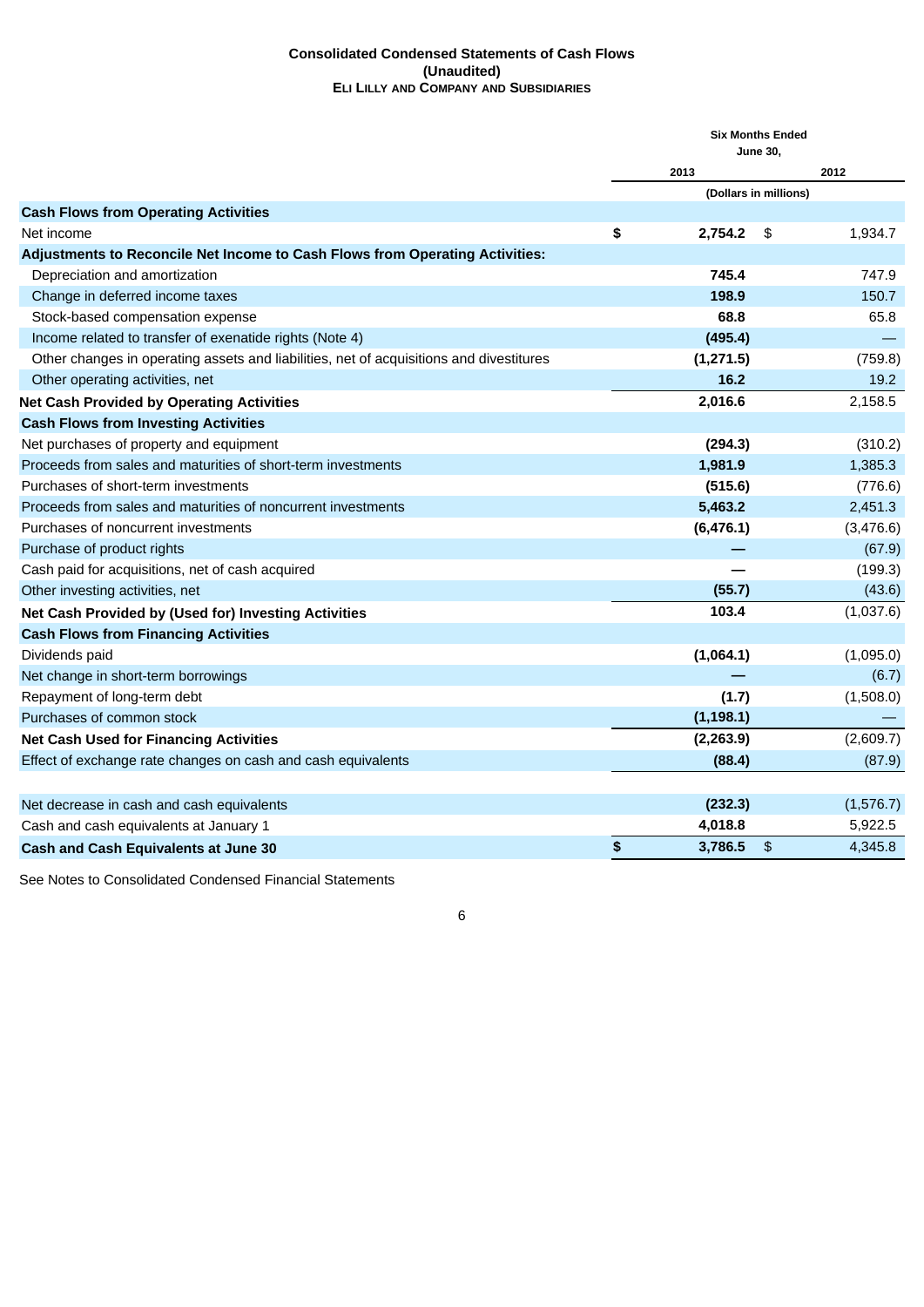#### **Notes to Consolidated Condensed Financial Statements (Tables present dollars in millions, except per-share data)**

#### **Note 1: Basis of Presentation**

We have prepared the accompanying unaudited consolidated condensed financial statements in accordance with the requirements of Form 10-Q and, therefore, they do not include all information and footnotes necessary for a fair presentation of financial position, results of operations, and cash flows in conformity with accounting principles generally accepted in the United States (GAAP). In our opinion, the financial statements reflect all adjustments (including those that are normal and recurring) that are necessary for a fair presentation of the results of operations for the periods shown. In preparing financial statements in conformity with GAAP, we must make estimates and assumptions that affect the reported amounts of assets, liabilities, revenues, expenses, and related disclosures at the date of the financial statements and during the reporting period. Actual results could differ from those estimates.

The information included in this Quarterly Report on Form 10-Q should be read in conjunction with our consolidated financial statements and accompanying notes included in our Annual Report on Form 10-K for the year ended December 31, 2012. We issued our financial statements by filing with the SEC and have evaluated subsequent events up to the time of the filing.

Certain reclassifications have been made to prior periods in the consolidated condensed financial statements and accompanying notes to conform with the current presentation.

#### **Note 2: Implementation of New Financial Accounting Pronouncements**

There are no new accounting pronouncements that have had or will have a material impact on our consolidated condensed financial statements.

#### **Note 3: Acquisitions**

On February 17, 2012, we acquired all of the outstanding stock of ChemGen Corporation, a privately-held bioscience company specializing in the development and commercialization of innovative feed-enzyme products that improve the efficiency of poultry, egg, and meat production, for total purchase consideration of \$206.9 million in cash. In connection with this acquisition, we recorded \$151.5 million of intangible assets related to marketed products and \$55.4 million of other net assets.

#### **Note 4: Collaborations**

We often enter into collaborative arrangements to develop and commercialize drug candidates. Collaborative activities may include research and development, marketing and selling (including promotional activities and physician detailing), manufacturing, and distribution. These collaborations often require milestone and royalty or profit-share payments, contingent upon the occurrence of certain future events linked to the success of the asset in development, as well as expense reimbursements or payments to the third party. Revenues related to products we sell pursuant to these arrangements are included in net product sales, while other sources of revenue (e.g., royalties and profit-share payments) are included in collaboration and other revenue. Operating expenses for costs incurred pursuant to these arrangements are reported in their respective expense line item, net of any payments made to or reimbursements received from our collaboration partners. Each collaboration is unique in nature, and our more significant arrangements are discussed below.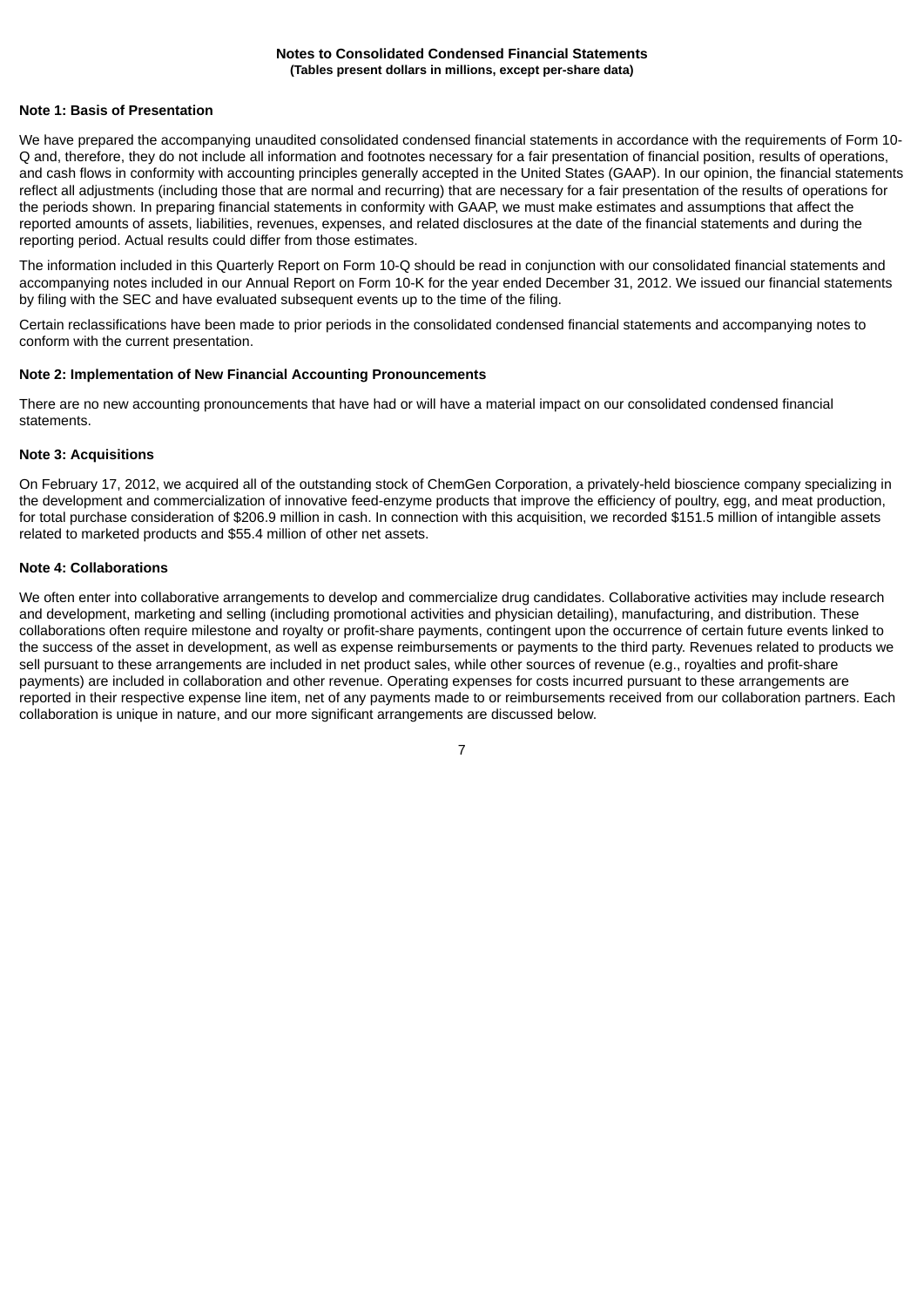The following table summarizes the composition of our total revenue recognized from all transactions, including collaboration activity:

|                                 | <b>Three Months Ended</b> |          |         | <b>Six Months Ended</b> |          |          |  |  |
|---------------------------------|---------------------------|----------|---------|-------------------------|----------|----------|--|--|
|                                 |                           | June 30, |         |                         | June 30, |          |  |  |
|                                 | 2013                      |          | 2012    | 2013                    |          | 2012     |  |  |
| Net product sales               | 5,759.9                   |          | 5,455.5 | \$<br>11,208.4          | \$       | 10,869.3 |  |  |
| Collaboration and other revenue | 169.8                     |          | 145.2   | 323.3                   |          | 333.4    |  |  |
| Total revenue                   | 5,929.7                   |          | 5,600.7 | \$<br>11,531.7          | \$       | 11,202.7 |  |  |

#### Exenatide

In November 2011, we agreed with Amylin Pharmaceuticals, Inc. (Amylin) to terminate our collaborative arrangement for the joint development, marketing, and selling of Byetta® (exenatide injection) and other forms of exenatide such as Bydureon® (exenatide extended-release for injectable suspension). Under the terms of the termination agreement, Amylin made a one-time, upfront payment to us of \$250.0 million. Amylin also agreed to make future revenue-sharing payments to us in an amount equal to 15.0 percent of its global net sales of exenatide products until Amylin made aggregate payments to us of \$1.20 billion plus interest, which would accrue at 9.5 percent. Upon completion of the acquisition of Amylin by Bristol-Myers Squibb Company in August 2012, Amylin's obligation of \$1.26 billion, including accrued interest, was paid in full, with \$1.21 billion representing a prepayment of the obligation. Amylin will also pay a \$150.0 million milestone to us contingent upon the U.S. Food and Drug Administration (FDA) approval of a once-monthly suspension version of exenatide that is currently in Phase II clinical trials.

Commercial operations were transferred to Amylin in the U.S. at the end of November 2011. Outside the U.S., we transferred to Amylin exenatide commercial rights and control in all markets during the first quarter of 2013.

Payments received from Amylin were allocated 65 percent to the U.S., which was treated as a contract termination, and 35 percent to the business outside the U.S., which was treated as the disposition of a business. The allocation was based upon relative fair values. The revenuesharing income allocated to the U.S. was recognized as collaboration and other revenue, consistent with our policy for royalty revenue, while the income related to the prepayment of Amylin's obligation allocated to the U.S. was recognized in other-net, (income) expense. All income allocated to the business outside the U.S. that was transferred during the first quarter of 2013 was recognized as a gain on the disposition of a business in other-net, (income) expense, net of the goodwill allocated to the business transferred.

Prior to termination of the collaboration, we and Amylin were co-promoting Byetta in the United States. Amylin was responsible for manufacturing and primarily utilized third-party contract manufacturers to supply Byetta. We supplied Byetta pen delivery devices for Amylin and will continue to do so for a period that will not extend beyond December 31, 2013. We were responsible for certain development costs related to certain clinical trials outside the U.S. that we were conducting as of the date of the termination agreement as well as commercialization costs outside the U.S. until the commercial rights were transferred to Amylin.

Under the terms of our prior arrangement, we reported as collaboration and other revenue our 50 percent share of gross margin on Amylin's net product sales in the United States. We reported as net product sales 100 percent of sales outside the U.S. and our sales of Byetta pen delivery devices to Amylin. We paid Amylin a percentage of the gross margin of exenatide sales outside of the U.S., and these costs were recorded in cost of sales. This arrangement for the commercial operations outside the U.S. continued until those rights were transferred to Amylin during the first quarter of 2013. Prior to termination of the agreement, under the 50/50 profit-sharing arrangement for the U.S., in addition to recording as revenue our 50 percent share of exenatide's gross margin, we also recorded approximately 50 percent of U.S. related research and development costs and marketing and selling costs in the respective line items on the consolidated condensed statements of operations.

In accordance with the prior arrangement and pursuant to Amylin's request, we loaned Amylin \$165.0 million in the second quarter of 2011. This loan and related accrued interest were paid in full in August 2012.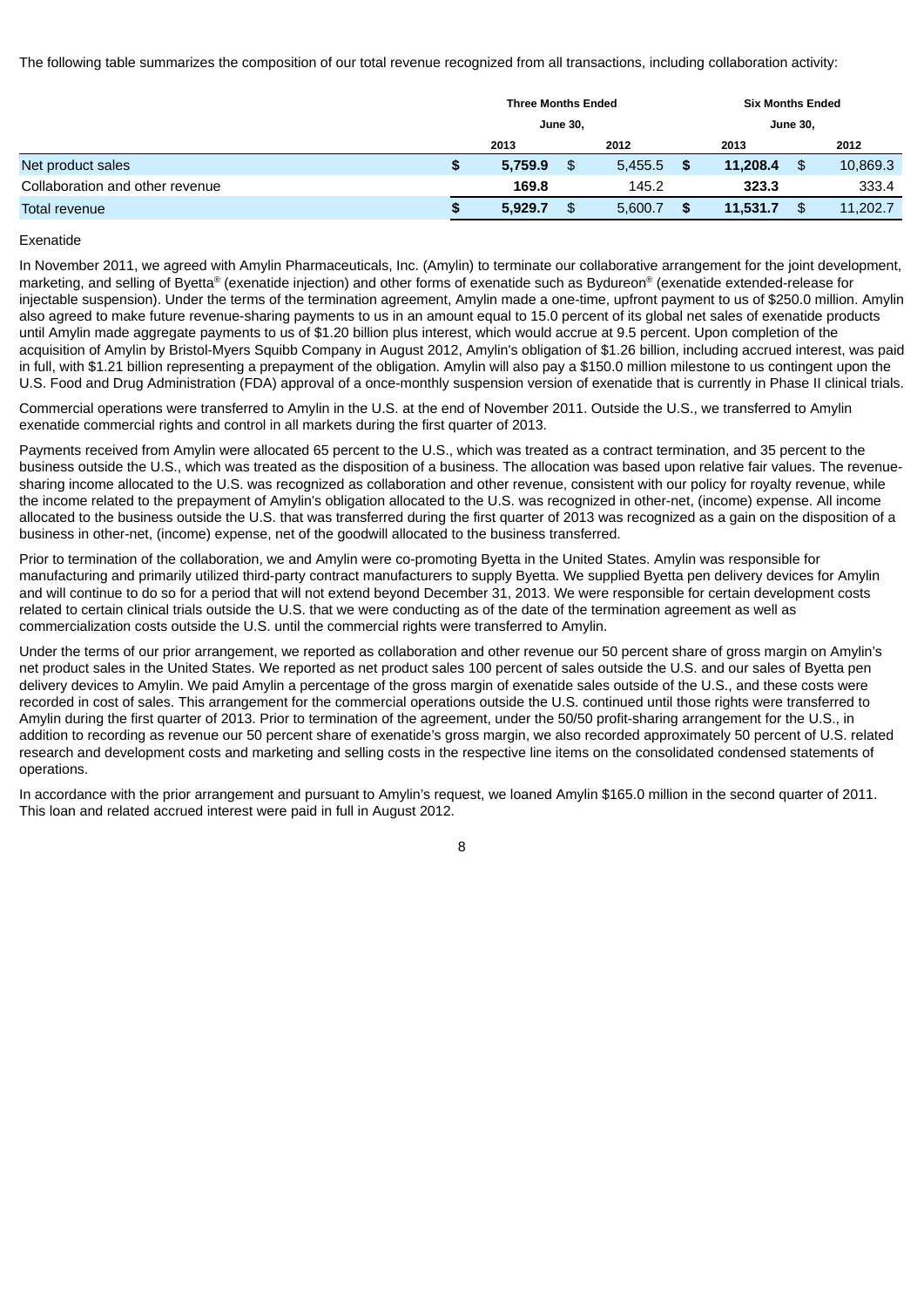The following table summarizes the revenue and other income recognized with respect to exenatide:

|                                                               | <b>Three Months Ended</b>      |          |      |      | <b>Six Months Ended</b> |      |       |  |  |
|---------------------------------------------------------------|--------------------------------|----------|------|------|-------------------------|------|-------|--|--|
|                                                               |                                | June 30, |      |      | June 30,                |      |       |  |  |
|                                                               | 2013                           |          | 2012 |      | 2013                    |      | 2012  |  |  |
| Net product sales                                             | \$<br>21.0                     | - \$     | 53.1 | - \$ | 85.1                    | - \$ | 101.6 |  |  |
| Collaboration and other revenue                               |                                |          | 14.1 |      |                         |      | 65.4  |  |  |
| Total revenue                                                 | 21.0                           | - \$     | 67.2 | - \$ | 85.1                    | - \$ | 167.0 |  |  |
|                                                               |                                |          |      |      |                         |      |       |  |  |
| Income related to transfer of exenatide commercial rights (1) | \$<br>$\overline{\phantom{0}}$ | - \$     |      | - S  | 495.4                   | -\$  |       |  |  |

<sup>1</sup> Presented in other-net, (income) expense

#### Erbitux ®

We have several collaborations with respect to Erbitux. The most significant collaborations are in the U.S., Japan, and Canada (Bristol-Myers Squibb Company); and worldwide except the U.S. and Canada (Merck KGaA). The agreements are expected to expire in 2018, upon which all of the rights with respect to Erbitux in the U.S. and Canada return to us and certain rights with respect to Erbitux outside the U.S. and Canada (excluding Japan) remain with Merck KGaA (Merck).

The following table summarizes the revenue recognized with respect to Erbitux:

|                                 |      | <b>Three Months Ended</b> |          |       |                 | <b>Six Months Ended</b> |      |       |      |      |     |      |
|---------------------------------|------|---------------------------|----------|-------|-----------------|-------------------------|------|-------|------|------|-----|------|
|                                 |      |                           | June 30, |       | <b>June 30,</b> |                         |      |       |      |      |     |      |
|                                 | 2013 |                           |          | 2012  |                 | 2013                    | 2012 |       |      |      |     |      |
| Net product sales               | \$   | 12.5<br>-\$               |          |       |                 |                         |      | 28.7  | - \$ | 37.7 | \$. | 62.7 |
| Collaboration and other revenue | 79.3 |                           |          | 81.4  |                 | 148.9                   |      | 160.6 |      |      |     |      |
| Total revenue                   | S    | 91.8                      | \$.      | 110.1 | \$              | 186.6                   |      | 223.3 |      |      |     |      |

#### *Bristol-Myers Squibb Company*

Pursuant to a commercial agreement with Bristol-Myers Squibb Company and E.R. Squibb (collectively, BMS), relating to Erbitux, we are codeveloping Erbitux in the U.S. and Canada with BMS, exclusively, and in Japan with BMS and Merck. Under this arrangement, Erbitux research and development and other costs are shared by both companies according to a predetermined ratio.

Responsibilities associated with clinical and other ongoing studies are apportioned between the parties under the agreement. Collaborative reimbursements received by us for supply of clinical trial materials; for research and development; and for a portion of marketing, selling, and administrative expenses are recorded as a reduction to the respective expense line items on the consolidated condensed statement of operations. We receive a distribution fee in the form of a royalty from BMS, based on a percentage of net sales in the U.S. and Canada, which is recorded in collaboration and other revenue. Royalty expense paid to third parties, net of any reimbursements received, is recorded as a reduction of collaboration and other revenue.

We are responsible for the manufacture and supply of all requirements of Erbitux in bulk-form active pharmaceutical ingredient (API) for clinical and commercial use in the territory, and BMS will purchase all of its requirements of API for commercial use from us, subject to certain stipulations in the agreement. Sales of Erbitux to BMS for commercial use are reported in net product sales.

#### *Merck KGaA*

A development and license agreement with Merck with respect to Erbitux granted Merck exclusive rights to market Erbitux outside of the U.S. and Canada, and co-exclusive rights with BMS and us in Japan. Merck also manufactures Erbitux for supply in its territory. We receive a royalty on the sales of Erbitux outside of the U.S. and Canada, which is included in collaboration and other revenue as earned. Collaborative reimbursements received for research and development and for marketing, selling, and administrative expenses are recorded as a reduction to the respective expense line items on the consolidated condensed statement of operations. Royalty expense paid to third parties, net of any royalty reimbursements received, is recorded as a reduction of collaboration and other revenue.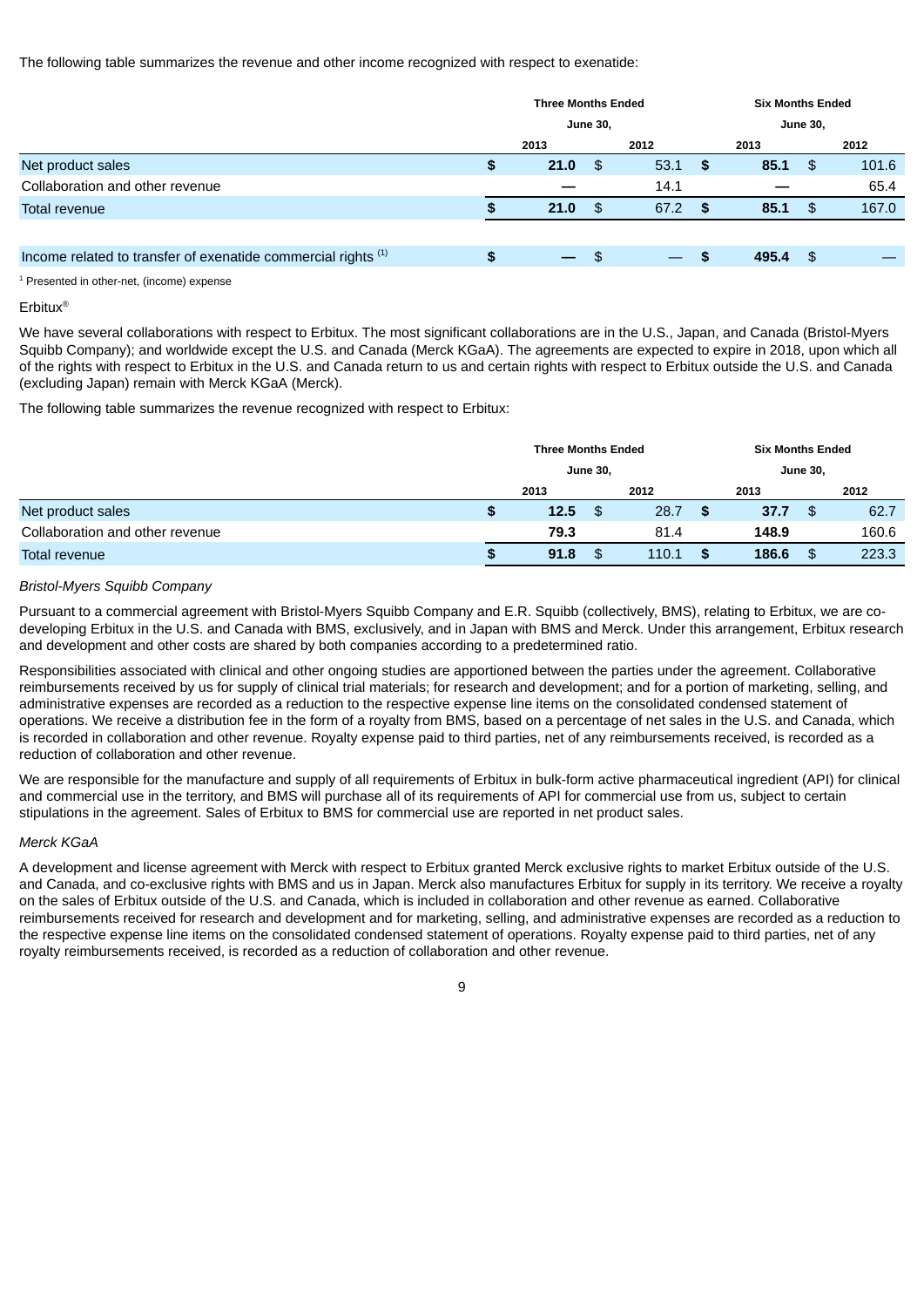#### Effient ®

We are in a collaborative arrangement with Daiichi Sankyo Company, Limited (Daiichi Sankyo) to develop, market, and promote Effient. We and Daiichi Sankyo have agreed to co-promote in certain territories (including the U.S. and five major European markets), while we have exclusive marketing rights in certain other territories. Daiichi Sankyo has exclusive marketing rights in Japan and certain other territories. The parties share approximately 50/50 in the profits, as well as in the costs of development and marketing in the co-promotion territories. A third party manufactures bulk product, and we produce the finished product for our exclusive and co-promotion territories. We record product sales in our exclusive and co-promotion territories. In our exclusive territories, we pay Daiichi Sankyo a royalty specific to these territories. Profitshare payments made to Daiichi Sankyo are recorded as marketing, selling, and administrative expenses. All royalties paid to Daiichi Sankyo and the third-party manufacturer are recorded in cost of sales. Effient sales were \$137.4 million and \$111.0 million for the quarters ended June 30, 2013 and 2012, respectively, and \$253.2 million and \$226.9 million for the six months ended June 30, 2013 and 2012, respectively.

#### Diabetes Collaboration

In January 2011, we and Boehringer Ingelheim entered into a global agreement to jointly develop and commercialize a portfolio of diabetes compounds. Included are Boehringer Ingelheim's two oral diabetes agents, linagliptin and empagliflozin. Subsequently in 2011, linagliptin was approved and launched in the U.S. (trade name Tradjenta®), Japan (trade name Trazenta™), Europe (trade name Trajenta®), and other countries. Empagliflozin is currently under regulatory review in the U.S. and Europe. Also included in the agreement is our new insulin glargine product, which was submitted for regulatory review in Europe in June 2013, and an option granted to Boehringer Ingelheim to co-develop and co-commercialize our anti-TGF-beta monoclonal antibody, which is currently in Phase II clinical testing. Under the terms of the global agreement, we made an initial one-time payment to Boehringer Ingelheim of \$388.0 million and recorded an acquired in-process research and development (IPR&D) charge, which was included as expense in the first quarter of 2011 and was deductible for tax purposes.

In connection with the approval of linagliptin in the U.S., Japan, and Europe, in 2011 we paid \$478.7 million in success-based regulatory milestones, all of which were capitalized as intangible assets and are being amortized to cost of sales. We incurred milestone-related expenses of \$92.2 million in connection with regulatory submissions for empagliflozin in the U.S. and Europe during the first quarter of 2013. These regulatory submission milestones were recorded as research and development expenses. We may also pay up to 228.8 million euro in additional regulatory milestones for empagliflozin. In the future, we will be eligible to receive \$290.0 million in success-based regulatory milestones on our new insulin glargine product. Should Boehringer Ingelheim elect to opt in to the Phase III development and potential commercialization of the anti-TGF-beta monoclonal antibody, we would be eligible for up to \$525.0 million in opt-in and success-based regulatory milestone payments. The companies share ongoing development costs equally. The companies also share in the commercialization costs and gross margin for any product resulting from the collaboration that receives regulatory approval. We record our portion of the gross margin as collaboration and other revenue, and we record our portion of the commercialization costs as marketing, selling, and administrative expense. Each company will also be entitled to potential performance payments on sales of the molecules they contribute to the collaboration. Revenue related to this collaboration was \$54.8 million and \$13.1 million for the quarters ended June 30, 2013 and 2012, respectively, and \$97.4 million and \$25.9 million for the six months ended June 30, 2013 and 2012, respectively.

#### Solanezumab

We have an agreement with an affiliate of TPG-Axon Capital (TPG) whereby TPG funded a portion of the Phase III development of solanezumab. Under the agreement, TPG's obligation to fund solanezumab costs was not material and ended in the first half of 2011. In exchange for their funding, TPG may receive success-based sales milestones totaling approximately \$70 million and mid-single digit royalties that are contingent upon the successful development of solanezumab. The royalties relating to solanezumab would be paid for approximately ten years after launch of a product.

#### **Baricitinib**

In December 2009, we entered into a worldwide license and collaboration agreement with Incyte Corporation (Incyte) to acquire development and commercialization rights to its JAK inhibitor compound, now known as baricitinib, and certain follow-on compounds, for the treatment of inflammatory and autoimmune diseases. The agreement calls for payments of up to \$515.0 million associated with certain development and regulatory milestones as well as an additional \$150.0 million of potential sales-based milestones. Incyte also has the right to receive tiered, double-digit royalty payments on future global sales with rates ranging up to 20 percent if the product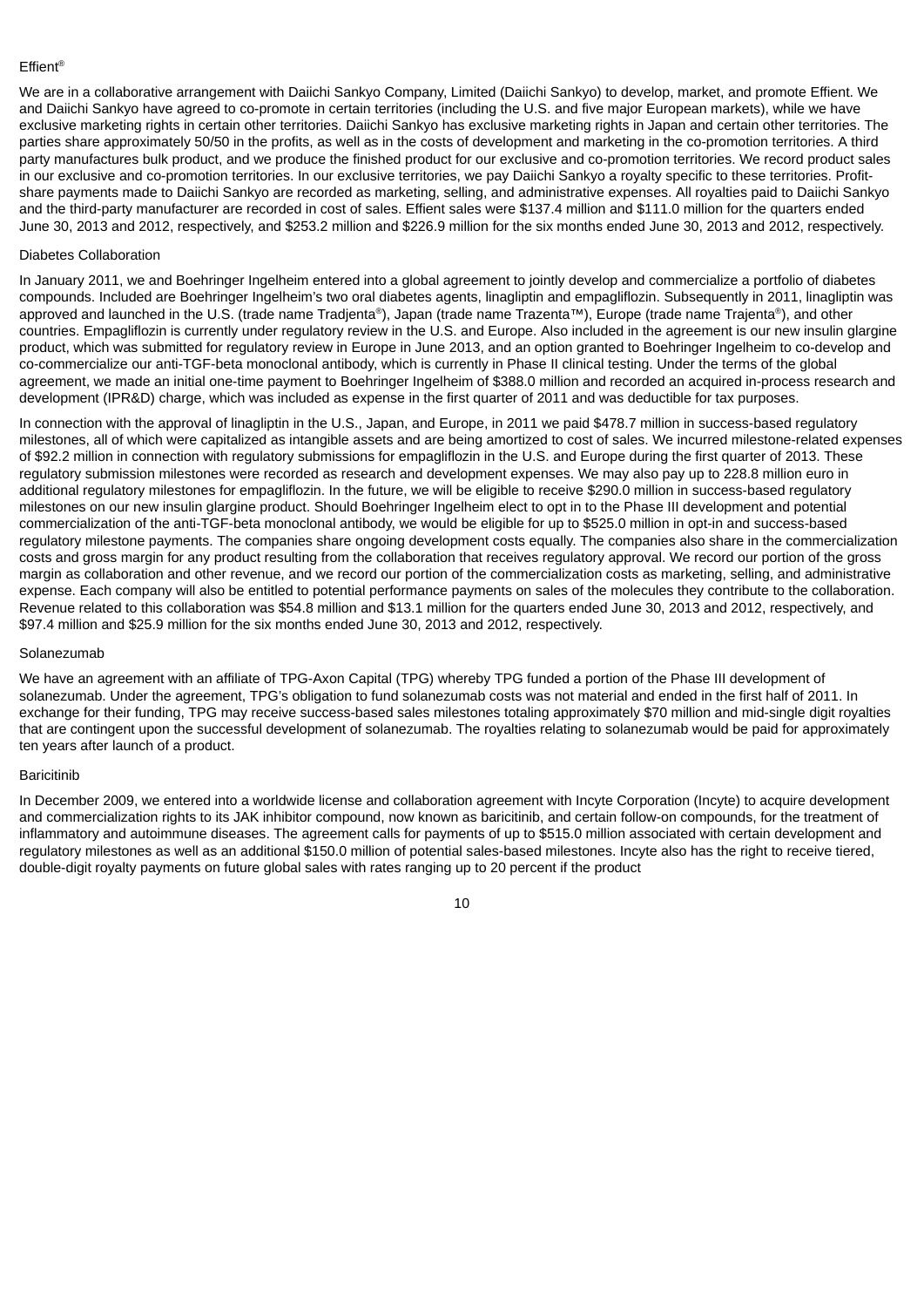is successfully commercialized. The agreement provides Incyte with options to co-develop these compounds on an indication-by-indication basis by funding 30 percent of the associated development costs from the initiation of a Phase IIb trial through regulatory approval in exchange for increased tiered royalties ranging up to percentages in the high twenties. The agreement also provides Incyte with an option to co-promote in the United States. In 2010, Incyte exercised its option to co-develop baricitinib in rheumatoid arthritis. We made development milestone payments of \$49.0 million in 2010 related to Phase II trials of baricitinib. Upon initiation of Phase III trials for the treatment of rheumatoid arthritis in the fourth quarter of 2012, we incurred an additional milestone-related expense of \$50.0 million. These milestone payments were recorded as research and development expenses.

#### Summary of Collaboration-Related Commission and Profit-Share Payments

The aggregate amount of commission and profit-share payments included in marketing, selling, and administrative expense pursuant to the collaborations described above was \$55.2 million and \$45.9 million for the quarters ended June 30, 2013 and 2012, respectively, and \$100.4 million and \$92.7 million for the six months ended June 30, 2013 and 2012, respectively.

#### Amortization of Intangible Assets

We record, as finite-lived intangible assets, the cost of milestone payments associated with products approved for marketing, as well as the cost of rights to assets approved for marketing that were acquired in business combinations. We also record finite-lived intangible assets for the cost of licensed platform technologies that have alternative future uses in research and development; manufacturing technologies; and customer relationships from business combinations. Amortization expense related to these finite-lived intangibles was \$145.2 million and \$133.1 million for the quarters ended June 30, 2013 and 2012, respectively, and \$291.3 million and \$280.8 million for the six months ended June 30, 2013 and 2012, respectively.

#### **Note 5: Asset Impairments, Restructuring, and Other Special Charges**

We recognized asset impairments, restructuring, and other special charges of \$63.5 million and no charges for the quarters ended June 30, 2013 and 2012, respectively, and \$85.2 million and \$23.8 million for the six months ended June 30, 2013 and 2012, respectively. The 2013 charges related primarily to costs associated with the anticipated closure of a packaging and distribution facility in Germany and to severance costs for actions the company is taking, primarily outside the U.S., to reduce its cost structure and global workforce. The 2012 charges primarily relate to a change in our estimates of returned product related to the withdrawal of Xigris™ from the market during the fourth quarter of 2011.

#### **Note 6: Financial Instruments**

Financial instruments that potentially subject us to credit risk consist principally of trade receivables and interest-bearing investments. Wholesale distributors of life-sciences products account for a substantial portion of trade receivables; collateral is generally not required. The risk associated with this concentration is mitigated by our ongoing credit-review procedures and insurance. A large portion of our cash is held by a few major financial institutions. We monitor our exposures with these institutions and do not expect any of these institutions to fail to meet their obligations. Major financial institutions represent the largest component of our investments in corporate debt securities. In accordance with documented corporate policies, we limit the amount of credit exposure to any one financial institution or corporate issuer. We are exposed to credit-related losses in the event of nonperformance by counterparties to risk-management instruments but do not expect any counterparties to fail to meet their obligations given their high credit ratings.

#### *Accounting Policy for Risk-Management Instruments*

Our derivative activities are initiated within the guidelines of documented corporate risk-management policies and do not create additional risk because gains and losses on derivative contracts offset losses and gains on the assets, liabilities, and transactions being hedged. As derivative contracts are initiated, we designate the instruments individually as either a fair value hedge or a cash flow hedge. Management reviews the correlation and effectiveness of our derivatives on a quarterly basis.

For derivative contracts that are designated and qualify as fair value hedges, the derivative instrument is marked to market with gains and losses recognized currently in income to offset the respective losses and gains recognized on the underlying exposure. For derivative contracts that are designated and qualify as cash flow hedges, the effective portion of gains and losses on these contracts is reported as a component of accumulated other comprehensive loss and reclassified into earnings in the same period the hedged transaction affects earnings.

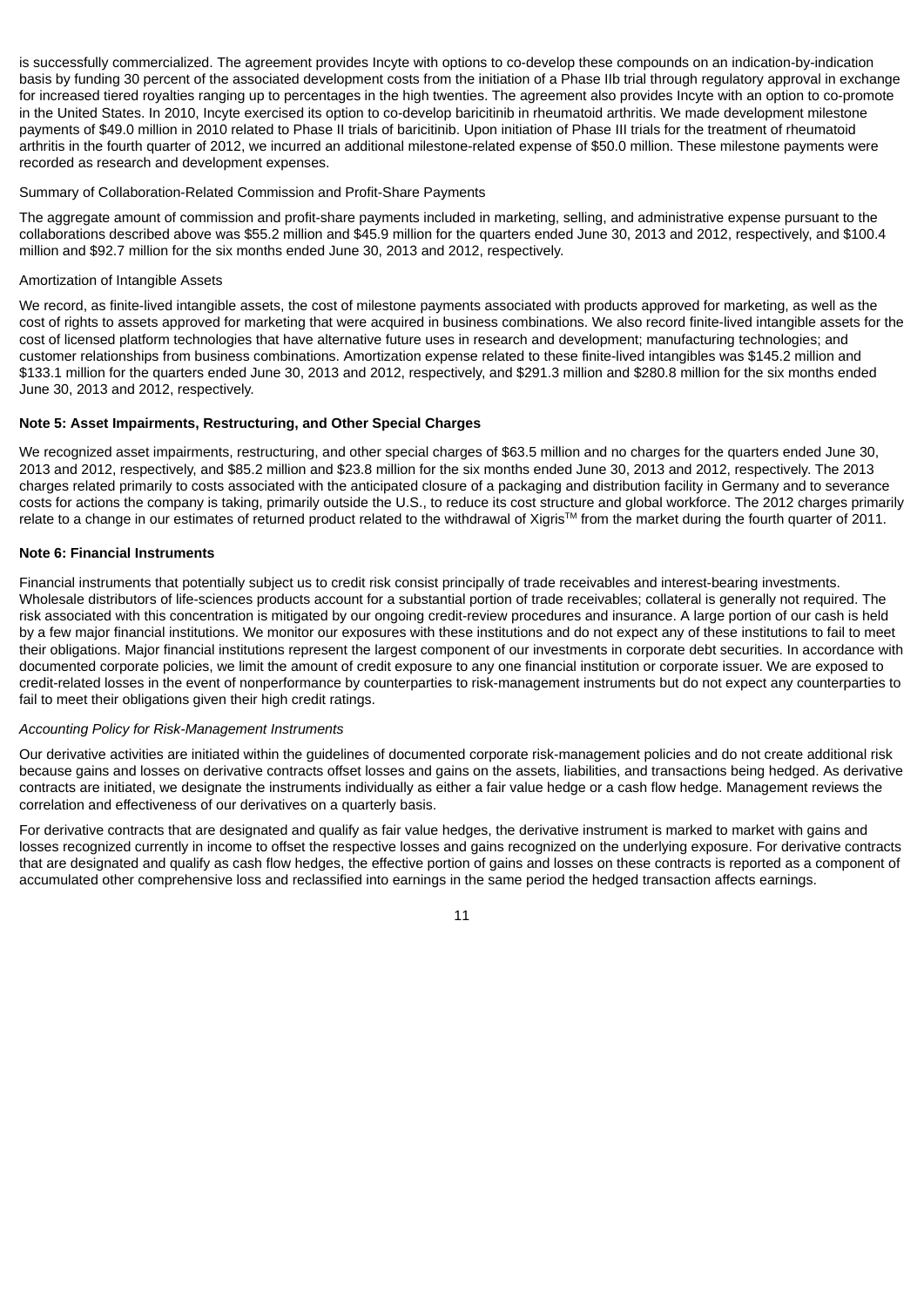Hedge ineffectiveness is immediately recognized in earnings. Derivative contracts that are not designated as hedging instruments are recorded at fair value with the gain or loss recognized currently in earnings during the period of change.

We may enter into foreign currency forward contracts to reduce the effect of fluctuating currency exchange rates (principally the euro, the British pound, and the Japanese yen). Foreign currency derivatives used for hedging are put in place using the same or like currencies and duration as the underlying exposures. Forward contracts are principally used to manage exposures arising from subsidiary trade and loan payables and receivables denominated in foreign currencies. These contracts are recorded at fair value with the gain or loss recognized in other *—* net, (income) expense. We may enter into foreign currency forward contracts and currency swaps as fair value hedges of firm commitments. Forward contracts generally have maturities not exceeding 12 months. At June 30, 2013, we had outstanding foreign currency forward commitments to purchase 895.3 million U.S. dollars and sell 680.1 million euro, commitments to purchase 192.7 million euro and sell 253.9 million U.S. dollars, commitments to purchase 323.0 million U.S. dollars and sell 31.21 billion Japanese yen, commitments to purchase 251.6 million British pounds and sell 293.4 million euro, and commitments to purchase 170.0 million euro and sell 145.1 million British pounds, which will all settle within 30 days.

In the normal course of business, our operations are exposed to fluctuations in interest rates. These fluctuations can vary the costs of financing, investing, and operating. We address a portion of these risks through a controlled program of risk management that includes the use of derivative financial instruments. The objective of controlling these risks is to limit the impact of fluctuations in interest rates on earnings. Our primary interest-rate risk exposure results from changes in short-term U.S. dollar interest rates. In an effort to manage interest-rate exposures, we strive to achieve an acceptable balance between fixed- and floating-rate debt and investment positions and may enter into interest rate swaps or collars to help maintain that balance.

Interest rate swaps or collars that convert our fixed-rate debt to a floating rate are designated as fair value hedges of the underlying instruments. Interest rate swaps or collars that convert floating-rate debt to a fixed rate are designated as cash flow hedges. Interest expense on the debt is adjusted to include the payments made or received under the swap agreements. At June 30, 2013, substantially all of our total debt is at a fixed rate. We have converted approximately 60 percent of our fixed-rate debt to floating rates through the use of interest rate swaps.

We may enter into forward contracts and designate them as cash flow hedges to limit the potential volatility of earnings and cash flow associated with forecasted sales of available-for-sale securities.

#### *The Effect of Risk-Management Instruments on the Consolidated Condensed Statement of Operations*

The following effects of risk-management instruments were recognized in other—net, (income) expense:

|                                                                                                                  | <b>Three Months Ended</b> |                 | <b>Six Months Ended</b> |    |                 |      |        |  |
|------------------------------------------------------------------------------------------------------------------|---------------------------|-----------------|-------------------------|----|-----------------|------|--------|--|
|                                                                                                                  |                           | <b>June 30.</b> |                         |    | <b>June 30.</b> |      |        |  |
|                                                                                                                  | 2013<br>2012              |                 |                         |    | 2013            |      | 2012   |  |
| Fair value hedges:                                                                                               |                           |                 |                         |    |                 |      |        |  |
| Effect from hedged fixed-rate debt                                                                               | \$<br>144.3               | - \$            | 97.6                    | S. | 213.3           | - \$ | 31.7   |  |
| Effect from interest rate contracts                                                                              | (144.3)                   |                 | (97.6)                  |    | (213.3)         |      | (31.7) |  |
| Cash flow hedges:                                                                                                |                           |                 |                         |    |                 |      |        |  |
| Effective portion of losses on interest rate contracts reclassified<br>from accumulated other comprehensive loss | 2.2                       |                 | 2.2                     |    | 4.4             |      | 4.4    |  |
| Net (gains) losses on foreign currency exchange contracts not<br>designated as hedging instruments               | (7.6)                     |                 | 18.0                    |    | (7.5)           |      | (14.8) |  |

The effective portion of net losses on equity contracts in designated cash flow hedging relationships recorded in other comprehensive income (loss) was \$10.1 million and \$8.9 million for the three and six months ended June 30, 2013, respectively. There were no equity contracts in designated cash flow hedging relationships in 2012.

During the next 12 months, we expect to reclassify from accumulated other comprehensive loss to earnings \$8.9 million of pretax net losses on cash flow hedges of the variability in expected future interest payments on our floating rate debt.

During the three and six months ended June 30, 2013 and 2012, net losses related to ineffectiveness, as well as net losses related to the portion of our risk-management hedging instruments, fair value hedges, and cash flow hedges that were excluded from the assessment of effectiveness, were not material.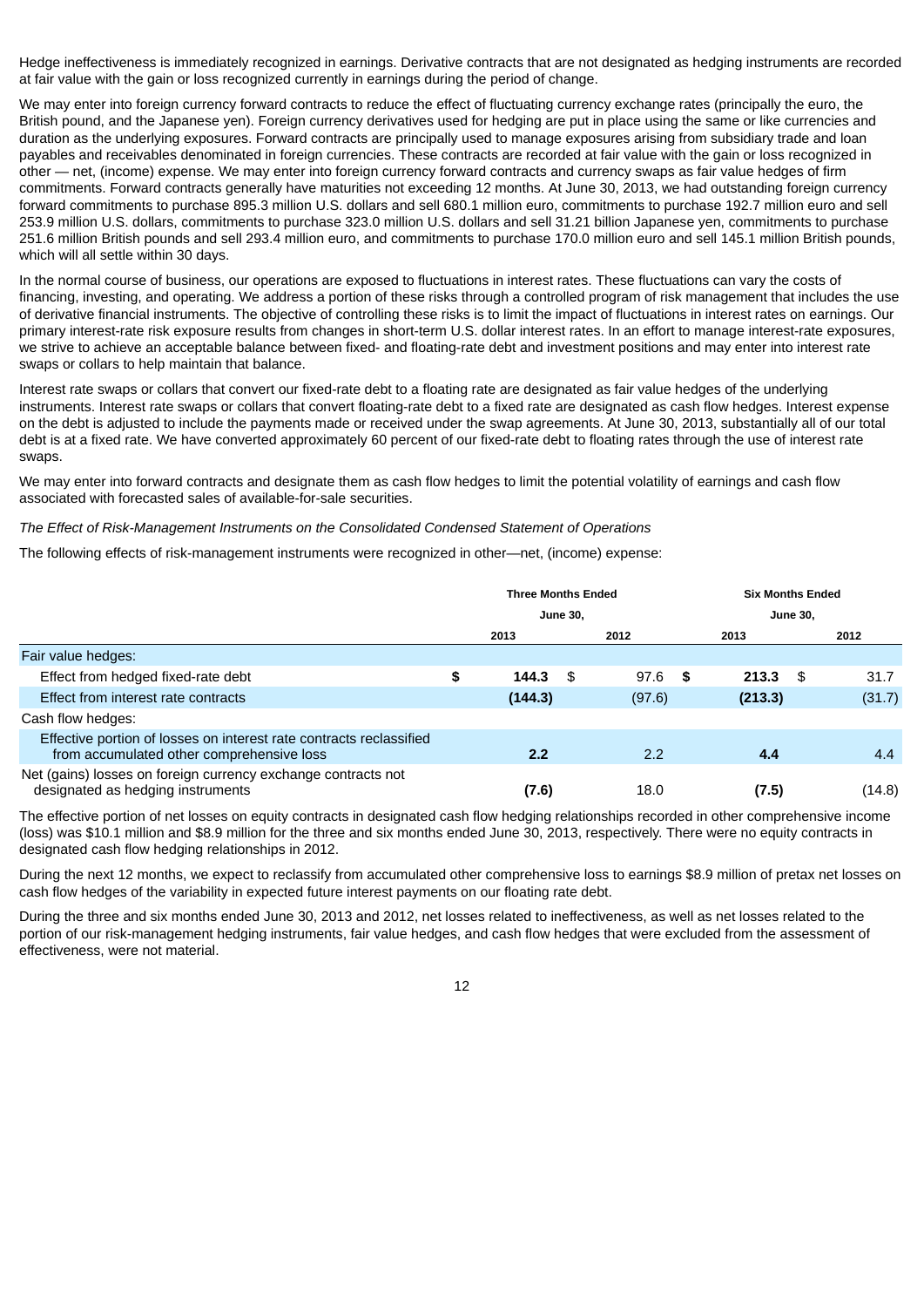# *Fair Value of Financial Instruments*

The following tables summarize certain fair value information at June 30, 2013 and December 31, 2012 for assets and liabilities measured at fair value on a recurring basis, as well as the carrying amount and amortized cost of certain other investments:

|                                                    |                |                    |                           |                   | <b>Fair Value Measurements Using</b> |                                                                                                    |                           |                                                                         |                                                           |               |               |
|----------------------------------------------------|----------------|--------------------|---------------------------|-------------------|--------------------------------------|----------------------------------------------------------------------------------------------------|---------------------------|-------------------------------------------------------------------------|-----------------------------------------------------------|---------------|---------------|
| <b>Description</b>                                 |                | Carrying<br>Amount |                           | Amortized<br>Cost |                                      | <b>Ouoted Prices</b><br>in Active<br><b>Markets for</b><br>Identical<br><b>Assets</b><br>(Level 1) |                           | Significant<br>Other<br><b>Observable</b><br><b>Inputs</b><br>(Level 2) | Significant<br>Unobservable<br><b>Inputs</b><br>(Level 3) |               | Fair<br>Value |
| June 30, 2013                                      |                |                    |                           |                   |                                      |                                                                                                    |                           |                                                                         |                                                           |               |               |
| Cash and cash equivalents                          | \$             | 3,786.5            | \$                        | 3,786.5           | \$                                   | 3,724.7                                                                                            | \$                        | 61.8                                                                    | - \$                                                      | \$            | 3,786.5       |
|                                                    |                |                    |                           |                   |                                      |                                                                                                    |                           |                                                                         |                                                           |               |               |
| Short-term investments:                            |                |                    |                           |                   |                                      |                                                                                                    |                           |                                                                         |                                                           |               |               |
| U.S. government and agencies                       | \$             | 84.5               | \$                        | 84.5              | \$                                   | 84.5                                                                                               | \$                        |                                                                         | \$                                                        | \$            | 84.5          |
| Corporate debt securities                          |                | 838.3              |                           | 836.3             |                                      |                                                                                                    |                           | 838.3                                                                   |                                                           |               | 838.3         |
| <b>Other securities</b>                            |                | 1.7                |                           | 1.7               |                                      |                                                                                                    |                           | 1.7                                                                     |                                                           |               | 1.7           |
| Short-term investments                             | \$             | 924.5              | \$                        | 922.5             |                                      |                                                                                                    |                           |                                                                         |                                                           |               |               |
| Noncurrent investments:                            |                |                    |                           |                   |                                      |                                                                                                    |                           |                                                                         |                                                           |               |               |
| U.S. government and agencies                       | \$             | 1,083.7            | \$                        | 1,090.9           | \$                                   | 1,001.2                                                                                            | - \$                      | 82.5                                                                    | \$                                                        | \$            | 1,083.7       |
| Corporate debt securities                          |                | 3,948.4            |                           | 3,978.1           |                                      |                                                                                                    |                           | 3,948.4                                                                 |                                                           |               | 3,948.4       |
| Mortgage-backed                                    |                | 629.3              |                           | 646.0             |                                      |                                                                                                    |                           | 629.3                                                                   |                                                           |               | 629.3         |
| Asset-backed                                       |                | 353.5              |                           | 358.8             |                                      |                                                                                                    |                           | 353.5                                                                   |                                                           |               | 353.5         |
| Other securities                                   |                | 7.8                |                           | 8.1               |                                      |                                                                                                    |                           | 7.8                                                                     |                                                           |               | 7.8           |
| Marketable equity                                  |                | 262.4              |                           | 100.9             |                                      | 262.4                                                                                              |                           |                                                                         |                                                           |               | 262.4         |
| Equity method and other investments <sup>(1)</sup> |                | 276.3              |                           | 276.3             |                                      |                                                                                                    |                           |                                                                         |                                                           |               |               |
| Noncurrent investments                             | \$             | 6,561.4            | \$                        | 6,459.1           |                                      |                                                                                                    |                           |                                                                         |                                                           |               |               |
|                                                    |                |                    |                           |                   |                                      |                                                                                                    |                           |                                                                         |                                                           |               |               |
| December 31, 2012                                  |                |                    |                           |                   |                                      |                                                                                                    |                           |                                                                         |                                                           |               |               |
| Cash and cash equivalents                          | $\frac{1}{2}$  | 4,018.8            | $\frac{1}{2}$             | 4,018.8           | $\frac{2}{3}$                        | 3,964.4                                                                                            | $\frac{3}{2}$             | 54.4                                                                    | $\bullet$                                                 | $\frac{2}{3}$ | 4,018.8       |
|                                                    |                |                    |                           |                   |                                      |                                                                                                    |                           |                                                                         |                                                           |               |               |
| Short-term investments:                            |                |                    |                           |                   |                                      |                                                                                                    |                           |                                                                         |                                                           |               |               |
| U.S. government and agencies                       | \$             | 150.2              | \$                        | 150.2             | \$                                   | 150.2                                                                                              | $\boldsymbol{\mathsf{s}}$ |                                                                         | \$                                                        | \$            | 150.2         |
| Corporate debt securities                          |                | 1,503.5            |                           | 1,501.5           |                                      |                                                                                                    |                           | 1,503.5                                                                 |                                                           |               | 1,503.5       |
| Other securities                                   |                | 11.8               |                           | 11.8              |                                      |                                                                                                    |                           | 11.8                                                                    |                                                           |               | 11.8          |
| Short-term investments                             | $\mathfrak{L}$ | 1,665.5            | $\frac{2}{3}$             | 1,663.5           |                                      |                                                                                                    |                           |                                                                         |                                                           |               |               |
|                                                    |                |                    |                           |                   |                                      |                                                                                                    |                           |                                                                         |                                                           |               |               |
| Noncurrent investments:                            |                |                    |                           |                   |                                      |                                                                                                    |                           |                                                                         |                                                           |               |               |
| U.S. government and agencies                       | \$             | 1,362.7            | $\frac{1}{2}$             | 1,360.3           | $\pmb{\mathfrak{P}}$                 | 1,122.4                                                                                            | $\sqrt{3}$                | 240.3                                                                   | $\,$ $\,$                                                 | \$            | 1,362.7       |
| Corporate debt securities                          |                | 3,351.3            |                           | 3,322.9           |                                      |                                                                                                    |                           | 3,351.3                                                                 |                                                           |               | 3,351.3       |
| Mortgage-backed                                    |                | 668.1              |                           | 677.7             |                                      |                                                                                                    |                           | 668.1                                                                   |                                                           |               | 668.1         |
| Asset-backed                                       |                | 519.0              |                           | 523.5             |                                      |                                                                                                    |                           | 519.0                                                                   |                                                           |               | 519.0         |
| Other securities                                   |                | 3.3                |                           | 3.3               |                                      |                                                                                                    |                           | 3.3                                                                     |                                                           |               | 3.3           |
| Marketable equity                                  |                | 175.8              |                           | 83.0              |                                      | 175.8                                                                                              |                           |                                                                         |                                                           |               | 175.8         |
| Equity method and other investments <sup>(1)</sup> |                | 233.1              |                           | 233.1             |                                      |                                                                                                    |                           |                                                                         |                                                           |               |               |
| Noncurrent investments                             | $\frac{2}{3}$  | 6,313.3            | $\boldsymbol{\mathsf{D}}$ | 6,203.8           |                                      |                                                                                                    |                           |                                                                         |                                                           |               |               |
|                                                    |                |                    |                           |                   |                                      |                                                                                                    |                           |                                                                         |                                                           |               |               |

 $1$  Fair value not applicable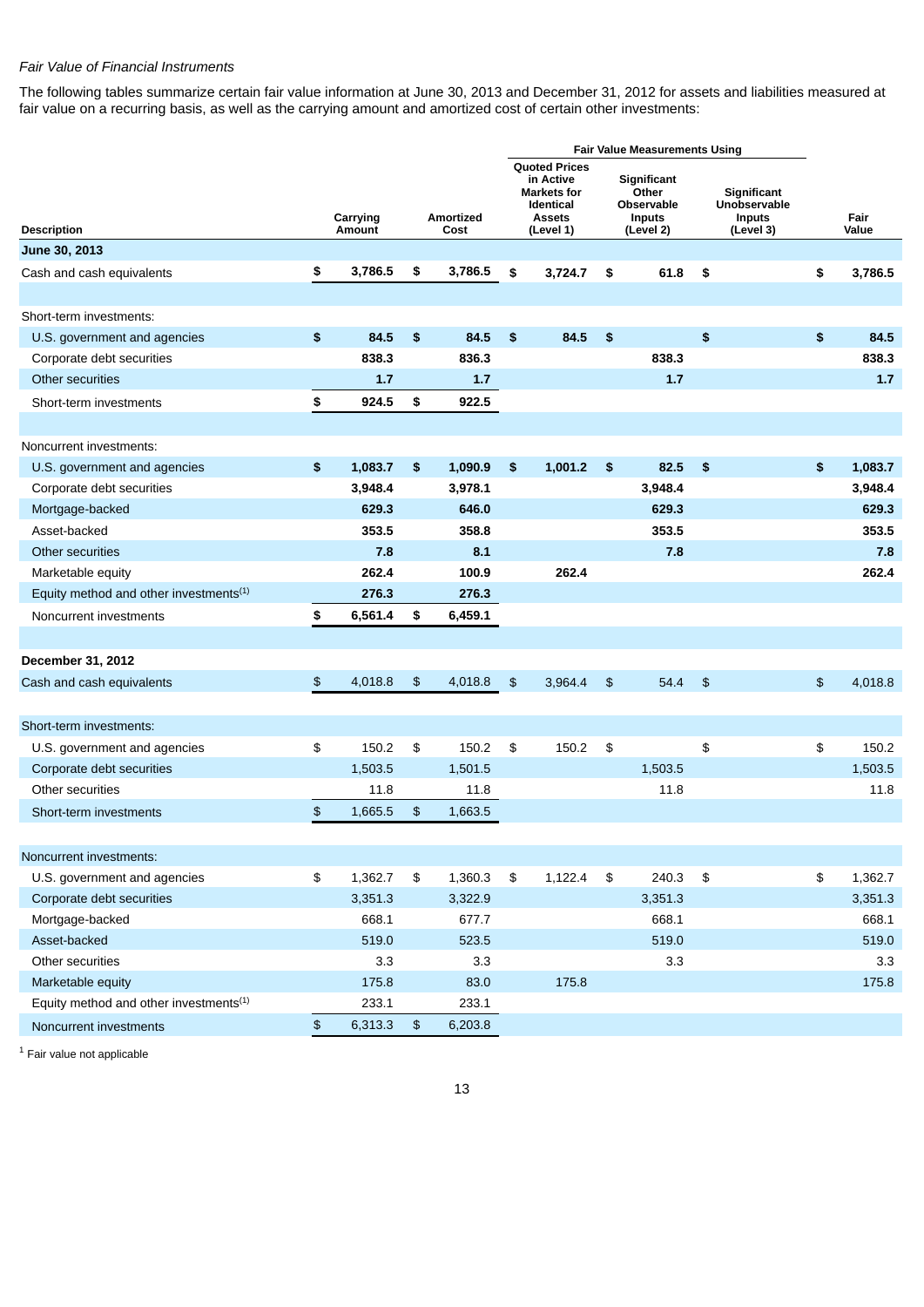| <b>Description</b>                                                   |               | Carrying<br>Amount | <b>Quoted Prices in</b><br><b>Active Markets</b><br>for Identical<br><b>Assets</b><br>(Level 1) |                | Significant<br><b>Other Observable</b><br><b>Inputs</b><br>(Level 2) | Significant<br>Unobservable<br><b>Inputs</b><br>(Level 3) | Fair<br>Value   |
|----------------------------------------------------------------------|---------------|--------------------|-------------------------------------------------------------------------------------------------|----------------|----------------------------------------------------------------------|-----------------------------------------------------------|-----------------|
| Long-term debt, including current portion                            |               |                    |                                                                                                 |                |                                                                      |                                                           |                 |
| June 30, 2013                                                        | \$            | $(5,314.0)$ \$     |                                                                                                 | \$             | $(5,638.1)$ \$                                                       |                                                           | \$<br>(5,638.1) |
| December 31, 2012                                                    |               | (5,531.3)          |                                                                                                 |                | (5,996.6)                                                            |                                                           | (5,996.6)       |
|                                                                      |               |                    |                                                                                                 |                | <b>Fair Value Measurements Using</b>                                 |                                                           |                 |
| <b>Description</b>                                                   |               | Carrying<br>Amount | <b>Ouoted Prices in</b><br><b>Active Markets</b><br>for Identical<br><b>Assets</b><br>(Level 1) |                | Significant<br><b>Other Observable</b><br>Inputs<br>(Level 2)        | Significant<br>Unobservable<br><b>Inputs</b><br>(Level 3) | Fair<br>Value   |
| June 30, 2013                                                        |               |                    |                                                                                                 |                |                                                                      |                                                           |                 |
| Risk-management instruments                                          |               |                    |                                                                                                 |                |                                                                      |                                                           |                 |
| Interest rate contracts designated as hedging<br>instruments:        |               |                    |                                                                                                 |                |                                                                      |                                                           |                 |
| Other receivables                                                    | \$            | 12.4               | \$                                                                                              | \$             | 12.4                                                                 | \$                                                        | \$<br>12.4      |
| Sundry                                                               |               | 363.7              |                                                                                                 |                | 363.7                                                                |                                                           | 363.7           |
| Foreign exchange contracts not designated as<br>hedging instruments: |               |                    |                                                                                                 |                |                                                                      |                                                           |                 |
| Other receivables                                                    |               | 22.8               |                                                                                                 |                | 22.8                                                                 |                                                           | 22.8            |
| Other current liabilities                                            |               | (5.4)              |                                                                                                 |                | (5.4)                                                                |                                                           | (5.4)           |
| Equity contracts designated as hedging<br>instruments:               |               |                    |                                                                                                 |                |                                                                      |                                                           |                 |
| Sundry                                                               |               | 0.6                |                                                                                                 |                | 0.6                                                                  |                                                           | 0.6             |
| Other current liabilities                                            |               | (7.3)              |                                                                                                 |                | (7.3)                                                                |                                                           | (7.3)           |
| Other noncurrent liabilities                                         |               | (2.2)              |                                                                                                 |                | (2.2)                                                                |                                                           | (2.2)           |
|                                                                      |               |                    |                                                                                                 |                |                                                                      |                                                           |                 |
| December 31, 2012                                                    |               |                    |                                                                                                 |                |                                                                      |                                                           |                 |
| Risk-management instruments                                          |               |                    |                                                                                                 |                |                                                                      |                                                           |                 |
| Interest rate contracts designated as hedging<br>instruments:        |               |                    |                                                                                                 |                |                                                                      |                                                           |                 |
| Sundry                                                               | $\frac{1}{2}$ | 589.4              | \$                                                                                              | $\mathfrak{P}$ | 589.4                                                                | $\frac{4}{5}$                                             | \$<br>589.4     |
| Foreign exchange contracts not designated as<br>hedging instruments: |               |                    |                                                                                                 |                |                                                                      |                                                           |                 |
| Other receivables                                                    |               | 11.0               |                                                                                                 |                | 11.0                                                                 |                                                           | 11.0            |
| Other current liabilities                                            |               | (17.5)             |                                                                                                 |                | (17.5)                                                               |                                                           | (17.5)          |

Risk-management instruments above are disclosed on a gross basis. There are various rights of setoff associated with certain of the riskmanagement instruments above that are subject to an enforceable master netting arrangement or similar agreements. Although various rights of setoff and master netting arrangements or similar agreements may exist with the individual counterparties to the risk-management instruments above, individually, these financial rights are not material.

We determine fair values based on a market approach using quoted market values, significant other observable inputs for identical or comparable assets or liabilities, or discounted cash flow analyses. The fair value of equity method investments and other investments is not readily available.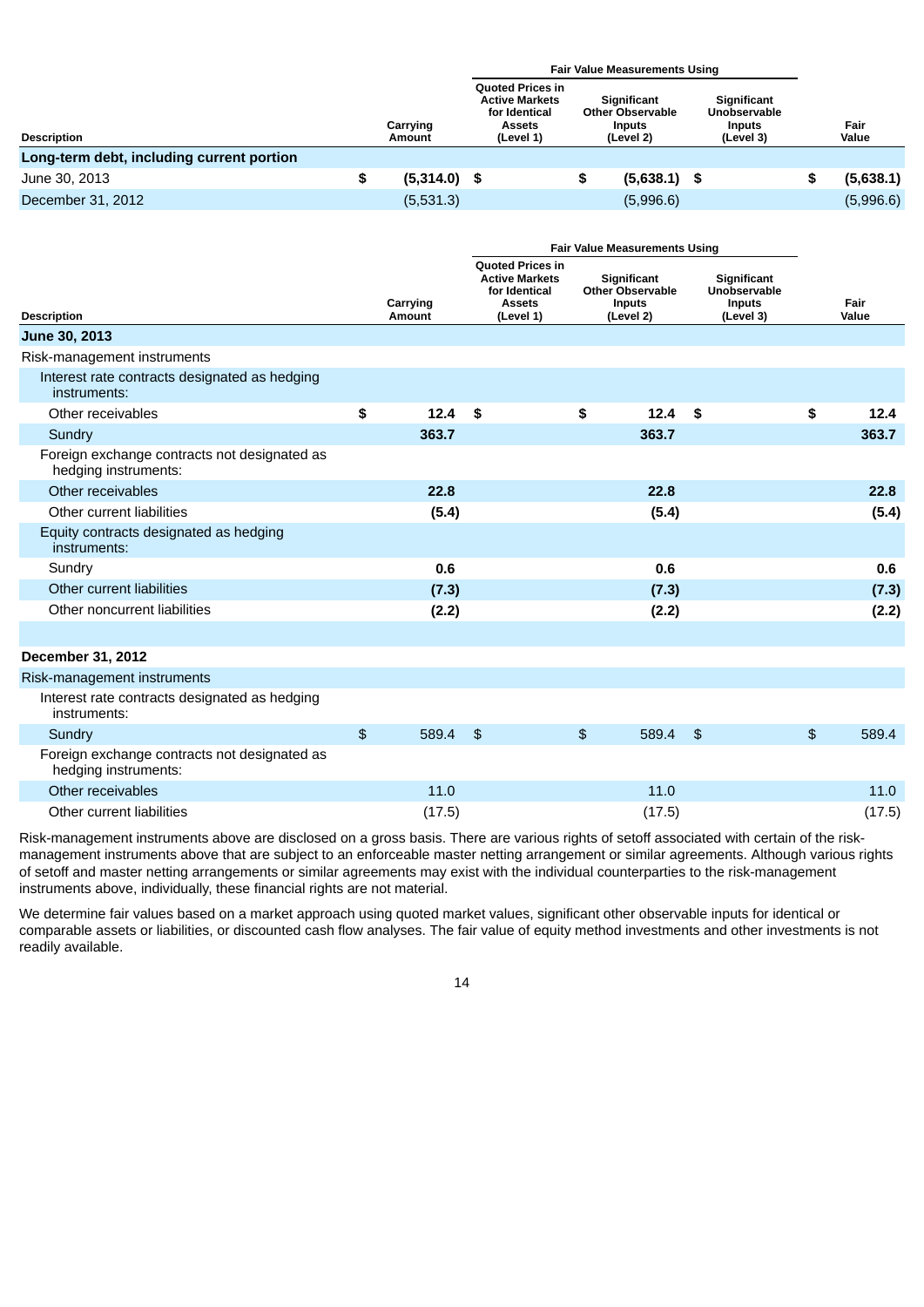The table below summarizes the contractual maturities of our investments in debt securities measured at fair value as of June 30, 2013:

|                                      |         |                            |      | <b>Maturities by Period</b> |                   |                                     |
|--------------------------------------|---------|----------------------------|------|-----------------------------|-------------------|-------------------------------------|
|                                      | Total   | <b>Less Than</b><br>1 Year |      | 1-5<br>Years                | $6 - 10$<br>Years | <b>More Than</b><br><b>10 Years</b> |
| <b>Fair value of debt securities</b> | 6.942.8 | 924.5                      | - \$ | 4.836.0                     | 448.8             | 733.5                               |

A summary of the fair value of available-for-sale securities in an unrealized gain or loss position and the amount of unrealized gains and losses (pretax) in accumulated other comprehensive loss follows:

|                                                         | <b>June 30, 2013</b> | December 31, 2012 |
|---------------------------------------------------------|----------------------|-------------------|
| Unrealized gross gains                                  | 182.1                | 140.5             |
| Unrealized gross losses                                 | 77.8                 | 29.0              |
| Fair value of securities in an unrealized gain position | 2.768.3              | 5.246.0           |
| Fair value of securities in an unrealized loss position | 4,295.5              | 2,102.0           |

Other-than-temporary impairment losses on investment securities of \$5.2 million were recognized in the statement of operations for the six months ended June 30, 2013. No charges were recognized during the second quarter of 2013. Other-than-temporary impairment losses on investment securities of \$3.7 million and \$7.4 million were recognized in the statement of operations for the second quarter and first six months of 2012, respectively. For fixed-income securities, the amount of credit losses represents the difference between the present value of cash flows expected to be collected on these securities and the amortized cost. Factors considered in assessing the credit loss were the position in the capital structure, vintage and amount of collateral, delinquency rates, current credit support, and geographic concentration.

The securities in an unrealized loss position include fixed-rate debt securities of varying maturities. The value of fixed-income securities is sensitive to changes in the yield curve and other market conditions. Approximately 80 percent of the securities in a loss position are investment-grade debt securities. At this time, there is no indication of default on interest or principal payments for debt securities other than those for which an other-than-temporary impairment charge has been recorded. We do not intend to sell and it is not more likely than not we will be required to sell the securities in a loss position before the market values recover or the underlying cash flows have been received, and we have concluded that no additional other-than-temporary loss is required to be charged to earnings as of June 30, 2013.

Activity related to our investment portfolio, substantially all of which related to available-for-sale securities, was as follows:

|                                | <b>Three Months Ended</b> |          |         |          | <b>Six Months Ended</b> |    |         |  |
|--------------------------------|---------------------------|----------|---------|----------|-------------------------|----|---------|--|
|                                |                           | June 30, |         | June 30, |                         |    |         |  |
|                                | 2013                      |          | 2012    |          | 2013                    |    | 2012    |  |
| <b>Proceeds from sales</b>     | 3,587.6                   | - S      | 1,251.9 | \$       | 6,939.7                 | \$ | 3,635.3 |  |
| Realized gross gains on sales  | 28.2                      |          | 13.2    |          | 38.2                    |    | 26.9    |  |
| Realized gross losses on sales | 5.4                       |          | 2.5     |          | 7.9                     |    | 5.2     |  |

Realized gains and losses on sales of investments are computed based upon specific identification of the initial cost adjusted for any otherthan-temporary declines in fair value that were recorded in earnings.

#### **Note 7: Stock-Based Compensation**

Our stock-based compensation expense consists primarily of performance awards (PAs), shareholder value awards (SVAs), and restricted stock units (RSUs). We recognized pretax stock-based compensation cost of \$33.7 million and \$34.8 million for the quarters ended June 30. 2013 and 2012, respectively. During the first six months of 2013 and 2012, we recognized pretax stock-based compensation expense of \$68.8 million and \$65.8 million, respectively.

PAs are granted to officers and management and are payable in shares of our common stock. The number of PA shares actually issued, if any, varies depending on the achievement of certain earnings per share targets over a

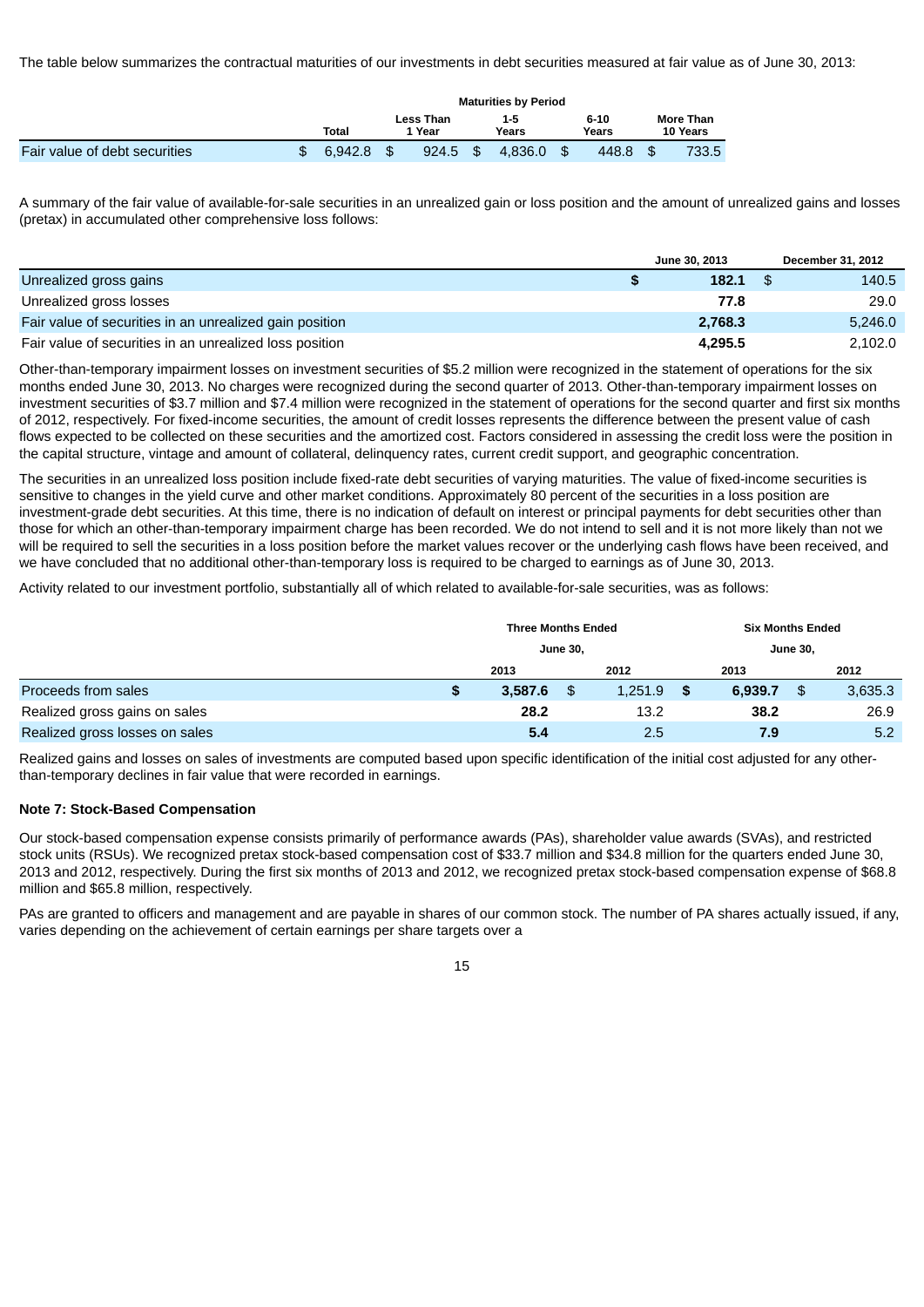two-year period. PA shares are accounted for at fair value based upon the closing stock price on the date of grant and fully vest at the end of the measurement period. As of June 30, 2013, the total remaining unrecognized compensation cost related to nonvested PAs amounted to \$36.7 million, which will be amortized over the weighted-average remaining requisite service period of approximately 15 months.

SVAs are granted to officers and management and are payable in shares of common stock at the end of a three-year period. The number of shares actually issued varies depending on our stock price at the end of the three-year vesting period compared to pre-established target prices. We measure the fair value of the SVA unit on the grant date using a Monte Carlo simulation model. The Monte Carlo simulation model utilizes multiple input variables that determine the probability of satisfying the market condition stipulated in the award grant and calculates the fair value of the award. As of June 30, 2013, the total remaining unrecognized compensation cost related to nonvested SVAs amounted to \$76.8 million, which will be amortized over the weighted-average remaining requisite service period of approximately 24 months.

RSUs are granted to certain employees and are payable in shares of our common stock. RSU shares are accounted for at fair value based upon the closing stock price on the date of grant. The corresponding expense is amortized over the vesting period, typically three years. As of June 30, 2013, the total remaining unrecognized compensation cost related to nonvested RSUs amounted to \$83.3 million, which will be amortized over the weighted-average remaining requisite service period of 25 months.

#### **Note 8: Shareholders' Equity**

During the first quarter of 2013, we purchased the remaining \$1.10 billion of shares associated with our previously announced \$1.50 billion share repurchase program.

#### **Note 9: Earnings Per Share**

Unless otherwise noted in the footnotes, all per-share amounts are presented on a diluted basis, that is, based on the weighted-average number of outstanding common shares plus the effect of all potentially dilutive common shares (primarily contingently issuable shares and unexercised stock options).

#### **Note 10: Income Taxes**

We file income tax returns in the U.S. federal jurisdiction and various state, local, and non-U.S. jurisdictions. We are no longer subject to U.S. federal, state and local, or non-U.S. income tax examinations in most major taxing jurisdictions for years before 2007.

The U.S. examination of certain matters related to tax years 2008–2009 that were not settled as part of previous examinations remains in progress. Management believes it is reasonably possible the remaining 2008–2009 tax matters could be concluded within the next 12 months. However, resolution of these matters is still dependent upon a number of factors, including the potential for formal administrative and legal proceedings. As a result, it is not possible to estimate the range of the reasonably possible changes in unrecognized tax benefits that could occur within the next 12 months related to these years, nor is it possible to estimate reliably the total future cash flows related to these unrecognized tax benefits.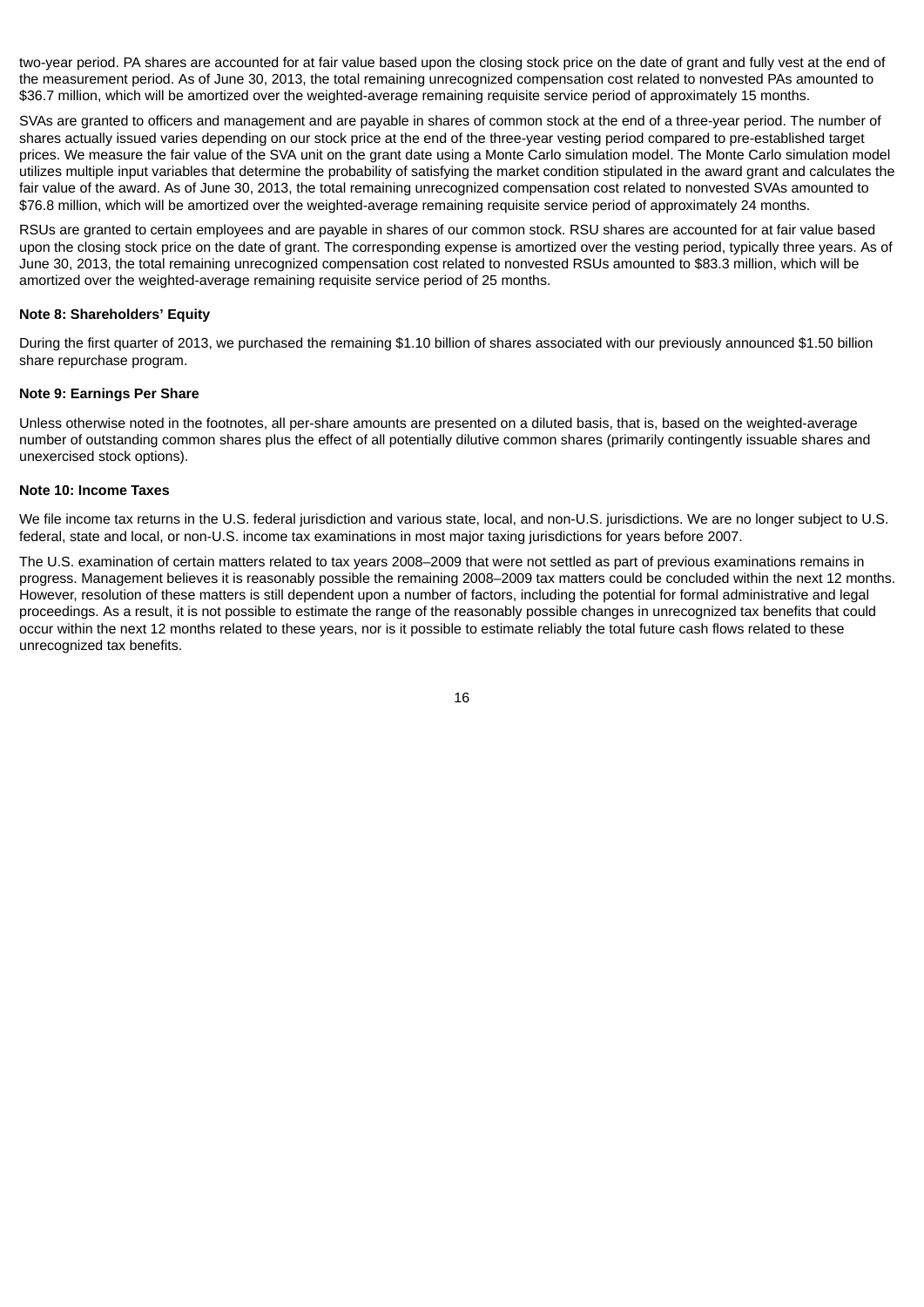#### **Note 11: Retirement Benefits**

Net pension and retiree health benefit expense included the following components:

|                                          | <b>Defined Benefit Pension Plans</b> |                           |          |         |      |                         |      |         |
|------------------------------------------|--------------------------------------|---------------------------|----------|---------|------|-------------------------|------|---------|
|                                          |                                      | <b>Three Months Ended</b> |          |         |      | <b>Six Months Ended</b> |      |         |
|                                          |                                      |                           | June 30, |         |      | June 30,                |      |         |
|                                          |                                      | 2013                      |          | 2012    |      | 2013                    | 2012 |         |
| Components of net periodic benefit cost: |                                      |                           |          |         |      |                         |      |         |
| Service cost                             | \$                                   | $71.1$ \$                 |          | 64.1    | - \$ | $140.8$ \$              |      | 127.1   |
| Interest cost                            |                                      | 108.9                     |          | 112.7   |      | 218.3                   |      | 225.7   |
| Expected return on plan assets           |                                      | (174.8)                   |          | (170.3) |      | (349.7)                 |      | (341.4) |
| Amortization of prior service cost       |                                      | 2.6                       |          | 0.8     |      | 5.2                     |      | 1.7     |
| Recognized actuarial loss                |                                      | 99.2                      |          | 71.0    |      | 195.2                   |      | 141.9   |
| Net periodic benefit cost                |                                      | 107.0                     | -\$      | 78.3    | - \$ | 209.8                   | \$   | 155.0   |

|                                          | <b>Retiree Health Benefit Plans</b> |                           |    |        |    |                         |    |        |  |
|------------------------------------------|-------------------------------------|---------------------------|----|--------|----|-------------------------|----|--------|--|
|                                          |                                     | <b>Three Months Ended</b> |    |        |    | <b>Six Months Ended</b> |    |        |  |
|                                          | June 30,<br>June 30,                |                           |    |        |    |                         |    |        |  |
|                                          |                                     | 2013                      |    | 2012   |    | 2013                    |    | 2012   |  |
| Components of net periodic benefit cost: |                                     |                           |    |        |    |                         |    |        |  |
| Service cost                             | \$                                  | 15.1                      | \$ | 15.9   | S. | 30.2                    | \$ | 32.3   |  |
| Interest cost                            |                                     | 23.3                      |    | 28.5   |    | 46.7                    |    | 57.0   |  |
| Expected return on plan assets           |                                     | (32.7)                    |    | (31.8) |    | (65.5)                  |    | (63.6) |  |
| Amortization of prior service cost       |                                     | (5.9)                     |    | (8.8)  |    | (12.8)                  |    | (17.5) |  |
| Recognized actuarial loss                |                                     | 23.2                      |    | 24.6   |    | 46.2                    |    | 48.3   |  |
| Net periodic benefit cost                | S                                   | 23.0                      | \$ | 28.4   | \$ | 44.8                    | \$ | 56.5   |  |

On a global basis, we have contributed approximately \$50 million required to satisfy minimum funding requirements to our defined benefit pension plans in 2013. In addition, we have contributed approximately \$300 million of discretionary funding to our global post-retirement benefit plans in 2013. During the remainder of 2013, we expect to make contributions to our defined benefit pension plans of approximately \$10 million to satisfy minimum funding requirements. We do not anticipate making any additional discretionary contributions in 2013.

#### **Note 12: Contingencies**

We are a party to various legal actions and government investigations. The most significant of these are described below. It is not possible to determine the outcome of these matters and we cannot reasonably estimate the maximum potential exposure or the range of possible loss in excess of amounts accrued for any of these matters; however, we believe that, except as noted below with respect to the Alimta® Hatch-Waxman patent challenges, the resolution of all such matters will not have a material adverse effect on our consolidated financial position or liquidity, but could possibly be material to our consolidated results of operations in any one accounting period.

#### *Alimta Patent Litigation and Administrative Proceedings*

We are engaged in the following U.S. patent litigation matters involving Alimta brought pursuant to procedures set out in the Hatch-Waxman Act (the Drug Price Competition and Patent Term Restoration Act of 1984). Teva Parenteral Medicines, Inc. (Teva); APP Pharmaceuticals, LLC (APP); Barr Laboratories, Inc. (Barr); Pliva Hrvatska D.O.O. (Pliva); Accord Healthcare Inc. (Accord); and Apotex Inc. (Apotex) each submitted Abbreviated New Drug Applications (ANDAs) seeking approval to market generic versions of Alimta prior to the expiration of our vitamin dosage regimen patent (expiring in 2022) and alleging the patent is invalid.

In October 2010, we filed a lawsuit in the U.S. District Court for the Southern District of Indiana against Teva, APP, Pliva, and Barr seeking rulings that the patent is valid and infringed. Trial in this case is scheduled to begin in August 2013. In January 2012 and April 2012, we filed similar lawsuits in the same court against Accord and Apotex, respectively. A second lawsuit against Accord was filed in February 2013. The Accord and Apotex cases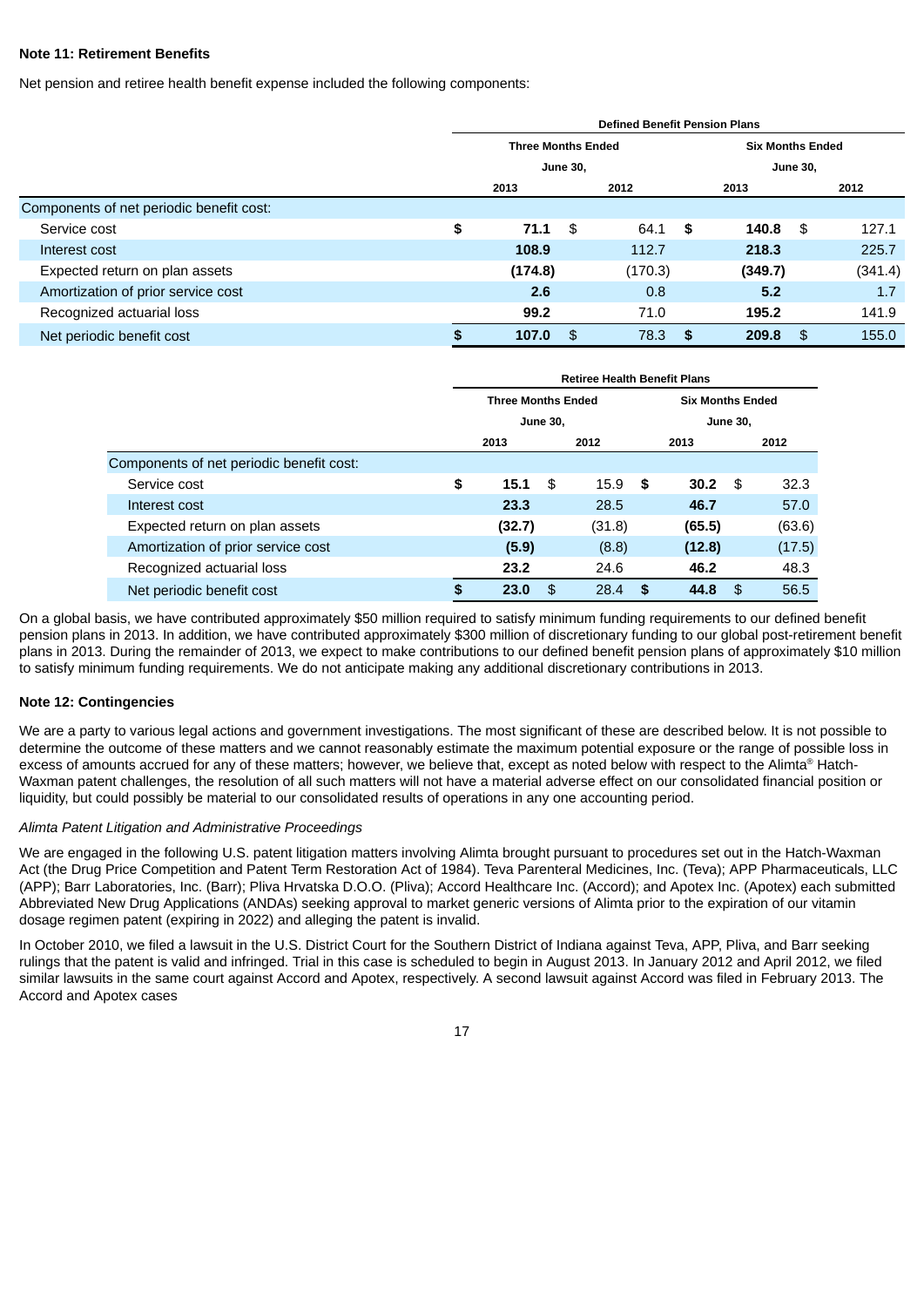have been consolidated by the court, with a trial scheduled in July 2014. In June 2013, Accord filed a petition requesting review of the patent by the U.S. Patent and Trademark Office, seeking a ruling that the claims in the patent are invalid. In addition, generic manufacturers have opposed the European Patent Office's decision to grant a vitamin dosage regimen patent, and are seeking revocation of that patent.

We believe the challenges to these patents are without merit and expect to prevail. However, it is not possible to determine the outcome of the challenges, and accordingly, we can provide no assurance that we will prevail. An unfavorable outcome could have a material adverse impact on our future consolidated results of operations, liquidity, and financial position. We expect that a loss of exclusivity for Alimta would result in a rapid and severe decline in future revenues in the relevant market.

#### *Byetta Product Liability Litigation*

We have been named as a defendant in approximately 170 Byetta product liability lawsuits involving approximately 550 plaintiffs. Approximately 85 of these lawsuits, covering about 465 plaintiffs, are filed in California and coordinated in a Los Angeles Superior Court. We are aware of approximately 460 additional claimants who have not yet filed suit. The majority of the claims allege damages for pancreatitis. A smaller number of claimants allege that Byetta caused or contributed to their pancreatic cancer. We believe these claims are without merit and are prepared to defend against them vigorously.

#### *Diethylstilbestrol Product Liability Litigation*

In approximately 80 U.S. lawsuits against us involving approximately 80 claimants, plaintiffs seek to recover damages on behalf of children or grandchildren of women who were prescribed diethylstilbestrol (DES) during pregnancy in the 1950s and 1960s. Approximately 75 of these claimants allege that they were indirectly exposed in utero to the medicine and later developed breast cancer as a consequence. We believe these claims are without merit and are prepared to defend against them vigorously.

#### *Prozac ® Product Liability Litigation*

We have been named as a defendant in 10 U.S. lawsuits primarily related to allegations that the antidepressant Prozac caused or contributed to birth defects in the children of women who ingested the drug during pregnancy. We are aware of approximately 380 additional claims related to birth defects, which have not yet been filed. We believe these claims are without merit and are prepared to defend against them vigorously.

#### *Brazil–Employee Litigation*

We have been named in a lawsuit brought by the Labor Attorney for 15th Region in the Labor Court of Paulinia, State of Sao Paulo, Brazil, alleging possible harm to employees and former employees caused by exposure to heavy metals at a former Lilly manufacturing facility in Cosmopolis, Brazil. We have also been named in approximately 30 lawsuits filed in the same court by individual former employees making similar claims. We believe these lawsuits are without merit and are prepared to defend against them vigorously.

#### *Product Liability Insurance*

Because of the nature of pharmaceutical products, it is possible that we could become subject to large numbers of product liability and related claims in the future. In the past several years, we have been unable to obtain product liability insurance due to a very restrictive insurance market. Therefore, for substantially all of our currently marketed products, we have been and expect that we will continue to be completely selfinsured for product liability losses. The DES claims are covered by insurance, subject to deductibles and coverage limits. There is no assurance that we will be able to fully collect from our insurance carriers in the future.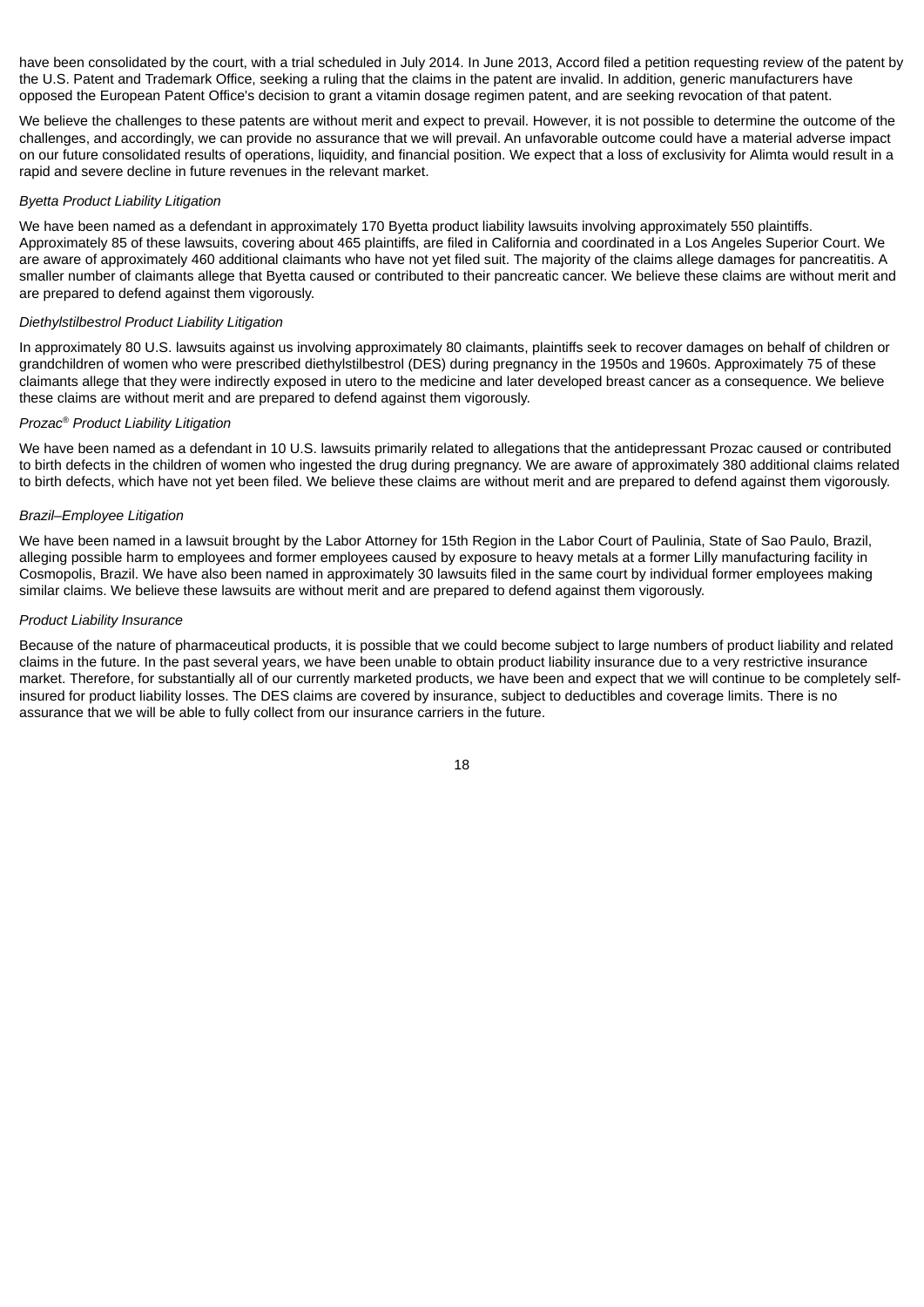#### **Note 13: Other Comprehensive Income (Loss)**

**Details** about **Accumula** 

The following table summarizes the activity related to each component of other comprehensive income (loss) during the three months ended June 30, 2013:

| (Amounts presented net of taxes)                                     | <b>Foreign Currency</b><br><b>Translation</b><br>Gains (Losses) | <b>Unrealized Net Gains</b><br>(Losses) on Securities |     | <b>Defined Benefit</b><br><b>Pension and</b><br><b>Retiree Health Benefit</b><br>Plans | <b>Effective Portion of</b><br><b>Cash Flow Hedges</b> | <b>Accumulated Other</b><br><b>Comprehensive Loss</b> |
|----------------------------------------------------------------------|-----------------------------------------------------------------|-------------------------------------------------------|-----|----------------------------------------------------------------------------------------|--------------------------------------------------------|-------------------------------------------------------|
| Balance at April 1, 2013                                             | \$<br>80.8                                                      | \$<br>90.5                                            | \$. | (4,086.7)                                                                              | \$<br>(99.0)                                           | \$<br>(4,014.4)                                       |
| Other comprehensive income (loss) before<br>reclassifications        | 12.1                                                            | (23.0)                                                |     | 5.3                                                                                    | (5.8)                                                  | (11.4)                                                |
| Net amount reclassified from accumulated<br>other comprehensive loss |                                                                 | (0.5)                                                 |     | 76.2                                                                                   | 1.4                                                    | 77.1                                                  |
| Net other comprehensive income (loss)                                | 12.1                                                            | (23.5)                                                |     | 81.5                                                                                   | (4.4)                                                  | 65.7                                                  |
| Balance at June 30, 2013                                             | \$<br>92.9                                                      | \$<br>67.0                                            | \$. | (4,005.2)                                                                              | \$<br>(103.4)                                          | \$<br>(3,948.7)                                       |

The following table summarizes the activity related to each component of other comprehensive income (loss) during the six months ended June 30, 2013:

| (Amounts presented net of taxes)                                        |                | <b>Foreign Currency</b><br><b>Translation</b><br>Gains (Losses) | <b>Unrealized Net</b><br>Gains (Losses)<br>on Securities | <b>Defined Benefit</b><br><b>Pension and</b><br><b>Retiree Health</b><br><b>Benefit Plans</b> | <b>Effective Portion of</b><br><b>Cash Flow Hedges</b> |         |    | <b>Accumulated Other</b><br>Comprehensive<br>Loss |
|-------------------------------------------------------------------------|----------------|-----------------------------------------------------------------|----------------------------------------------------------|-----------------------------------------------------------------------------------------------|--------------------------------------------------------|---------|----|---------------------------------------------------|
| Balance at January 1, 2013                                              | \$             | 426.8                                                           | \$<br>72.5                                               | \$<br>(4, 195.2)                                                                              | \$                                                     | (101.2) | \$ | (3,797.1)                                         |
| Other comprehensive<br>income (loss) before<br>reclassifications        |                | (333.9)                                                         | (1.7)                                                    | 37.7                                                                                          |                                                        | (5.1)   |    | (303.0)                                           |
| Net amount reclassified from<br>accumulated other<br>comprehensive loss |                |                                                                 | (3.8)                                                    | 152.3                                                                                         |                                                        | 2.9     |    | 151.4                                             |
| Net other comprehensive<br>income (loss)                                |                | (333.9)                                                         | (5.5)                                                    | 190.0                                                                                         |                                                        | (2.2)   |    | (151.6)                                           |
| Balance at June 30, 2013                                                | $\mathfrak{P}$ | 92.9                                                            | \$<br>67.0                                               | \$<br>(4,005.2)                                                                               | \$                                                     | (103.4) | \$ | (3,948.7)                                         |

The tax effect on the unrealized net losses on securities was a benefit of \$11.6 million and \$1.8 million for the second quarter and first six months of 2013, respectively. The tax effect related to our defined benefit pension and retiree health benefit plans was an expense of \$42.1 million and \$89.1 million for the second quarter and first six months of 2013, respectively. The tax effect on the effective portion of cash flow hedges was not significant for the second quarter and first six months of 2013. Income taxes were not provided for foreign currency translation.

|                                | <b>Comprehensive Loss</b>                  |                                                 |                                                                                     |
|--------------------------------|--------------------------------------------|-------------------------------------------------|-------------------------------------------------------------------------------------|
| <b>ated Other</b><br>omponents | <b>Three Months Ended</b><br>June 30, 2013 | <b>Six Months Ended</b><br><b>June 30, 2013</b> | Affected Line Item in the Consolidated<br><b>Condensed Statements of Operations</b> |
|                                |                                            |                                                 |                                                                                     |

**Reclassifications Out of Accumulated Other**

| <b>Comprehensive Loss Components</b>                   | June 30, 2013          | June 30, 2013 | <b>Condensed Statements of Operations</b> |
|--------------------------------------------------------|------------------------|---------------|-------------------------------------------|
| Amortization of defined<br>pension benefit items:      |                        |               |                                           |
| Prior service costs                                    | \$<br>$3.3 \text{ } $$ | 7.6           | (1)                                       |
| Actuarial gains (losses)                               | (122.4)                | (241.4)       | (1)                                       |
| Total before tax                                       | (119.1)                | (233.8)       |                                           |
| Tax benefit                                            | 42.9                   | 81.5          |                                           |
| Net of tax                                             | (76.2)                 | (152.3)       |                                           |
|                                                        |                        |               |                                           |
| Other, net of tax                                      | (0.9)                  | 0.9           | Other-net, (income) expense               |
| Total reclassifications for the<br>period (net of tax) | \$<br>(77.1) \$        | (151.4)       |                                           |

 $1$  These accumulated other comprehensive loss components are included in the computation of net periodic pension cost (see Note 11).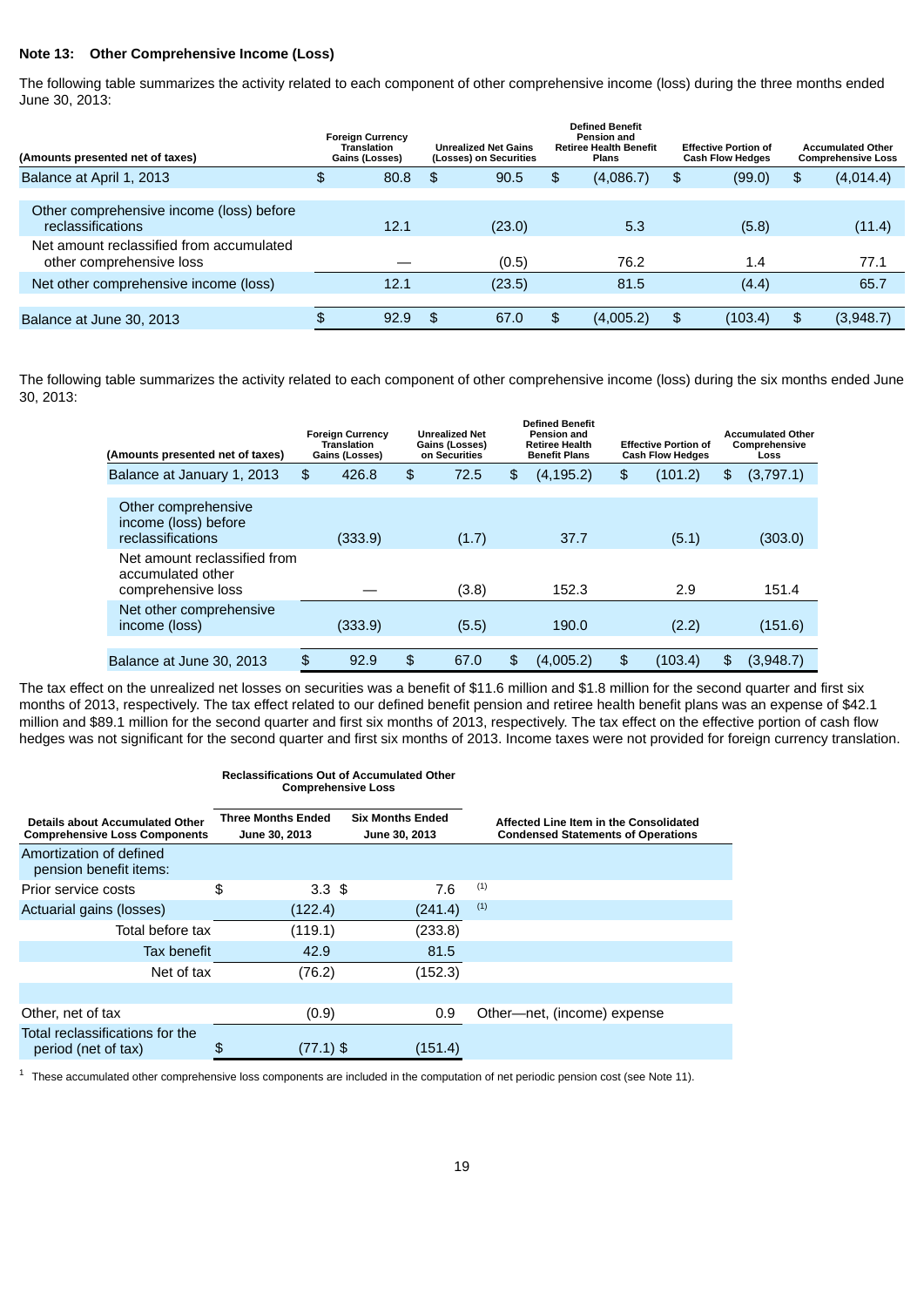#### **Note 14: Other—Net, (Income) Expense**

Other–net, (income) expense consisted of the following:

|                                                                    |          | <b>Three Months Ended</b> |     |        | <b>Six Months Ended</b> |                 |      |        |  |
|--------------------------------------------------------------------|----------|---------------------------|-----|--------|-------------------------|-----------------|------|--------|--|
|                                                                    | June 30, |                           |     |        |                         | <b>June 30,</b> |      |        |  |
|                                                                    |          | 2013                      |     | 2012   |                         | 2013            |      | 2012   |  |
| Income related to transfer of exenatide commercial rights (Note 4) | \$       | $\overline{\phantom{a}}$  | -\$ |        | \$                      | $(495.4)$ \$    |      |        |  |
| Interest expense                                                   |          | 40.3                      |     | 43.0   |                         | 80.6            |      | 88.3   |  |
| Interest income                                                    |          | (29.7)                    |     | (27.2) |                         | (53.3)          |      | (53.3) |  |
| Other                                                              |          | (22.5)                    |     | 0.7    |                         | (73.0)          |      | 27.5   |  |
| Other-net, (income) expense                                        |          | $(11.9)$ \$               |     | 16.5   |                         | (541.1)         | - \$ | 62.5   |  |

The increase in other—net, (income) expense for the first six months is primarily related to income recognized from the transfer to Amylin of exenatide commercial rights in all markets outside the United States during the first quarter of 2013. See Note 4 for additional information.

#### **Note 15: Segment Information**

We operate in two business segments—human pharmaceutical products and animal health. Our business segments are distinguished by the ultimate end user of the product—humans or animals. Performance is evaluated based on profit or loss from operations before income taxes.

|                                                                                 |                 | <b>Three Months Ended</b> |                |         |    | <b>Six Months Ended</b> |          |          |  |  |
|---------------------------------------------------------------------------------|-----------------|---------------------------|----------------|---------|----|-------------------------|----------|----------|--|--|
|                                                                                 | <b>June 30,</b> |                           |                |         |    |                         | June 30, |          |  |  |
|                                                                                 |                 | 2013                      |                | 2012    |    | 2013                    |          | 2012     |  |  |
| Segment revenue - to unaffiliated customers:                                    |                 |                           |                |         |    |                         |          |          |  |  |
| Human pharmaceutical products:                                                  |                 |                           |                |         |    |                         |          |          |  |  |
| Neuroscience                                                                    | \$              | 2,004.5                   | $\mathfrak{L}$ | 1,824.5 | \$ | 3,853.4                 | \$       | 3,728.2  |  |  |
| Endocrinology                                                                   |                 | 1,784.3                   |                | 1,704.1 |    | 3,509.2                 |          | 3,395.1  |  |  |
| Oncology                                                                        |                 | 808.1                     |                | 846.8   |    | 1,572.3                 |          | 1,650.6  |  |  |
| Cardiovascular                                                                  |                 | 731.3                     |                | 646.9   |    | 1,425.3                 |          | 1,284.9  |  |  |
| Other pharmaceuticals                                                           |                 | 58.0                      |                | 66.2    |    | 129.1                   |          | 140.9    |  |  |
| Total human pharmaceutical products                                             |                 | 5,386.2                   |                | 5.088.5 |    | 10,489.3                |          | 10,199.7 |  |  |
| Animal health                                                                   |                 | 543.5                     |                | 512.2   |    | 1,042.4                 |          | 1,003.0  |  |  |
| Total segment revenue                                                           | \$              | 5,929.7                   | \$             | 5,600.7 | \$ | 11,531.7                | \$       | 11,202.7 |  |  |
| Segment profits:                                                                |                 |                           |                |         |    |                         |          |          |  |  |
| Human pharmaceutical products                                                   | \$              | 1,430.7                   | \$             | 1,049.3 | \$ | 2,778.8                 | \$       | 2,280.9  |  |  |
| Animal health                                                                   |                 | 147.7                     |                | 136.4   |    | 277.0                   |          | 263.9    |  |  |
| Total segment profits                                                           | \$              | 1,578.4                   | \$             | 1,185.7 | \$ | 3,055.8                 | \$       | 2,544.8  |  |  |
| Reconciliation of total segment profits to consolidated income before<br>taxes: |                 |                           |                |         |    |                         |          |          |  |  |
| Segment profits                                                                 | \$              | 1,578.4                   | \$             | 1.185.7 | \$ | 3,055.8                 | \$       | 2,544.8  |  |  |
| Other profits (losses):                                                         |                 |                           |                |         |    |                         |          |          |  |  |
| Income related to transfer of exenatide commercial rights (Note 4)              |                 |                           |                |         |    | 495.4                   |          |          |  |  |
| Asset impairments, restructuring, and other special charges (Note 5)            |                 | (63.5)                    |                |         |    | (85.2)                  |          | (23.8)   |  |  |
| Total consolidated income before taxes                                          | \$              | 1,514.9                   | \$             | 1,185.7 | \$ | 3,466.0                 | \$       | 2,521.0  |  |  |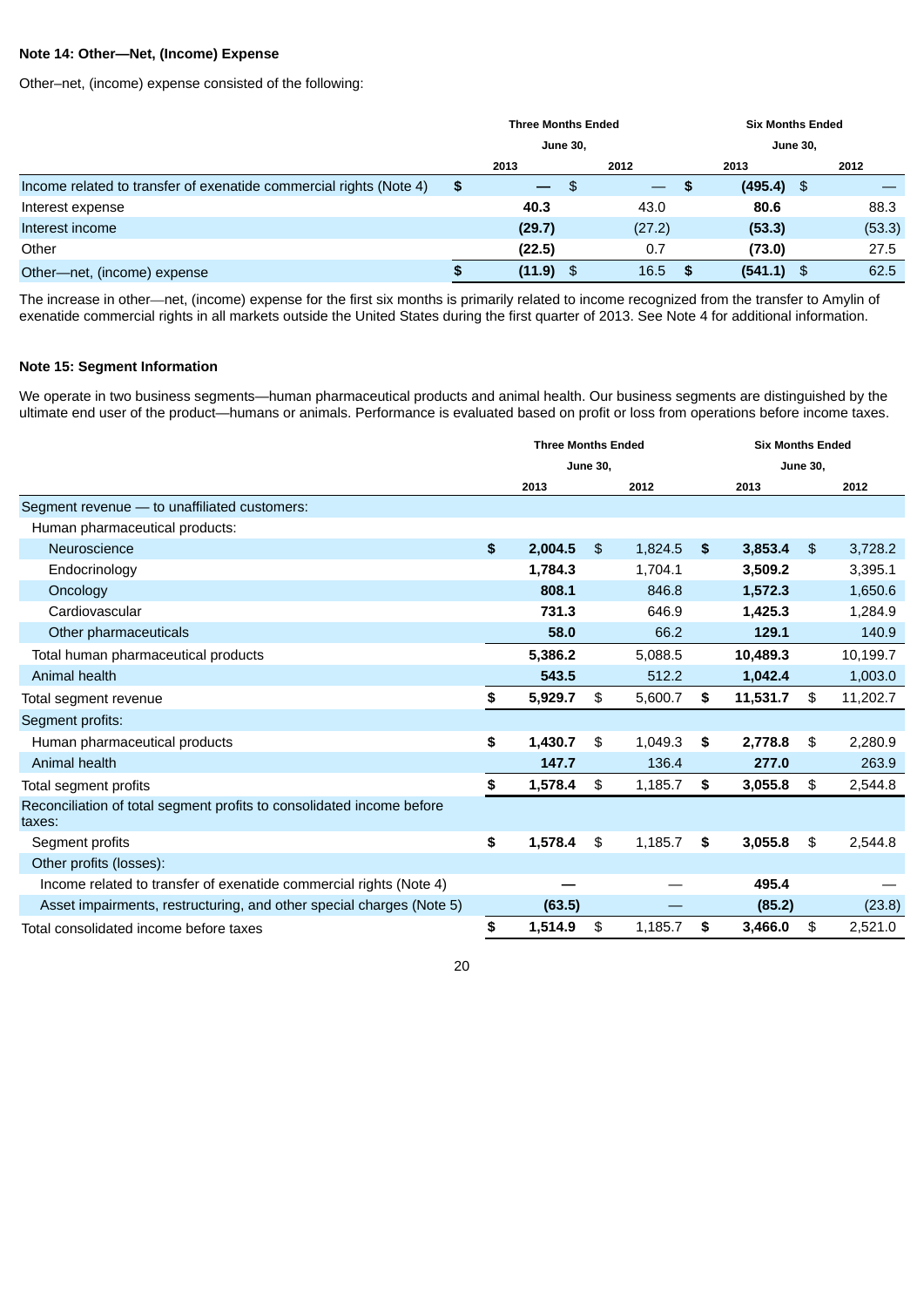For internal management reporting presented to the chief operating decision maker, certain costs are fully allocated to our human pharmaceutical products segment and therefore are not reflected in the animal health segment's profit. Such items include costs associated with treasury-related financing, global service centers, certain acquisition-related transaction costs, and inventory valuation adjustments.

#### *Item 2. Management's Discussion and Analysis of Financial Condition and Results of Operations*

#### **Results of Operations**

#### **Executive Overview**

This section provides an overview of our financial results, recent product and late-stage pipeline developments, and legal, regulatory, and other matters affecting our company and the pharmaceutical industry. Earnings per share (EPS) data is presented on a diluted basis.

#### *Financial Results*

Worldwide total revenue increased 6 percent and 3 percent to \$5.93 billion and \$11.53 billion in the second quarter and first six months of 2013, respectively, primarily driven by growth in several products, including Cymbalta® and Cialis®, partially offset by steep sales declines for Zyprexa® due to the loss of patent exclusivity in most major markets other than Japan. Net income for the second quarter and first six months of 2013 increased 31 percent and 42 percent to \$1.21 billion and \$2.75 billion, respectively. EPS for the second quarter and first six months of 2013 increased 34 percent and 46 percent to \$1.11 per share and \$2.53 per share, respectively, compared with the same periods of 2012. The increases in net income and EPS during the second quarter were driven by higher gross margin and lower marketing, selling, and administrative expenses and, to a lesser extent, higher other income and a lower effective tax rate, partially offset by higher asset impairment, restructuring, and other special charges as highlighted below. The increase in net income and EPS for the first six months of 2013 was also driven by the income recognized from the transfer to Amylin of exenatide commercial rights in all markets outside the U.S. as highlighted below, partially offset by higher research and development expenses. EPS also benefited from a lower number of shares outstanding in the second quarter and first six months of 2013 compared to the same respective periods of 2012.

The following highlighted items affect comparisons of our financial results for the three and six months ended June 30, 2013 and 2012:

#### 2013

#### Collaborations (Note 4)

• We recognized income in the first quarter of \$495.4 million (pretax), or \$0.29 per share, related to the transfer to Amylin of exenatide commercial rights in all markets outside the United States.

Asset Impairments, Restructuring, and Other Special Charges (Note 5)

- We recognized charges in the second quarter of \$63.5 million (pretax), or \$0.04 per share, primarily related to costs associated with the anticipated closure of a packaging and distribution facility in Germany.
- We recognized charges in the first quarter of \$21.7 million (pretax), or \$0.01 per share, related to severance costs for actions being taken, primarily outside the U.S., to reduce our cost structure and global workforce.

#### 2012

Asset Impairments, Restructuring, and Other Special Charges (Note 5)

• We recognized asset impairments, restructuring, and other special charges of \$23.8 million (pretax), or \$0.01 per share, in the first quarter primarily related to changes in returns reserve estimates for the withdrawal of Xigris in the fourth quarter of 2011.

#### *Late-Stage Pipeline*

Our long-term success depends to a great extent on our ability to continue to discover and develop innovative pharmaceutical products and acquire or collaborate on compounds currently in development by other biotechnology or pharmaceutical companies. We currently have approximately 60 potential new drugs in human testing or under regulatory review, and a larger number of projects in preclinical research.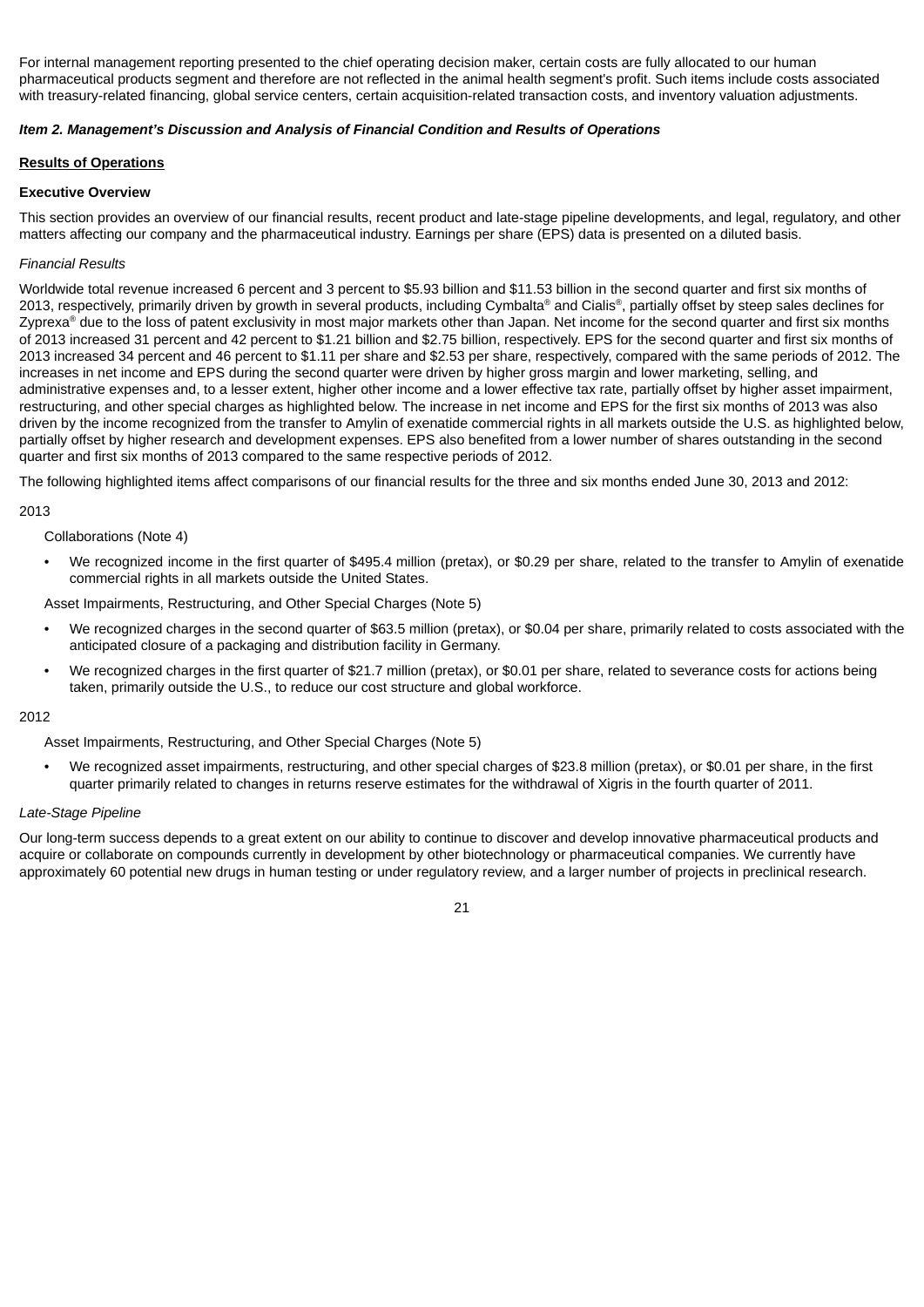The following new molecular entities (NMEs) have been submitted for regulatory review for potential use in the disease described. The quarter the NME initially was submitted for any indication is shown in parentheses:

**Empagliflozin (Q1 2013)**—a sodium glucose co-transporter-2 (SGLT-2) inhibitor for the treatment of type 2 diabetes (in collaboration with Boehringer Ingelheim). Empagliflozin is protected in the U.S. by a compound patent expiring in November 2025, plus any potential patent extension.

**Liprotamase (Q1 2010)**—a non-porcine pancreatic enzyme replacement therapy for the treatment of exocrine pancreatic insufficiency.

**New insulin glargine product (Q2 2013 in Europe only)**—a new insulin glargine product for the treatment of type 1 and type 2 diabetes (in collaboration with Boehringer Ingelheim). Lilly's new insulin glargine product has the same amino acid sequence as Sanofi-Aventis' Lantus ® and is not covered by any patent protection.

The following NMEs are currently in Phase III clinical trial testing for potential use in the diseases described. The quarter in which the NME initially entered Phase III for any indication is shown in parentheses:

**Baricitinib (Q4 2012)**—a Janus tyrosine kinase (JAK 1 and JAK 2) inhibitor for the treatment of inflammatory and autoimmune diseases (in collaboration with Incyte Corporation)

**Dulaglutide\* (Q4 2008)**—a long-acting analog of glucagon-like peptide 1 for the treatment of type 2 diabetes

**Edivoxetine (Q4 2010)**—a norepinepherine reuptake inhibitor for the treatment of major depression

**Evacetrapib (Q4 2012)**—a cholesteryl ester transfer protein (CETP) inhibitor for the treatment of high-risk vascular disease

**Ixekizumab\* (Q4 2011)**—a neutralizing monoclonal antibody to interleukin-17A (IL-17) for the treatment of psoriasis and psoriatic arthritis

**Necitumumab\* (Q4 2009)**—an anti-epidermal growth factor receptor (EGFR) monoclonal antibody for the treatment of squamous nonsmall cell lung cancer (NSCLC)

**Novel basal insulin analog\* (Q4 2011)**—a novel basal insulin for the treatment of type 1 and type 2 diabetes

**Ramucirumab\* (Q4 2009)**—an anti-vascular endothelial growth factor receptor-2 (VEGFR-2) monoclonal antibody for the treatment of metastatic breast, gastric, liver, NSCLC, and colorectal cancers

**Solanezumab\* (Q2 2009)**—an anti-amyloid beta (Aß) monoclonal antibody for the treatment of Alzheimer's disease

**Tabalumab\* (Q4 2010)**—an anti-B-cell activating factor (BAFF) monoclonal antibody for the treatment of systemic lupus erythematosus (lupus).

Biologic molecule subject to the U.S. Biologics Price Competition and Innovation Act

The following are late-stage pipeline updates since January 1, 2013:

**Dulaglutide**—In April 2013, we announced that the Phase III AWARD-2 and AWARD-4 trials studying dulaglutide as an investigational once-weekly treatment for type 2 diabetes met the primary endpoints related to reduction in hemoglobin A1c (HbA1c) compared to insulin glargine, and that the 1.5 mg dose demonstrated statistically superior reduction in HbA1c from baseline compared to insulin glargine in both trials. We anticipate filing for regulatory review in the U.S. and Europe in 2013.

**Empagliflozin**—In January 2013, we announced positive top-line results for four completed Phase III clinical trials studying empagliflozin for treatment of patients with type 2 diabetes. In all four studies, the primary efficacy endpoint, defined as significant change in HbA1c from baseline compared to placebo, was met with empagliflozin (10 and 25 mg) taken once daily. The pivotal studies for empagliflozin completed in 2012. In the first quarter of 2013, we and Boehringer Ingelheim filed for regulatory review in both the United States and Europe. We also anticipate filing for regulatory review in Japan in 2013.

**Enzastaurin**—In May 2013, we announced the decision to stop development of enzastaurin as a result of negative clinical trial results from the Phase III PRELUDE study, which explored the molecule as a monotherapy in the prevention of relapse for patients with diffuse large B-cell lymphoma.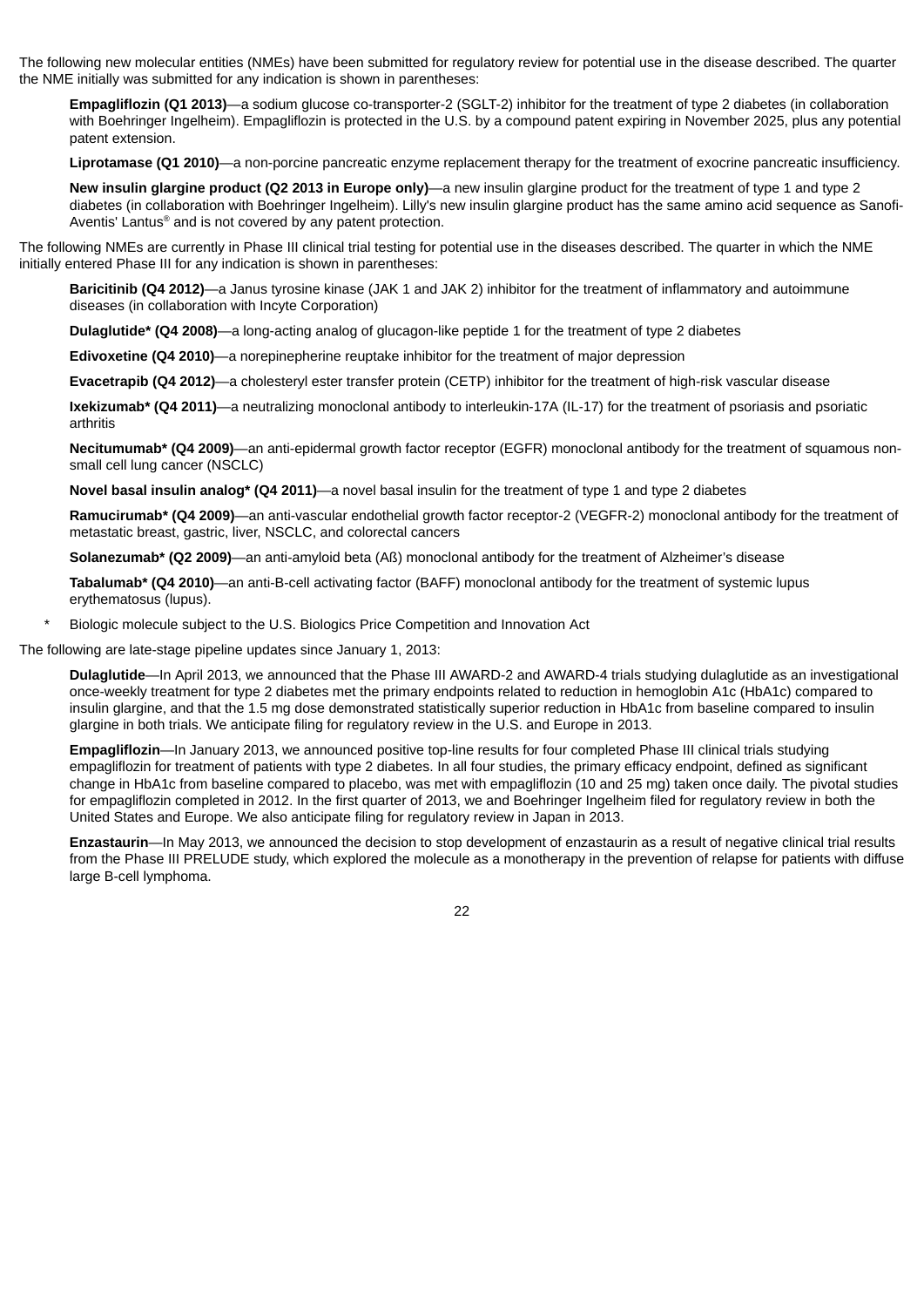**Ixekizumab**—In January 2013, we initiated Phase III clinical trial testing for ixekizumab as a potential treatment for psoriatic arthritis.

**New insulin glargine product**—In July 2013, we and Boehringer Ingelheim announced that the marketing authorization application for our new insulin glargine product, filed in June 2013 through the biosimilar pathway, was accepted for review by the European Medicines Agency. We anticipate filing for regulatory review in the U.S. in 2013.

**Novel basal insulin analog**—In January 2013, we announced plans for the 2013 and 2014 initiation of the remainder of the preplanned clinical trials for the molecule. These studies will be conducted to support regulatory submissions and evaluate safety, efficacy, and differentiation of the molecule. These studies are in addition to the five ongoing IMAGINE clinical trials.

**Ramucirumab**—In the first quarter of 2013, we initiated a rolling submission to the FDA for ramucirumab as a single-agent biologic therapy in patients with advanced gastric cancer following progression on prior chemotherapy. We anticipate completion of the rolling submission to occur in 2013.

**Tabalumab**—In February 2013, we announced our decision to discontinue the Phase III rheumatoid arthritis program for tabalumab due to lack of efficacy. The decision was not based on safety concerns. The tabalumab Phase III program for lupus is ongoing and will continue as planned.

There are many difficulties and uncertainties inherent in pharmaceutical research and development (R&D) and the introduction of new products. A high rate of failure is inherent in new drug discovery and development. The process to bring a drug from the discovery phase to regulatory approval can take 12 to 15 years or longer and cost more than \$1 billion. Failure can occur at any point in the process, including late in the process after substantial investment. As a result, most research programs will not generate financial returns. New product candidates that appear promising in development may fail to reach the market or may have only limited commercial success. Delays and uncertainties in the FDA approval process and the approval processes in other countries can result in delays in product launches and lost market opportunities. Consequently, it is very difficult to predict which products will ultimately be approved and the sales growth of those products.

We manage R&D spending across our portfolio of molecules, and a delay in, or termination of, any one project will not necessarily cause a significant change in our total R&D spending. Due to the risks and uncertainties involved in the R&D process, we cannot reliably estimate the nature, timing, completion dates, and costs of the efforts necessary to complete the development of our R&D projects, nor can we reliably estimate the future potential revenue that will be generated from a successful R&D project. Each project represents only a portion of the overall pipeline, and none is individually material to our consolidated R&D expense. While we do accumulate certain R&D costs on a project level for internal reporting purposes, we must make significant cost estimations and allocations, some of which rely on data that are neither reproducible nor validated through accepted control mechanisms. Therefore, we do not have sufficiently reliable data to report on total R&D costs by project, by preclinical versus clinical spend, or by therapeutic category.

#### *Legal, Regulatory, and Other Matters*

We depend on patents or other forms of intellectual-property protection for most of our revenues, cash flows, and earnings. Through 2014, we expect to lose U.S. patent protection for Cymbalta (December 2013) and Evista® (March 2014). The loss of exclusivity for Cymbalta and Evista will likely result in generic competition, generally causing a rapid and severe decline in revenue from the affected product, and having a material adverse effect on our results of operations. The U.S. compound patent for Humalog ® expired in May 2013. We do not currently expect the loss of compound patent protection for Humalog to result in a rapid and severe decline in revenue. To date, no biosimilar version of Humalog has been approved in the U.S. or Europe; however, we are aware that other manufacturers have efforts under way to develop biosimilar forms of Humalog, and it is difficult to predict the likelihood, timing, and impact of biosimilars entering the market. Our goal is to mitigate the effect of these exclusivity losses on our operations, liquidity, and financial position through growth in our patent-protected products that do not lose exclusivity during this period, in the emerging markets, in Japan, and in our animal health business. Our expected growth in the emerging markets and Japan is attributable to both the growth of these markets and launches of patent-protected products.

The continuing prominence of U.S. budget deficits as both a policy and political issue increases the risk that taxes, fees, rebates, or other federal measures that would further reduce pharmaceutical companies' revenue or increase expenses may be enacted. Certain federal and state health care proposals, including state price controls, continue to be debated, and could place downward pressure on pharmaceutical industry sales or prices. These federal and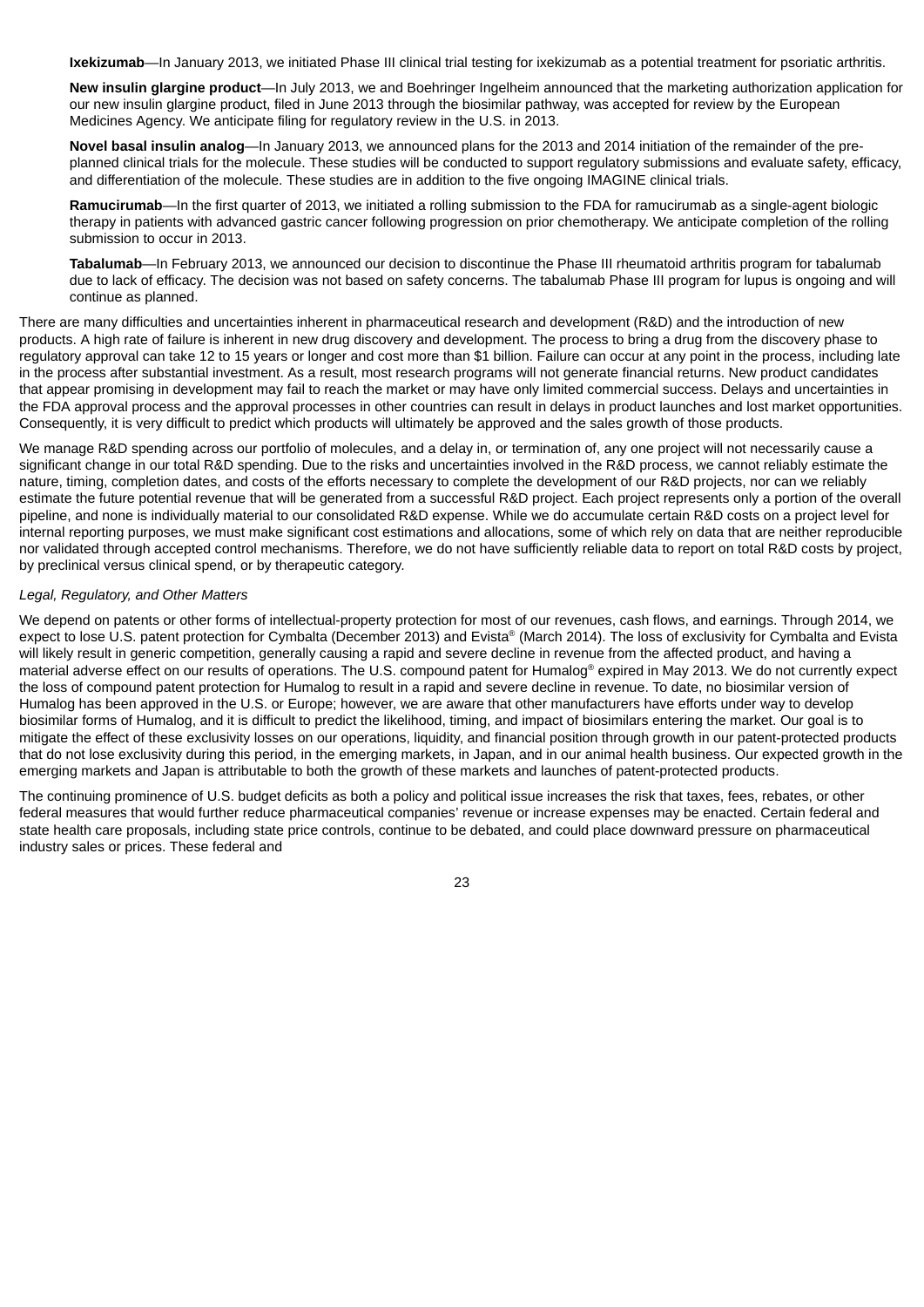state proposals, or state price pressures, could have a material adverse effect on our consolidated results of operations.

International operations also are generally subject to extensive price and market regulations. Proposals for cost-containment measures are pending in a number of countries, including proposals that would directly or indirectly impose additional price controls, limit access to or reimbursement for our products, or reduce the value of our intellectual-property protection. Such proposals are expected to increase in both frequency and impact, given the pressures on national and regional health care budgets as a result of austerity measures being pursued in a number of countries.

The Obama administration has proposed changes to the manner in which the U.S. would tax the international income of U.S.-based companies. There also have been tax proposals under discussion or introduced in the U.S. Congress that could change the manner in which, and the rate at which, income of U.S. companies would be taxed. While it is uncertain how the U.S. Congress may address U.S. tax policy matters in the future, reform of U.S. taxation, including taxation of international income, will continue to be a topic of discussion for Congress and the Obama administration. A significant change to the U.S. tax system, including changes to the taxation of international income, could have a material adverse effect on our consolidated results of operations.

#### **Revenue**

Worldwide total revenue increased 6 percent to \$5.93 billion for the second quarter of 2013 and increased 3 percent to \$11.53 billion for the first six months of 2013, compared with the same periods of 2012. For the second quarter, increases of 6 percent and 2 percent due to higher prices and increased volume, respectively, were partially offset by a decrease of 2 percent due to the unfavorable impact of foreign exchange rates. The increase in volume was driven by volume gains for various products, partially offset by continued volume declines of Zyprexa due to the loss of patent exclusivity in most major markets and the transfer of exenatide commercial rights outside of the U.S. to Amylin. For the first six months of 2013, a 5 percent increase due to higher prices was partially offset by decreases of 2 percent and 1 percent due to the unfavorable impact of foreign exchange rates and decreased volume, respectively (numbers do not add due to rounding). Total revenue in the U.S. increased 13 percent to \$3.40 billion for the second quarter of 2013 and increased 7 percent to \$6.53 billion for the first six months of 2013, driven by increased prices, primarily for Cymbalta. Total revenue outside the U.S. decreased 2 percent to \$2.53 billion for the second quarter of 2013 and decreased 2 percent to \$5.00 billion for the first six months of 2013, driven by the unfavorable impact of foreign exchange rates, primarily the Japanese yen, the loss of patent exclusivity for Zyprexa in most markets outside of Japan and, to a lesser extent, decreased prices, partially offset by increased volume.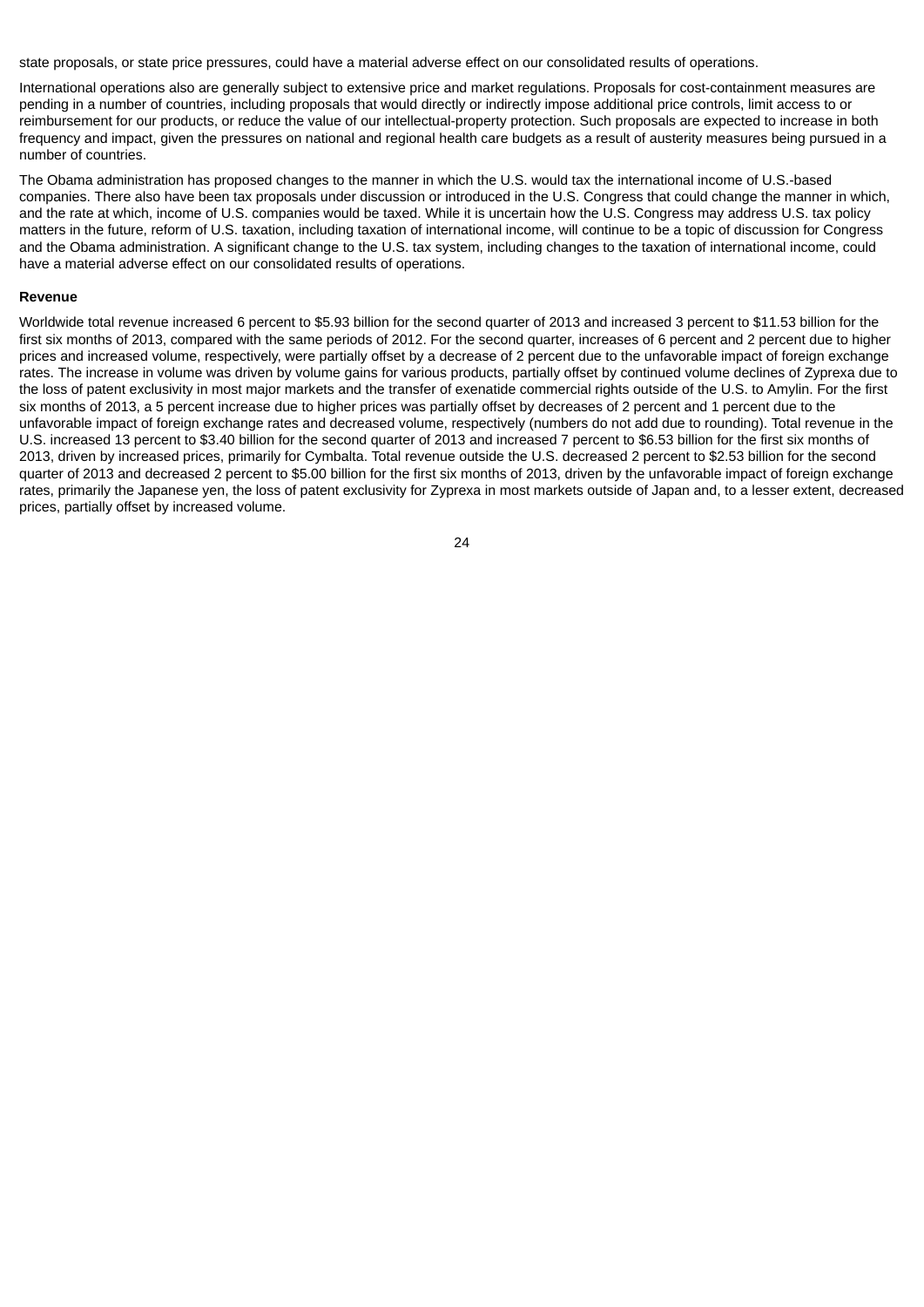The following table summarizes our revenue activity:

|                                                |                       |              | <b>Three Months Ended</b> |    | <b>Three Months</b><br>Ended | Percent     |              |       |  |  |  |
|------------------------------------------------|-----------------------|--------------|---------------------------|----|------------------------------|-------------|--------------|-------|--|--|--|
|                                                |                       |              | June 30, 2013             |    | June 30, 2012                | Change from |              |       |  |  |  |
| Product                                        | U.S. <sup>(1)</sup>   | Outside U.S. |                           |    | <b>Total</b>                 |             | <b>Total</b> | 2012  |  |  |  |
|                                                | (Dollars in millions) |              |                           |    |                              |             |              |       |  |  |  |
| Cymbalta                                       | \$<br>1,217.4         | \$           | 279.8                     | \$ | 1,497.2                      | \$          | 1,223.1      | 22 %  |  |  |  |
| Alimta                                         | 304.9                 |              | 364.5                     |    | 669.4                        |             | 659.5        | 2 %   |  |  |  |
| Humalog                                        | 351.9                 |              | 276.7                     |    | 628.6                        |             | 613.4        | 2 %   |  |  |  |
| Cialis                                         | 214.7                 |              | 314.7                     |    | 529.4                        |             | 469.5        | 13 %  |  |  |  |
| $H$ umulin®                                    | 158.1                 |              | 169.4                     |    | 327.5                        |             | 303.0        | 8 %   |  |  |  |
| $\mathsf{Forteo}^{\circledast}$                | 115.8                 |              | 181.1                     |    | 296.9                        |             | 276.4        | 7 %   |  |  |  |
| Zyprexa                                        | 19.5                  |              | 263.7                     |    | 283.2                        |             | 379.5        | (25)% |  |  |  |
| Evista                                         | 199.3                 |              | 79.4                      |    | 278.7                        |             | 265.9        | 5 %   |  |  |  |
| <b>Strattera</b> <sup>®</sup>                  | 102.6                 |              | 65.7                      |    | 168.3                        |             | 153.0        | 10 %  |  |  |  |
| Effient                                        | 103.8                 |              | 33.6                      |    | 137.4                        |             | 111.0        | 24 %  |  |  |  |
| Other pharmaceutical products                  | 174.2                 |              | 225.6                     |    | 399.8                        |             | 489.0        | (18)% |  |  |  |
| Animal health products                         | 321.3                 |              | 222.2                     |    | 543.5                        |             | 512.2        | 6 %   |  |  |  |
| Total net product sales                        | 3,283.5               |              | 2,476.4                   |    | 5,759.9                      |             | 5,455.5      | 6 %   |  |  |  |
| Collaboration and other revenue <sup>(2)</sup> | 113.8                 |              | 56.0                      |    | 169.8                        |             | 145.2        | 17 %  |  |  |  |
| <b>Total revenue</b>                           | \$<br>3,397.3         | \$           | 2,532.4                   | \$ | 5,929.7                      | \$          | 5,600.7      | 6 %   |  |  |  |

|                                                |                   |                     |              | <b>Six Months Ended</b> | <b>Six Months Ended</b> | Percent<br>Change from |                |       |
|------------------------------------------------|-------------------|---------------------|--------------|-------------------------|-------------------------|------------------------|----------------|-------|
|                                                |                   |                     |              | June 30, 2013           | June 30, 2012           |                        |                |       |
| Product                                        |                   | U.S. <sup>(1)</sup> | Outside U.S. |                         |                         | <b>Total</b>           | <b>Total</b>   | 2012  |
|                                                |                   |                     |              |                         |                         | (Dollars in millions)  |                |       |
| Cymbalta                                       | $\boldsymbol{\$}$ | 2,274.3             | -\$          | 551.1                   | \$                      | 2,825.4                | \$<br>2,338.0  | 21 %  |
| Alimta                                         |                   | 567.0               |              | 719.3                   |                         | 1,286.3                | 1,266.3        | 2 %   |
| Humalog                                        |                   | 730.1               |              | 531.2                   |                         | 1,261.3                | 1,203.6        | 5 %   |
| Cialis                                         |                   | 428.9               |              | 615.5                   |                         | 1,044.4                | 931.3          | 12 %  |
| <b>Humulin</b>                                 |                   | 321.6               |              | 317.8                   |                         | 639.4                  | 610.7          | 5 %   |
| Forteo                                         |                   | 227.3               |              | 351.1                   |                         | 578.4                  | 547.7          | 6 %   |
| Zyprexa                                        |                   | 51.5                |              | 516.5                   |                         | 568.0                  | 942.1          | (40)% |
| Evista                                         |                   | 370.9               |              | 148.3                   |                         | 519.2                  | 522.1          | (1)%  |
| Strattera                                      |                   | 208.2               |              | 126.8                   |                         | 335.0                  | 311.9          | 7 %   |
| Effient                                        |                   | 187.5               |              | 65.7                    |                         | 253.2                  | 226.9          | 12 %  |
| Other pharmaceutical products                  |                   | 321.0               |              | 534.4                   |                         | 855.4                  | 965.7          | (11)% |
| Animal health products                         |                   | 616.2               |              | 426.2                   |                         | 1,042.4                | 1,003.0        | 4 %   |
| Total net product sales                        |                   | 6,304.5             |              | 4,903.9                 |                         | 11,208.4               | 10,869.3       | 3%    |
| Collaboration and other revenue <sup>(2)</sup> |                   | 229.7               |              | 93.6                    |                         | 323.3                  | 333.4          | (3)%  |
| <b>Total revenue</b>                           | \$                | 6,534.2             | \$           | 4,997.5                 | \$                      | 11,531.7               | \$<br>11,202.7 | 3 %   |

 $1$  U.S. revenue includes revenue in Puerto Rico.

<sup>2</sup> Collaboration and other revenue in 2013 consists primarily of royalties for Erbitux and revenue associated with Trajenta. Collaboration and other revenue in 2012 also includes revenue associated with exenatide in the United States.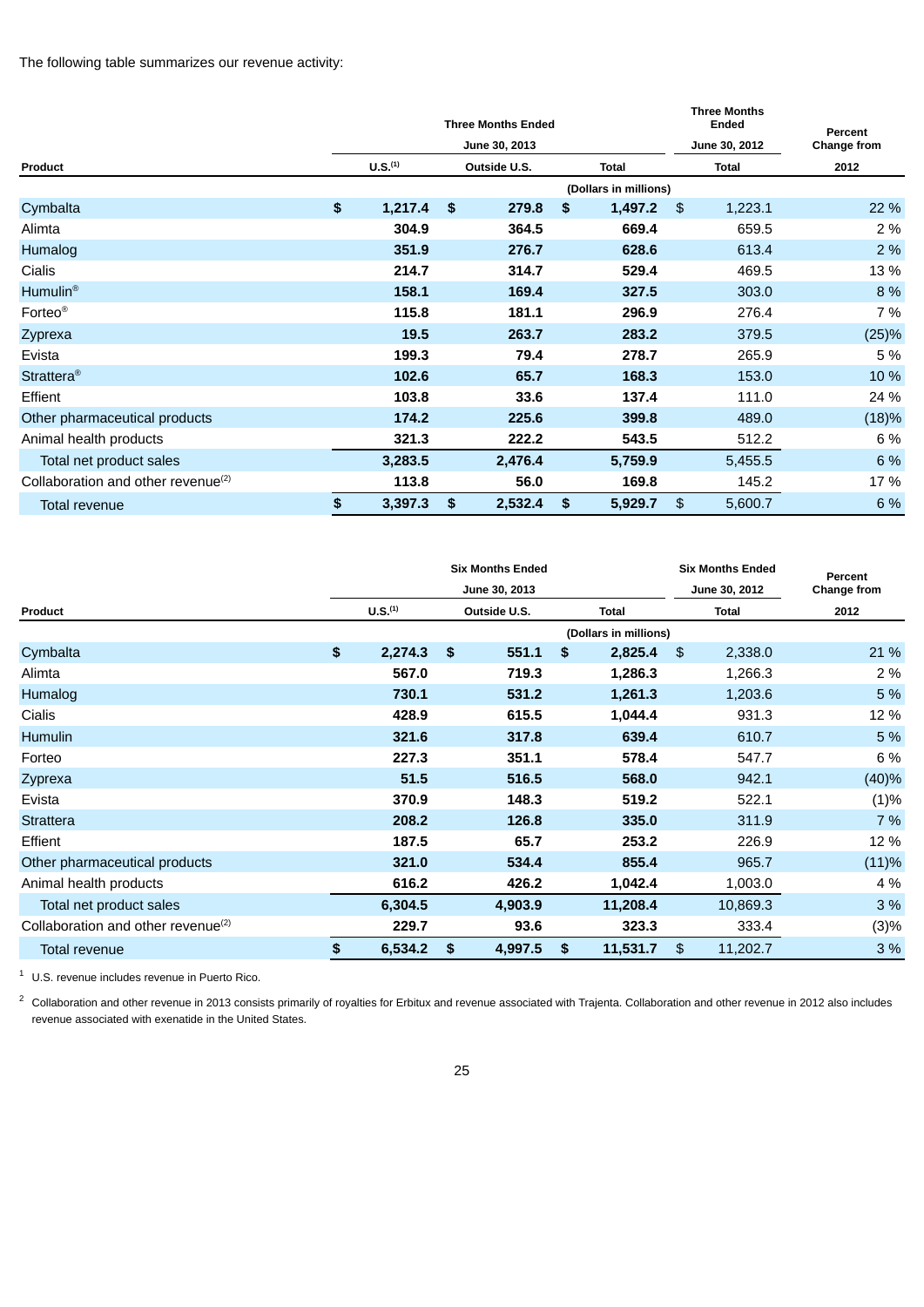U.S. sales of Cymbalta, a product for the treatment of major depressive disorder, diabetic peripheral neuropathic pain, generalized anxiety disorder, and in the U.S. for the treatment of chronic musculoskeletal pain and the management of fibromyalgia, increased 27 percent and 25 percent during the second quarter and first six months of 2013, respectively, driven by higher prices and, to a lesser extent, increased demand and the favorable impact of wholesaler buying patterns. Sales outside the U.S. increased 4 percent and 5 percent during the second quarter and first six months of 2013, respectively, driven primarily by increased volume, partially offset by the unfavorable impact of foreign exchange rates and lower prices. We will lose effective exclusivity for Cymbalta in the U.S. in December 2013. Several manufacturers have received tentative approvals to market generic duloxetine, and we expect generic duloxetine to be introduced in the market immediately following the loss of exclusivity. While it is difficult to predict the precise impact on Cymbalta sales, we expect the introduction of generics to result in a rapid and severe decline in our Cymbalta sales, which will have a material adverse effect on results of operations and cash flows.

U.S. sales of Alimta, a treatment for various cancers, increased 9 percent and 6 percent during the second quarter and first six months of 2013, respectively, driven by increased demand and higher prices. Sales outside the U.S. decreased 4 percent and 2 percent in the second quarter and first six months of 2013, respectively, due to the unfavorable impact of foreign exchange rates and lower prices, partially offset by increased volume.

U.S. sales of Humalog, our injectable human insulin analog for the treatment of diabetes, remained flat in the second quarter of 2013, driven by lower net effective selling prices, offset by increased volume. For the first six months of 2013, U.S. sales increased 4 percent, driven by the favorable impact of wholesaler buying patterns in the first quarter. Sales outside the U.S. increased 7 percent and 6 percent in the second quarter and first six months of 2013, respectively, due to increased volume, partially offset by the unfavorable impact of foreign exchange rates and lower prices.

U.S. sales of Cialis, a treatment for erectile dysfunction and benign prostatic hyperplasia (BPH), increased 15 percent and 17 percent in the second quarter and first six months of 2013, respectively, driven primarily by higher prices. Sales outside the U.S. increased 11 percent and 9 percent in the second quarter and first six months of 2013, respectively, driven by increased volume and higher prices, partially offset by the unfavorable impact of foreign exchange rates.

U.S. sales of Humulin, an injectable human insulin for the treatment of diabetes, increased 11 percent and 8 percent in the second quarter and first six months of 2013, respectively, driven by higher prices, partially offset by decreased demand. Sales outside the U.S. increased 5 percent and 1 percent in the second quarter and first six months of 2013, respectively, driven by increased volume, partially offset by the unfavorable impact of foreign exchange rates.

U.S. sales of Forteo, an injectable treatment for osteoporosis in postmenopausal women and men at high risk for fracture and for glucocorticoid-induced osteoporosis in postmenopausal women and men, decreased 2 percent in the second quarter due to decreased volume, partially offset by higher prices. For the first six months of 2013, U.S. sales decreased 5 percent, due primarily to decreased volume. Sales outside the U.S. increased 14 percent in both the second quarter and first six months of 2013, due primarily to increased volume in Japan, partially offset by the unfavorable impact of foreign exchange rates.

U.S. sales of Zyprexa, a treatment for schizophrenia, acute mixed or manic episodes associated with bipolar I disorder, and bipolar maintenance, decreased 35 percent and 78 percent in the second quarter and first six months of 2013, respectively. Sales outside the U.S. decreased 25 percent and 27 percent in the second quarter and first six months of 2013, respectively. The decreases were due to the loss of patent exclusivity in 2011 in the U.S. and most major international markets outside of Japan. Zyprexa sales in Japan were approximately \$130 million and \$245 million for the three and six months ended June 30, 2013, respectively, and were negatively affected by the continued weakening of the Japanese yen.

U.S. sales of Evista, a product for the prevention and treatment of osteoporosis in postmenopausal women and for reduction of risk of invasive breast cancer in postmenopausal women with osteoporosis and postmenopausal women at high risk for invasive breast cancer, increased 9 percent and 5 percent in the second quarter and first six months of 2013, respectively, driven by higher prices, partially offset by decreased demand. Sales outside the U.S. decreased 5 percent in the second quarter driven by the unfavorable impact of foreign exchange rates, partially offset by higher volume. For the first six months of 2013, sales outside the U.S. decreased 12 percent due primarily to the unfavorable impact of foreign exchange rates. We will lose effective patent exclusivity for Evista in the U.S. in March 2014. We are aware of manufacturers that have received tentative approvals to market generic raloxifene hydrochloride, the active ingredient in Evista, and we expect generic raloxifene hydrochloride to be introduced in the market immediately following the loss of exclusivity. While it is difficult to predict the precise impact on Evista sales,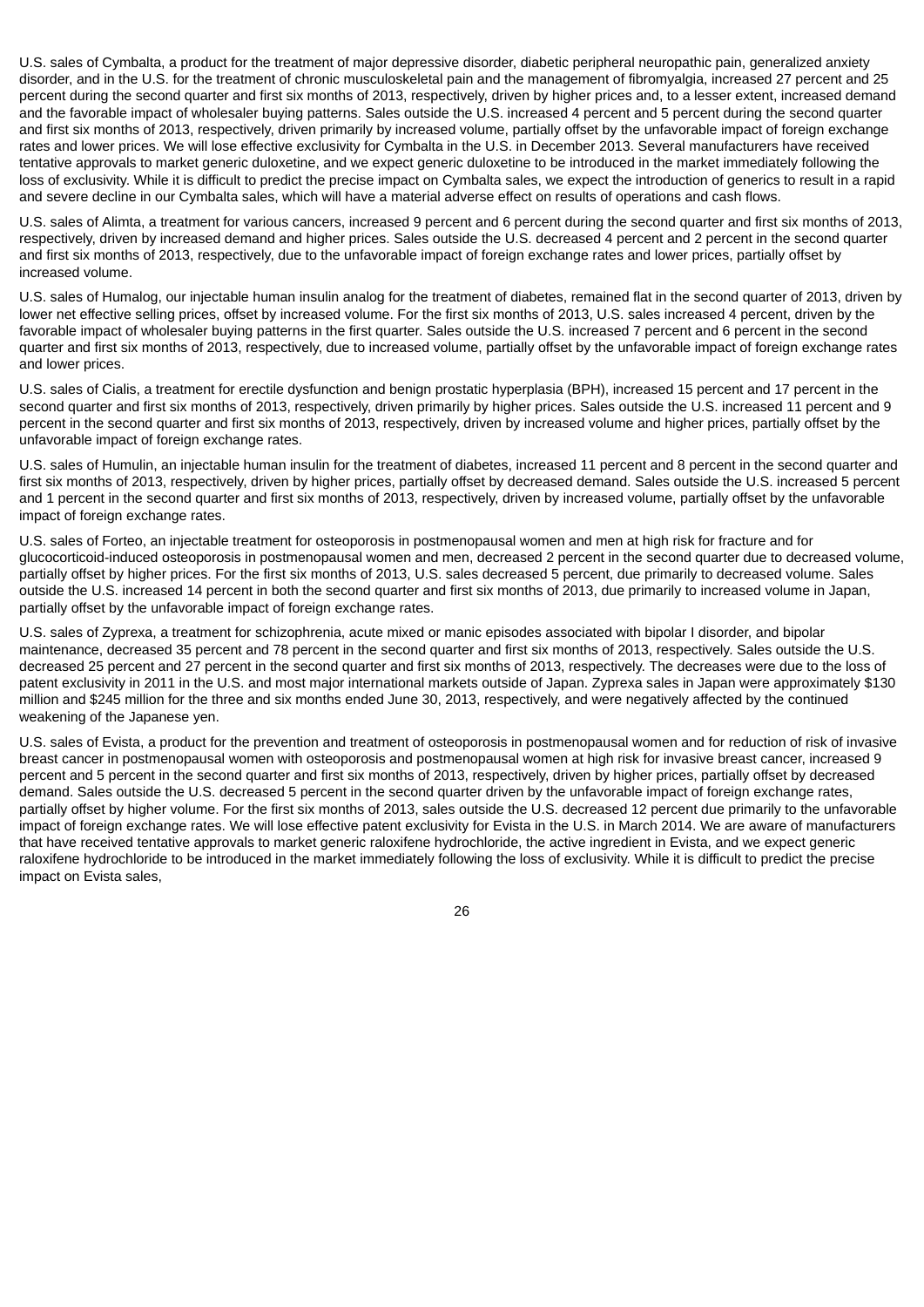we expect the introduction of generics to result in a rapid and severe decline in our Evista sales, which will have a material adverse effect on results of operations and cash flows.

U.S. sales of Strattera, a treatment for attention-deficit hyperactivity disorder in children, adolescents, and in the U.S. in adults, increased 10 percent and 5 percent in the second quarter and first six months of 2013, respectively, due to higher prices, partially offset by lower demand. Sales outside the U.S. increased 10 percent and 12 percent in the second quarter and first six months of 2013, respectively, driven by increased volume in Japan, partially offset by lower prices and the unfavorable impact of foreign exchange rates.

U.S. sales of Effient, a product for the reduction of thrombotic cardiovascular events (including stent thrombosis) in patients with acute coronary syndrome who are managed with an artery-opening procedure known as percutaneous coronary intervention (PCI), including patients undergoing angioplasty, atherectomy, or stent placement, increased 28 percent and 10 percent in the second quarter and first six months of 2013, respectively, driven by higher prices. Sales outside the U.S. increased 12 percent and 17 percent in the second quarter and first six months of 2013, respectively, driven by increased volume.

Animal health product sales in the U.S. increased 5 percent in the second quarter of 2013, due primarily to increased demand for Trifexis®. For the first six months of 2013, U.S. sales increased 7 percent due to increased demand for Trifexis, partially offset by decreased volume in food animal products. Sales outside the U.S. increased 7 percent in the second quarter, driven primarily by increased sales of companion animal products. For the first six months of 2013, sales outside the U.S. decreased 1 percent as the unfavorable impact of foreign exchange rates was largely offset by increased prices.

#### **Gross Margin, Costs, and Expenses**

Gross margin as a percent of total revenue increased 0.8 percentage points, to 80.3 percent, for the second quarter and 0.8 percentage points, to 79.9 percent, for the first six months of 2013. The increase in gross margin percent for the second quarter was primarily due to higher prices and production volumes, partially offset by the impact of foreign exchange rates on international inventories sold. For the first six months of 2013, the increase in gross margin percent was primarily due to higher prices and production volumes, partially offset by the impact of foreign exchange rates on international inventories sold and higher manufacturing expenses.

Marketing, selling, and administrative expenses decreased 3 percent and 7 percent to \$1.87 billion and \$3.52 billion for the second quarter and first six months of 2013, respectively, as ongoing cost-containment efforts and the favorable impact of foreign exchange rates were partially offset by higher litigation expenses in the second quarter. Research and development expenses increased 1 percent and 8 percent to \$1.33 billion and \$2.68 billion for the second quarter and first six months of 2013, respectively, driven by expenses related to late-stage clinical trials. During the first quarter of 2013, we made milestone payments of \$92.2 million to Boehringer Ingelheim following the regulatory submissions for empagliflozin and also incurred approximately \$60 million in costs related to the discontinuation of the rheumatoid arthritis program for tabalumab.

We recognized asset impairments, restructuring, and other special charges of \$63.5 million and \$85.2 million for the second quarter and first six months of 2013, respectively, compared with no charges and \$23.8 million for the second quarter and first six months of 2012, respectively. See Note 5 for additional information.

Other—net, (income) expense was income of \$11.9 million and \$541.1 million for the second quarter and first six months of 2013, respectively, compared with expense of \$16.5 million and \$62.5 million for the same respective periods in 2012. The increase for the second quarter was primarily related to a gain on the sale of an investment. The increase for the first six months was primarily driven by the income recognized from the transfer to Amylin of exenatide commercial rights outside the U.S. in the first quarter of 2013. See Notes 4 and 14 for additional information.

The effective tax rate was 20.4 percent and 20.5 percent for the second quarter and first six months of 2013, respectively, compared with an effective tax rate of 22.1 percent and 23.3 percent for the same respective periods in 2012. The decrease in the effective tax rate for both periods reflects the reinstatement of the R&D tax credit in the U.S. effective January 1, 2013. In addition, the decrease in the effective tax rate for the first six months of 2013 reflects the one-time impact of the R&D tax credit for 2012 that was recorded in the first quarter of 2013, partially offset by the tax impact of the transfer to Amylin of exenatide commercial rights outside the U.S. in the first quarter of 2013.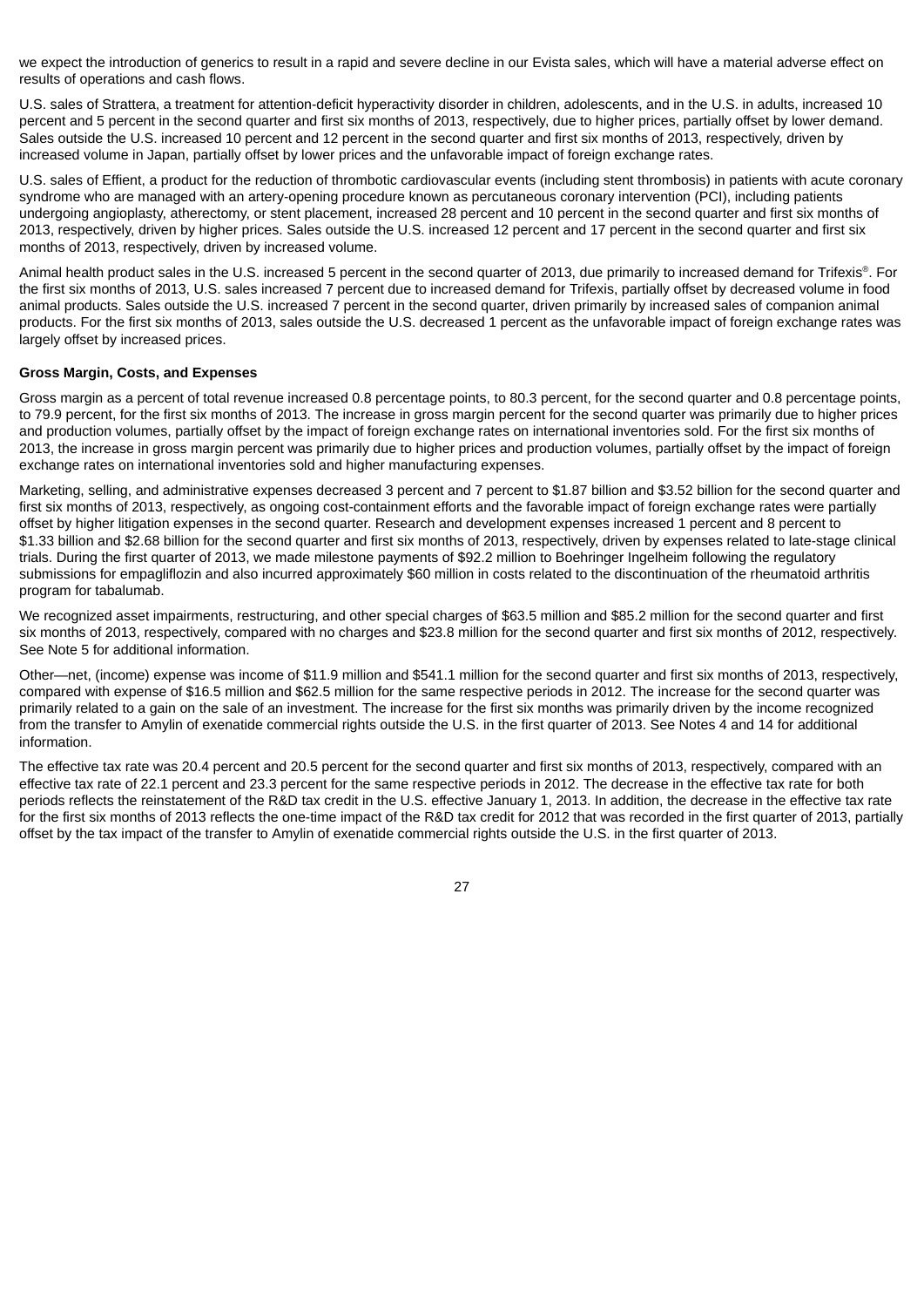#### **Financial Condition**

Cash and cash equivalents decreased to \$3.79 billion as of June 30, 2013, compared with \$4.02 billion as of December 31, 2012, as net proceeds from sales and maturities of short-term investments of \$1.47 billion and cash flow from operations of \$2.02 billion were more than offset by share repurchases of \$1.20 billion, dividends paid of \$1.06 billion, and net purchases of noncurrent investments of \$1.01 billion.

Total debt decreased to \$5.31 billion as of June 30, 2013, compared with \$5.53 billion as of December 31, 2012 due to the decrease in fair value of our hedged debt. Our current debt ratings from Standard & Poor's and Moody's are AA- and A2, respectively. Our ratings outlook from both Moody's and Standard & Poor's is stable.

Both domestically and abroad, we continue to monitor the potential impacts of the economic environment; the creditworthiness of our wholesalers and other customers, including foreign government-backed agencies and suppliers; the uncertain impact of recent health care legislation; and various international government funding levels. We continue to focus specifically on the economic health of the European economy, as heightened economic concerns persist. Currently, we believe economic conditions in Europe will not have a material impact on our liquidity.

We believe that cash generated from operations, along with available cash and cash equivalents, will be sufficient to fund our normal operating needs, including dividends, capital expenditures, and potential business development activity. We believe that amounts accessible through existing commercial paper markets should be adequate to fund short-term borrowings. We currently have \$1.36 billion of unused committed bank credit facilities, \$1.20 billion of which backs our commercial paper program. Various risks and uncertainties, including those discussed in "Forward-Looking Statements", may affect our operating results and cash generated from operations.

We will lose U.S. patent protection for Cymbalta in December 2013 and for Evista in March 2014. See "Executive Overview—Legal, Regulatory, and Other Matters" for additional information.

#### **Legal and Regulatory Matters**

Information relating to certain legal proceedings can be found in Note 12 and is incorporated here by reference.

#### **Financial Expectations for 2013**

We have revised certain elements of our 2013 financial guidance. For the full year of 2013, we now expect EPS to be in the range of \$4.28 to \$4.38. We still anticipate that total revenue will be between \$22.6 billion and \$23.4 billion. Despite the initial impact of the U.S. Cymbalta patent expiration in the fourth quarter of 2013 and the loss of the anticipated 15 percent revenue-sharing obligation on worldwide exenatide sales, we expect overall revenue growth, driven by a portfolio of products including Humalog, Humulin, Cialis, Strattera, Forteo, Alimta, Cymbalta outside the U.S., Effient, Tradjenta, and Axiron®, as well as animal health products. In addition, significant revenue growth is expected in the emerging markets, particularly China, while a weaker Japanese yen will dampen revenue growth in Japan.

We now anticipate that gross margin as a percent of revenue will be approximately 79 percent. Marketing, selling, and administrative expenses are now expected to be in the range of \$7.0 billion to \$7.2 billion. Research and development expense is now expected to be in the range of \$5.3 billion to \$5.5 billion. Other—net, (income) expense is still expected to be in a range between \$440 million and \$590 million of income. We still anticipate capital expenditures of approximately \$900 million.

#### **Available Information on our Website**

We make available through our company website, free of charge, our company filings with the SEC as soon as reasonably practicable after we electronically file them with, or furnish them to, the SEC. The reports we make available include annual reports on Form 10-K, quarterly reports on Form 10-Q, current reports on Form 8-K, proxy statements, registration statements, and any amendments to those documents.

The website link to our SEC filings is **http://investor.lilly.com/financials.cfm**.

#### *Item 4. Controls and Procedures*

(a) *Evaluation of Disclosure Controls and Procedures*. Under applicable SEC regulations, management of a reporting company, with the participation of the principal executive officer and principal financial officer, must periodically evaluate the company's "disclosure controls and procedures," which are defined generally as controls and other procedures of a reporting company designed to ensure that information required to be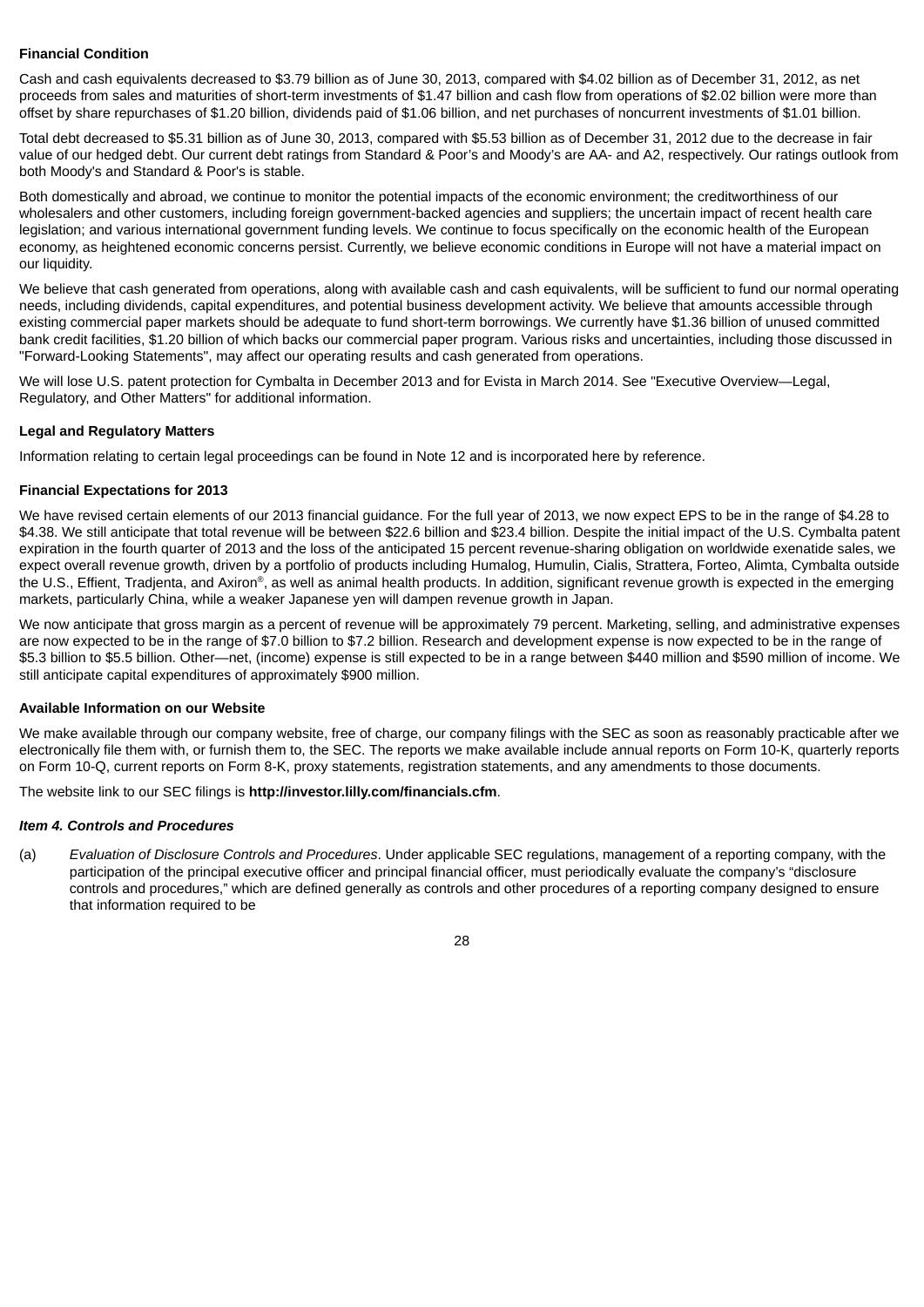disclosed by the reporting company in its periodic reports filed with the commission (such as this Form 10-Q) is recorded, processed, summarized, and reported on a timely basis.

Our management, with the participation of John C. Lechleiter, Ph.D., chairman, president, and chief executive officer, and Derica W. Rice, executive vice president, global services, and chief financial officer, evaluated our disclosure controls and procedures as of June 30, 2013, and concluded that they are effective.

(b) *Changes in Internal Controls*. During the second quarter of 2013, there were no changes in our internal control over financial reporting that materially affected, or are reasonably likely to materially affect, our internal control over financial reporting.

# Part II. Other Information

# *Item 1. Legal Proceedings*

See Note 12: Contingencies to the Consolidated Condensed Financial Statements for information on various legal proceedings, including but not limited to:

- The U.S. patent litigation involving Alimta
- The product liability litigation involving Byetta, diethylstilbestrol, and Prozac
- The employee litigation in Brazil.

That information is incorporated into this Item by reference.

This Item should be read in conjunction with the Legal Proceedings disclosures in our Annual Report on Form 10-K for the year ended December 31, 2012 (Part I, Item 3) and our Quarterly Report on Form 10-Q for the quarter ended March 31, 2013 (Part II, Item 1).

#### *Other Product Liability Litigation*

We are currently a defendant in a variety of other product liability lawsuits in the U.S. involving primarily Darvon®, Zyprexa, Actos®, and Cymbalta.

Along with several other manufacturers, we are named as a defendant in approximately 70 active cases in the U.S. involving approximately 1,650 active claimants related to the analgesics Darvon and related formulations of propoxyphene. Additionally, 72 cases involving approximately 215 claimants were recently dismissed and are on appeal to the Sixth Circuit. These cases generally allege various cardiac injuries. Almost all of these cases have been consolidated in a federal multi-district litigation in the Eastern District of Kentucky or are pending in state and federal courts in California. A putative class action has been filed in the U.S. District Court for the Eastern District of Louisiana (Ballard, et al. v. Eli Lilly and Company et al.) against Lilly and other manufacturers seeking to assert product liability claims on behalf of U.S. residents who ingested propoxyphene pain products and allegedly sustained personal injuries. Lilly was dismissed with prejudice following a dispositive motion; however, the case remains open as other defendants have not been dismissed and there is currently no final appealable order. We transferred the U.S. regulatory approvals and all marketing rights to our propoxyphene products in 2002 to NeoSan Pharmaceuticals, Inc. (an affiliate of aaiPharma, Inc.), which subsequently transferred all such approvals and marketing rights to Xanodyne Pharmaceuticals, Inc. We believe these claims are without merit and are prepared to defend against them vigorously.

We have been named along with Takeda Chemical Industries, Ltd., and Takeda affiliates as a defendant in product liability cases in the U.S. related to the diabetes medication Actos, which we co-promoted with Takeda in the U.S. from 1999 until September 2006. In addition, we have been named along with Takeda as a defendant in three purported product liability class actions in Canada related to Actos, including one in Ontario (Casseres et al. v. Takeda Pharmaceutical North America, Inc., et al.), one in Quebec (Whyte et al. v. Eli Lilly et al.), and one in Alberta (Epp v. Takeda Canada et al.). We have also been named along with Takeda in an individual action for damages in Ontario, Canada (Antonacci v. Takeda Pharmaceutical Company Ltd, et al.). We promoted Actos in Canada until 2009. In general, plaintiffs in these actions allege that Actos caused or contributed to their bladder cancer. Under our agreement with Takeda, we will be indemnified by Takeda for our losses and expenses with respect to the U.S. litigation and other expenses in accordance with the terms of the indemnification agreement. We believe these claims are without merit and are prepared to defend against them vigorously.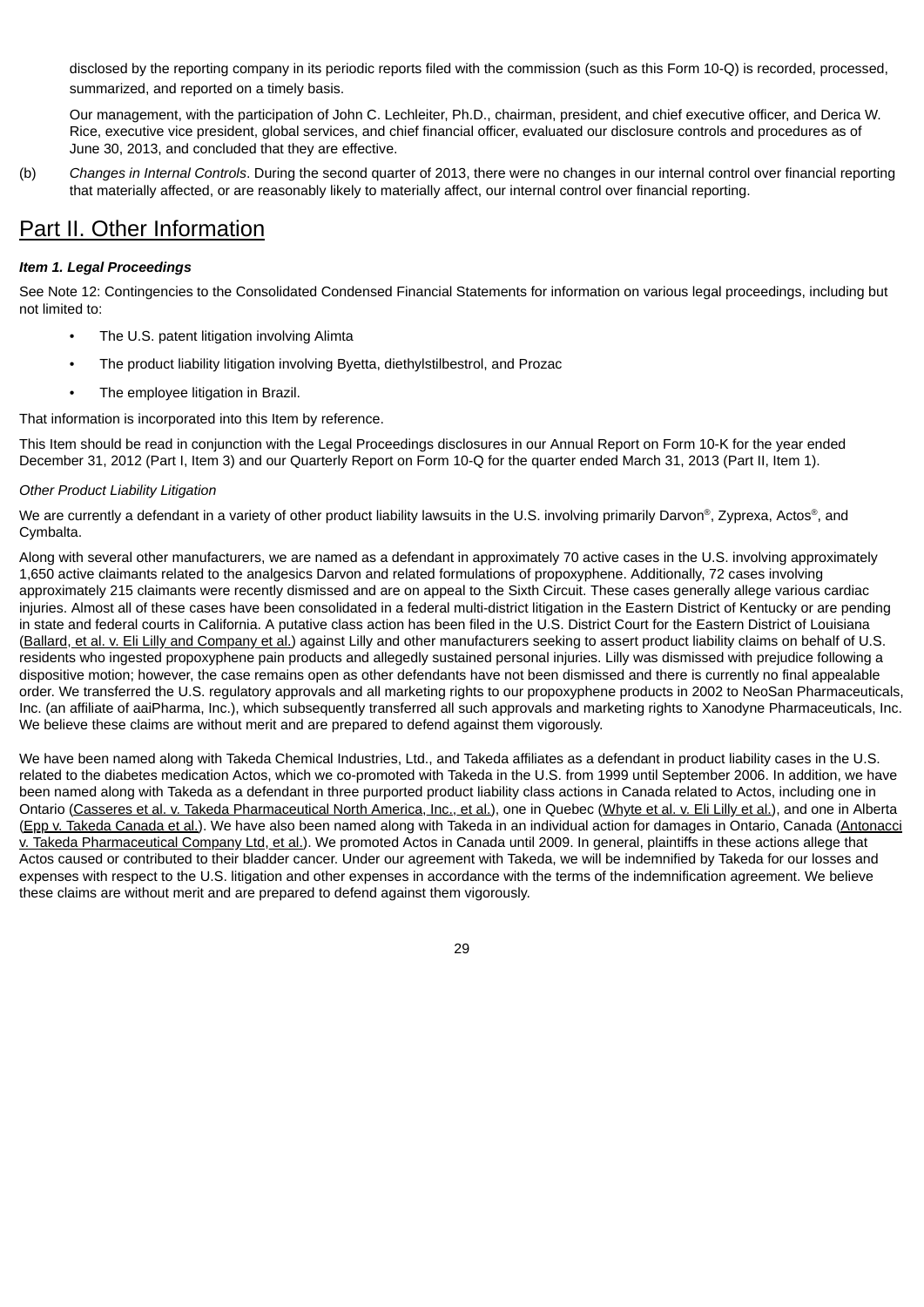#### *Other Matters*

We have been engaged in patent litigation in Canada regarding the validity of our Zyprexa patent. In September 2012, the Canadian Court of Appeals affirmed the lower court's decision that the patent was invalid for lack of utility. We sought leave to file a petition for review of the Court of Appeal's decision before the Supreme Court of Canada. In May of 2013 the Supreme Court of Canada denied our Leave to Appeal. We are exposed to damages from Teva arising from our market exclusivity for Zyprexa. The total amount of damages cannot be determined until after a separate damages trial, which has not yet been scheduled.

We are also a defendant in other litigation and investigations, including product liability, patent, employment, and premises liability litigation, of a character we regard as normal to our business.

#### *Item 1A. Risk Factors*

Our material risk factors are disclosed in Item 1A of our Annual Report on Form 10-K for the year ended December 31, 2012. There have been no material changes from the risk factors previously disclosed in our Annual Report.

#### *Item 2. Unregistered Sales of Equity Securities and Use of Proceeds*

In December 2012, we announced a \$1.50 billion share repurchase program. As of December 31, 2012, there were \$1.10 billion of shares remaining to be purchased. During the first quarter of 2013, we completed this program by purchasing the remaining \$1.10 billion of shares. There was no repurchase activity during the second quarter ended June 30, 2013.

#### *Item 6. Exhibits*

The following documents are filed as exhibits to this Report:

| EXHIBIT 11.  | Statement re: Computation of Earnings per Share                                                                          |
|--------------|--------------------------------------------------------------------------------------------------------------------------|
| EXHIBIT 12.  | Statement re: Computation of Ratio of Earnings (Loss) to Fixed Charges                                                   |
| EXHIBIT 31.1 | Rule 13a-14(a) Certification of John C. Lechleiter, Ph.D., Chairman, President, and Chief Executive Officer              |
| EXHIBIT 31.2 | Rule 13a-14(a) Certification of Derica W. Rice, Executive Vice President, Global Services and Chief Financial<br>Officer |
| EXHIBIT 32.  | Section 1350 Certification                                                                                               |
| EXHIBIT 101. | Interactive Data File                                                                                                    |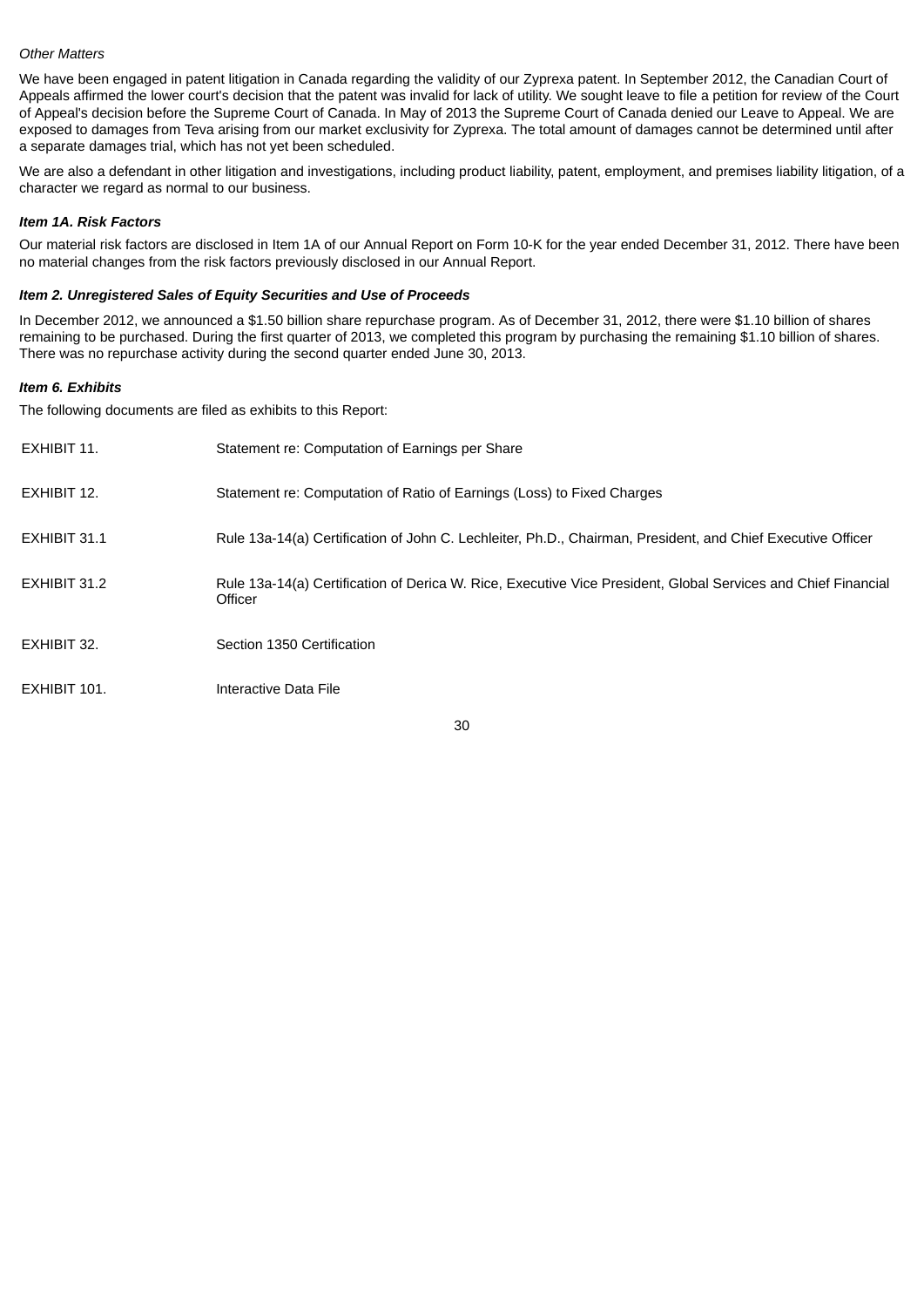#### **Signatures**

Pursuant to the requirements of the Securities Exchange Act of 1934, the Registrant has duly caused this Report to be signed on its behalf by the undersigned thereunto duly authorized.

ELI LILLY AND COMPANY (Registrant)

Date: July 26, 2013 /s/James B. Lootens

James B. Lootens Corporate Secretary

Date: July 26, 2013 /s/Donald A. Zakrowski

Donald A. Zakrowski Vice President, Finance and Chief Accounting Officer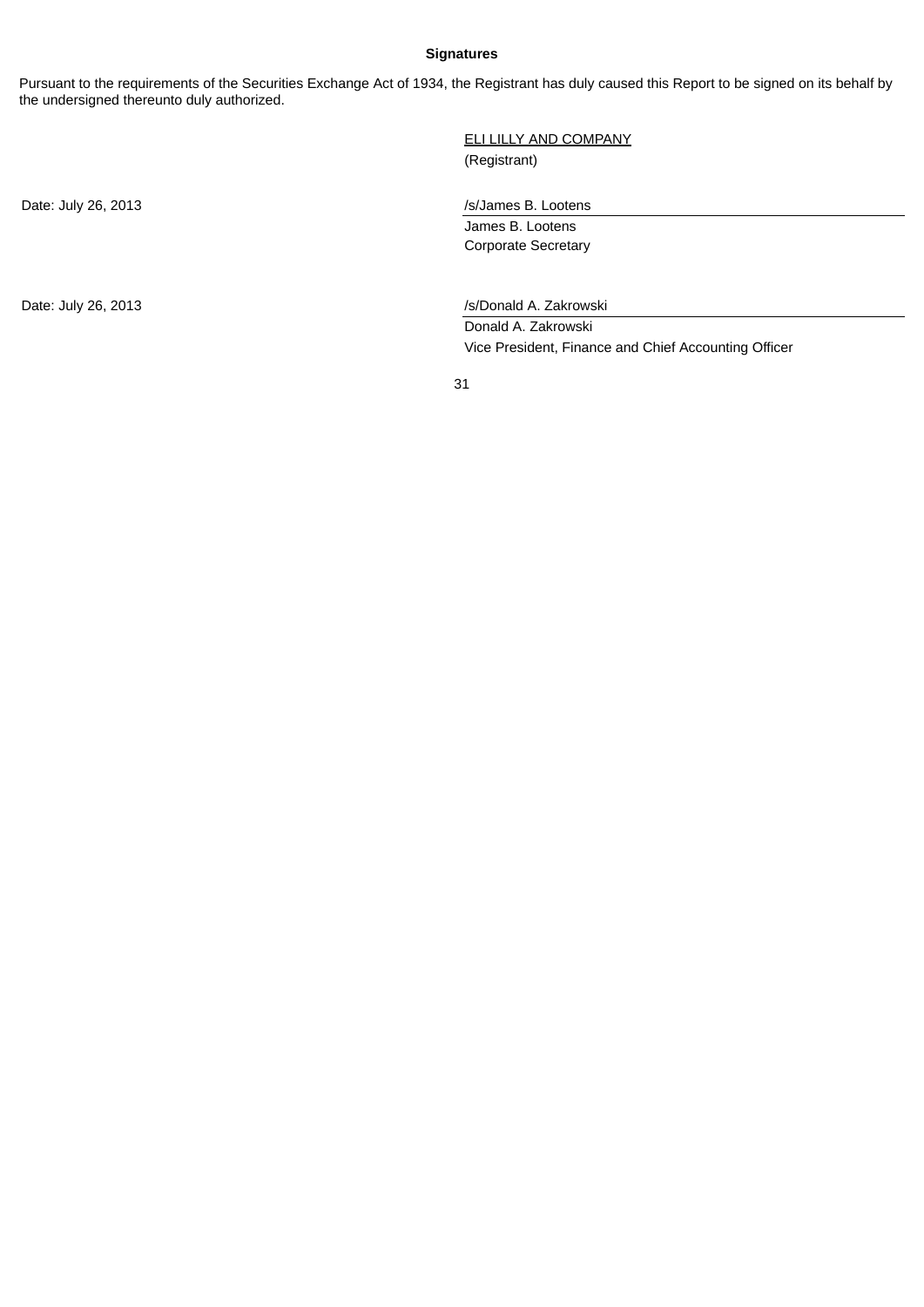## **Index to Exhibits**

The following documents are filed as a part of this Report:

| Exhibit      |                                                                                                                          |
|--------------|--------------------------------------------------------------------------------------------------------------------------|
| EXHIBIT 11.  | Statement re: Computation of Earnings per Share                                                                          |
| EXHIBIT 12.  | Statement re: Computation of Ratio of Earnings (Loss) to Fixed Charges                                                   |
| EXHIBIT 31.1 | Rule 13a-14(a) Certification of John C. Lechleiter, Ph.D., Chairman, President, and Chief Executive Officer              |
| EXHIBIT 31.2 | Rule 13a-14(a) Certification of Derica W. Rice, Executive Vice President, Global Services and Chief Financial<br>Officer |
| EXHIBIT 32.  | Section 1350 Certification                                                                                               |
| EXHIBIT 101. | Interactive Data File                                                                                                    |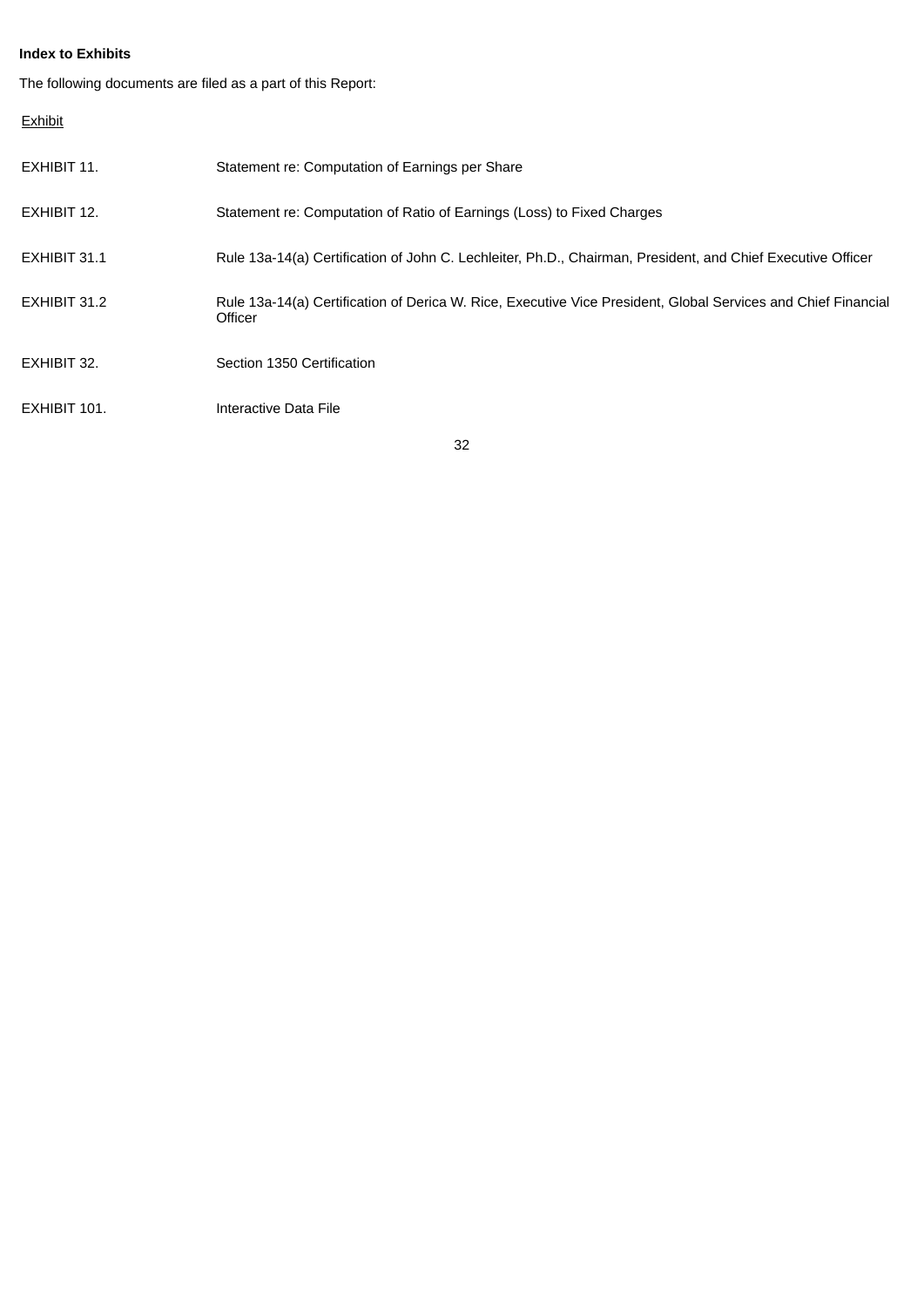# EXHIBIT 11. Statement Re: Computation of Earnings Per Share (Unaudited)

# ELI LILLY AND COMPANY AND SUBSIDIARIES

|                                                                     | <b>Three Months Ended</b> | <b>June 30.</b> |         |    | <b>Six Months Ended</b><br><b>June 30,</b>              |    |         |  |  |
|---------------------------------------------------------------------|---------------------------|-----------------|---------|----|---------------------------------------------------------|----|---------|--|--|
|                                                                     | 2013                      |                 | 2012    |    | 2013                                                    |    | 2012    |  |  |
|                                                                     |                           |                 |         |    | (Dollars and shares in millions, except per-share data) |    |         |  |  |
| <b>BASIC</b>                                                        |                           |                 |         |    |                                                         |    |         |  |  |
| Net income                                                          | \$<br>1,206.2             | \$              | 923.6   | \$ | 2,754.2                                                 | \$ | 1,934.7 |  |  |
| Average number of common shares outstanding                         | 1,076.6                   |                 | 1,110.4 |    | 1,080.3                                                 |    | 1,110.2 |  |  |
| Contingently issuable shares                                        | 3.6                       |                 | 8.3     |    | 3.8                                                     |    | 7.6     |  |  |
| Adjusted average shares                                             | 1,080.2                   |                 | 1,118.7 |    | 1,084.1                                                 |    | 1,117.8 |  |  |
| Basic earnings per share                                            | \$<br>1.12                | \$              | 0.83    | \$ | 2.54                                                    | \$ | 1.73    |  |  |
| <b>DILUTED</b>                                                      |                           |                 |         |    |                                                         |    |         |  |  |
| Net income                                                          | \$<br>1,206.2             | \$              | 923.6   | \$ | 2,754.2                                                 | \$ | 1,934.7 |  |  |
| Average number of common shares outstanding                         | 1,076.6                   |                 | 1,110.4 |    | 1,080.3                                                 |    | 1,110.2 |  |  |
| Incremental shares – stock options and contingently issuable shares | 7.4                       |                 | 8.3     |    | 7.6                                                     |    | 7.6     |  |  |
| Adjusted average shares                                             | 1,084.0                   |                 | 1,118.7 |    | 1,087.9                                                 |    | 1,117.8 |  |  |
| Diluted earnings per share                                          | \$<br>1.11                | \$              | 0.83    | \$ | 2.53                                                    | \$ | 1.73    |  |  |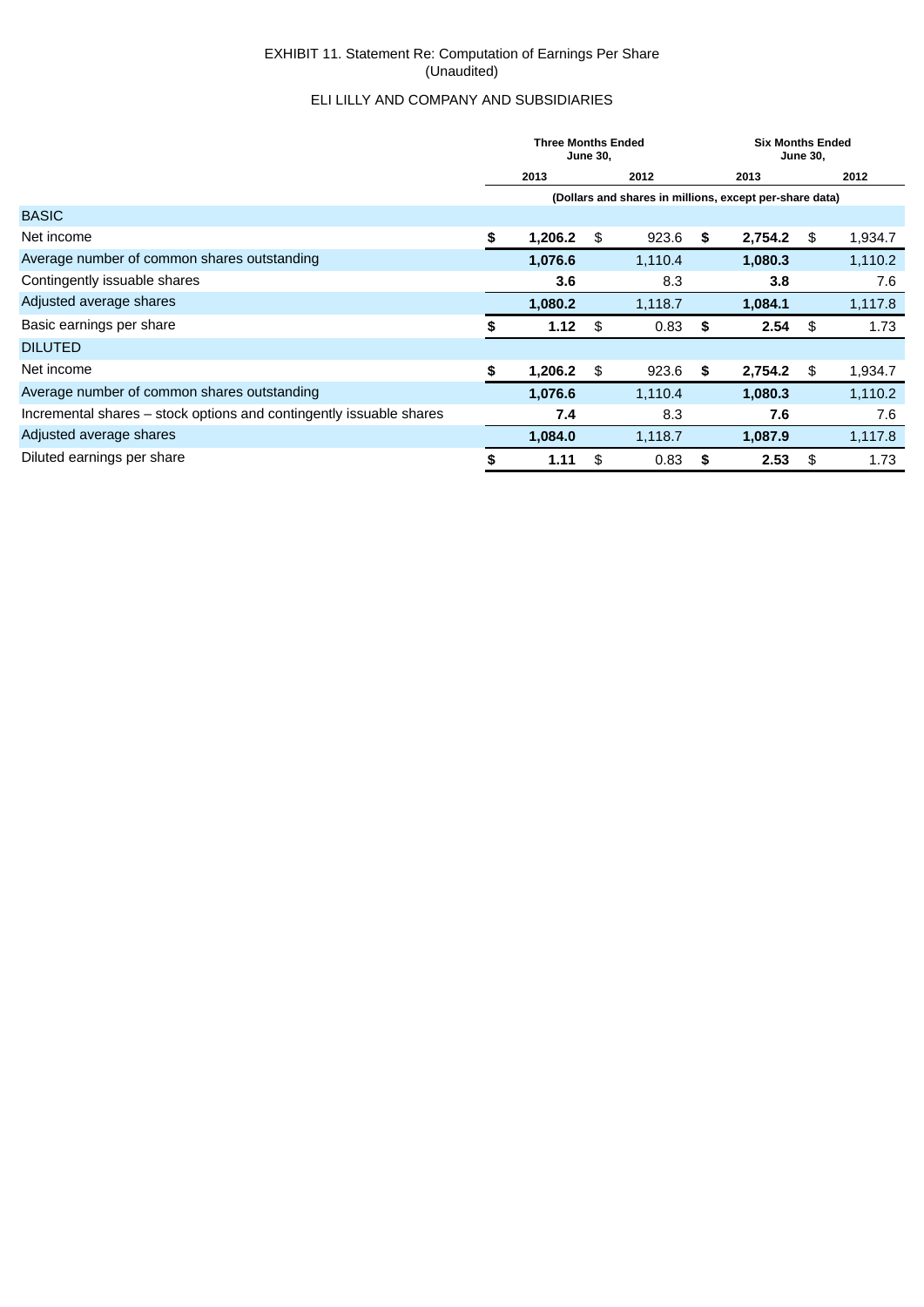# EXHIBIT 12. Statement Re: Computation of Ratio of Earnings (Loss) to Fixed Charges (Unaudited)

# ELI LILLY AND COMPANY AND SUBSIDIARIES

|                                             |      | <b>Six Months Ended</b><br>June 30, | <b>Years Ended December 31.</b> |                       |    |         |     |         |     |           |    |                   |
|---------------------------------------------|------|-------------------------------------|---------------------------------|-----------------------|----|---------|-----|---------|-----|-----------|----|-------------------|
|                                             | 2013 |                                     |                                 | 2012                  |    | 2011    |     | 2010    |     | 2009      |    | 2008              |
|                                             |      |                                     |                                 | (Dollars in millions) |    |         |     |         |     |           |    |                   |
| Consolidated pretax income (loss)           | \$   | 3,466.0                             | \$                              | 5,408.2               | \$ | 5,349.5 | \$  | 6,525.2 |     | \$5,357.8 | \$ | (1,307.6)         |
| Interest $(1)$                              |      | 91.5                                |                                 | 198.8                 |    | 211.7   |     | 211.5   |     | 291.5     |    | 276.5             |
| Less interest capitalized during the period |      | (10.9)                              |                                 | (21.0)                |    | (25.7)  |     | (26.0)  |     | (30.2)    |    | (48.2)            |
| Earnings (loss)                             |      | 3,546.6                             | \$                              | 5,586.0               | S  | 5,535.5 | \$. | 6,710.7 |     | 5,619.1   | \$ | (1,079.3)         |
| <b>Fixed charges</b>                        |      | 91.5                                | \$                              | 198.8                 | \$ | 211.7   | \$. | 211.5   | -SS | 291.5     | \$ | 276.5             |
| Ratio of earnings (loss) to fixed charges   |      | 38.8                                |                                 | 28.1                  |    | 26.1    |     | 31.7    |     | 19.3      |    | NM <sup>(2)</sup> |

NM – Not Meaningful

1 Interest is based upon interest expense reported as such in the consolidated condensed statements of operations and does not include any interest related to unrecognized tax benefits, which is included in income tax expense.

 $2^2$  For such ratio, earnings were \$1.31 billion less than fixed charges. The loss for the year ended December 31, 2008, included special charges of \$1.48 billion related to the settlement of a U.S. government investigation of our marketing practices for Zyprexa, and acquired in-process research and development expense of

\$4.69 billion associated with the ImClone acquisition.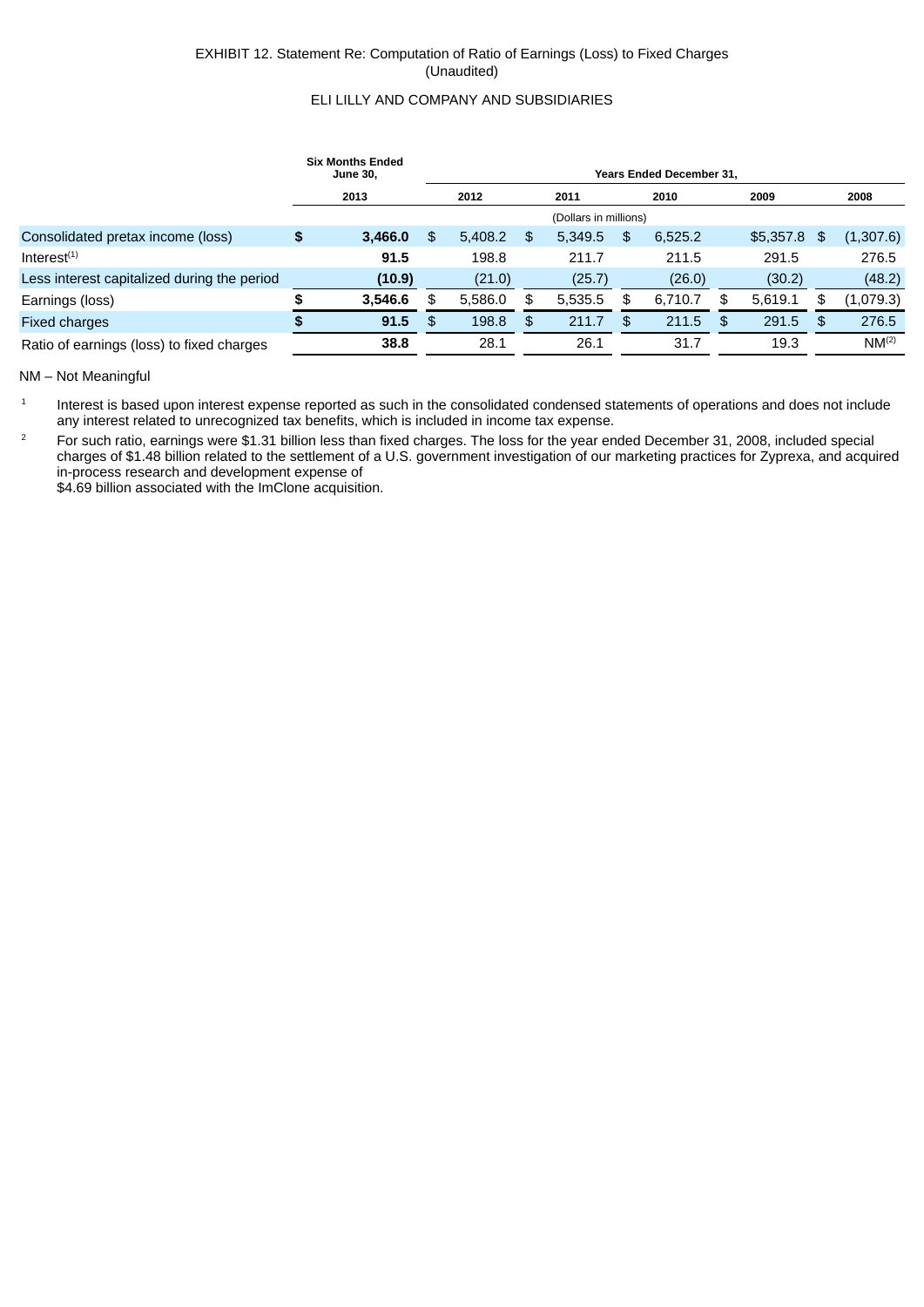EXHIBIT 31.1 Rule 13a-14(a) Certification of John C. Lechleiter, Chairman, President, and Chief Executive Officer

#### **CERTIFICATIONS**

I, John C. Lechleiter, certify that:

- 1. I have reviewed this report on Form 10-Q of Eli Lilly and Company;
- 2. Based on my knowledge, this report does not contain any untrue statement of a material fact or omit to state a material fact necessary to make the statements made, in light of the circumstances under which such statements were made, not misleading with respect to the period covered by this report;
- 3. Based on my knowledge, the financial statements, and other financial information included in this report, fairly present in all material respects the financial condition, results of operations and cash flows of the registrant as of, and for, the periods presented in this report;
- 4. The registrant's other certifying officer and I are responsible for establishing and maintaining disclosure controls and procedures (as defined in Exchange Act Rules 13a-15(e) and 15d-15((e)) and internal control over financial reporting (as defined in Exchange Act Rules 13a-15(f) and 15d-15(f)) for the registrant and have:
	- a) Designed such disclosure controls and procedures, or caused such disclosure controls and procedures to be designed under our supervision, to ensure that material information relating to the registrant, including its consolidated subsidiaries, is made known to us by others within those entities, particularly during the period in which this report is being prepared;
	- b) Designed such internal control over financial reporting, or caused such internal control over financial reporting to be designed under our supervision, to provide reasonable assurance regarding the reliability of financial reporting and the preparation of financial statements for external purposes in accordance with generally accepted accounting principles;
	- c) Evaluated the effectiveness of the registrant's disclosure controls and procedures and presented in this report our conclusions about the effectiveness of the disclosure controls and procedures, as of the end of the period covered by this report based on such evaluation; and
	- d) Disclosed in this report any change in the registrant's internal control over financial reporting that occurred during the registrant's most recent fiscal quarter that has materially affected, or is reasonably likely to materially affect, the registrant's internal control over financial reporting; and
- 5. The registrant's other certifying officer and I have disclosed, based on our most recent evaluation of internal control over financial reporting, to the registrant's auditors and the audit committee of the registrant's Board of Directors (or persons performing the equivalent functions):
	- a) All significant deficiencies and material weaknesses in the design or operation of internal control over financial reporting which are reasonably likely to adversely affect the registrant's ability to record, process, summarize, and report financial information; and
	- b) Any fraud, whether or not material, that involves management or other employees who have a significant role in the registrant's internal control over financial reporting.

Date: July 26, 2013

John C. Lechleiter, Ph.D. Chairman, President, and Chief Executive Officer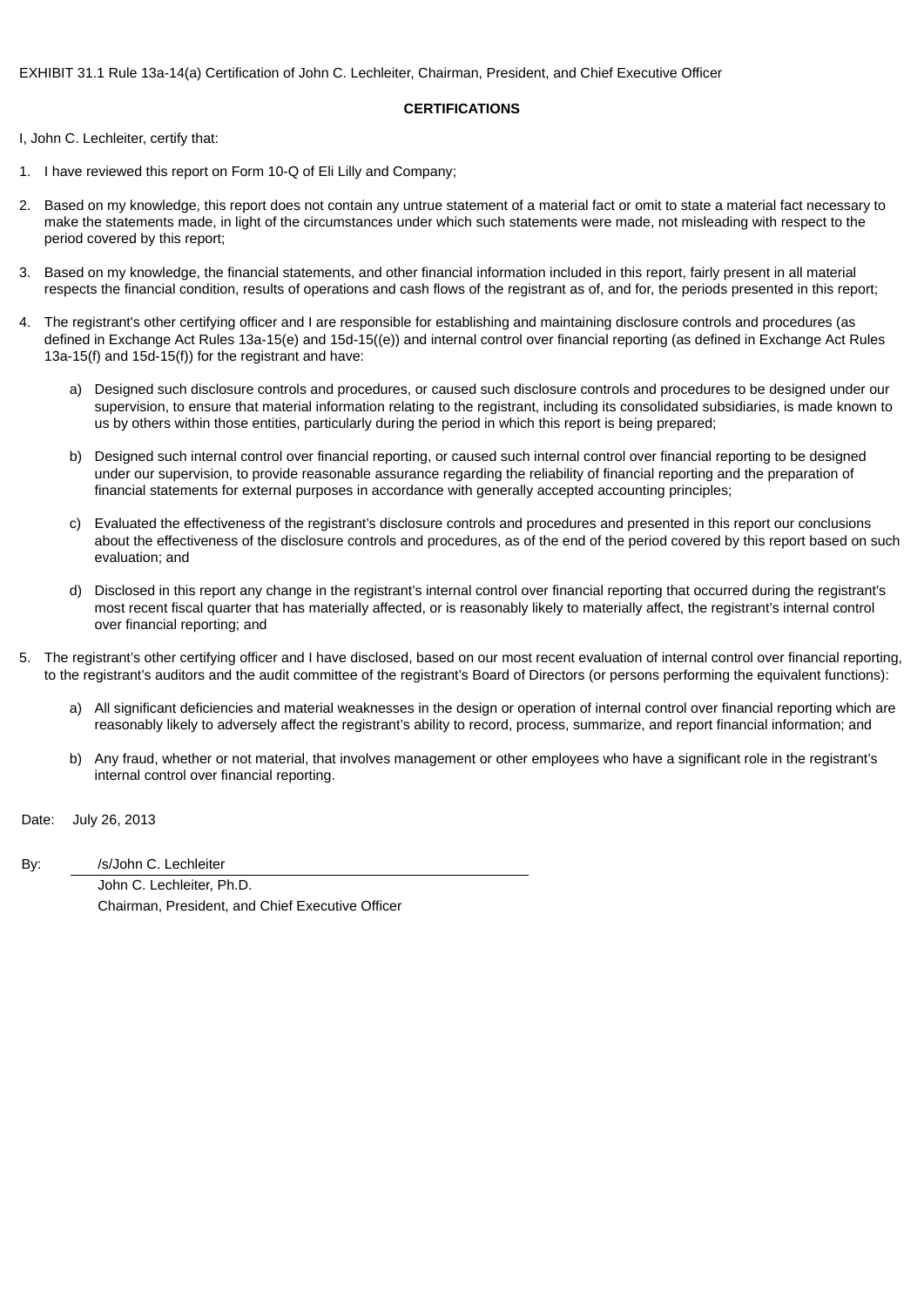EXHIBIT 31.2 Rule 13a-14(a) Certification of Derica W. Rice, Executive Vice President, Global Services, and Chief Financial Officer

#### **CERTIFICATIONS**

I, Derica W. Rice, certify that:

- 1. I have reviewed this report on Form 10-Q of Eli Lilly and Company;
- 2. Based on my knowledge, this report does not contain any untrue statement of a material fact or omit to state a material fact necessary to make the statements made, in light of the circumstances under which such statements were made, not misleading with respect to the period covered by this report;
- 3. Based on my knowledge, the financial statements, and other financial information included in this report, fairly present in all material respects the financial condition, results of operations and cash flows of the registrant as of, and for, the periods presented in this report;
- 4. The registrant's other certifying officer and I are responsible for establishing and maintaining disclosure controls and procedures (as defined in Exchange Act Rules 13a-15(e) and 15d-15((e)) and internal control over financial reporting (as defined in Exchange Act Rules 13a-15(f) and 15d-15(f)) for the registrant and have:
	- a) Designed such disclosure controls and procedures, or caused such disclosure controls and procedures to be designed under our supervision, to ensure that material information relating to the registrant, including its consolidated subsidiaries, is made known to us by others within those entities, particularly during the period in which this report is being prepared;
	- b) Designed such internal control over financial reporting, or caused such internal control over financial reporting to be designed under our supervision, to provide reasonable assurance regarding the reliability of financial reporting and the preparation of financial statements for external purposes in accordance with generally accepted accounting principles;
	- c) Evaluated the effectiveness of the registrant's disclosure controls and procedures and presented in this report our conclusions about the effectiveness of the disclosure controls and procedures, as of the end of the period covered by this report based on such evaluation; and
	- d) Disclosed in this report any change in the registrant's internal control over financial reporting that occurred during the registrant's most recent fiscal quarter that has materially affected, or is reasonably likely to materially affect, the registrant's internal control over financial reporting; and
- 5. The registrant's other certifying officer and I have disclosed, based on our most recent evaluation of internal control over financial reporting, to the registrant's auditors and the audit committee of the registrant's Board of Directors (or persons performing the equivalent functions):
	- a) All significant deficiencies and material weaknesses in the design or operation of internal control over financial reporting which are reasonably likely to adversely affect the registrant's ability to record, process, summarize, and report financial information; and
	- b) Any fraud, whether or not material, that involves management or other employees who have a significant role in the registrant's internal control over financial reporting.

Date: July 26, 2013

By: /s/ Derica W. Rice

Derica W. Rice Executive Vice President, Global Services, and Chief Financial Officer